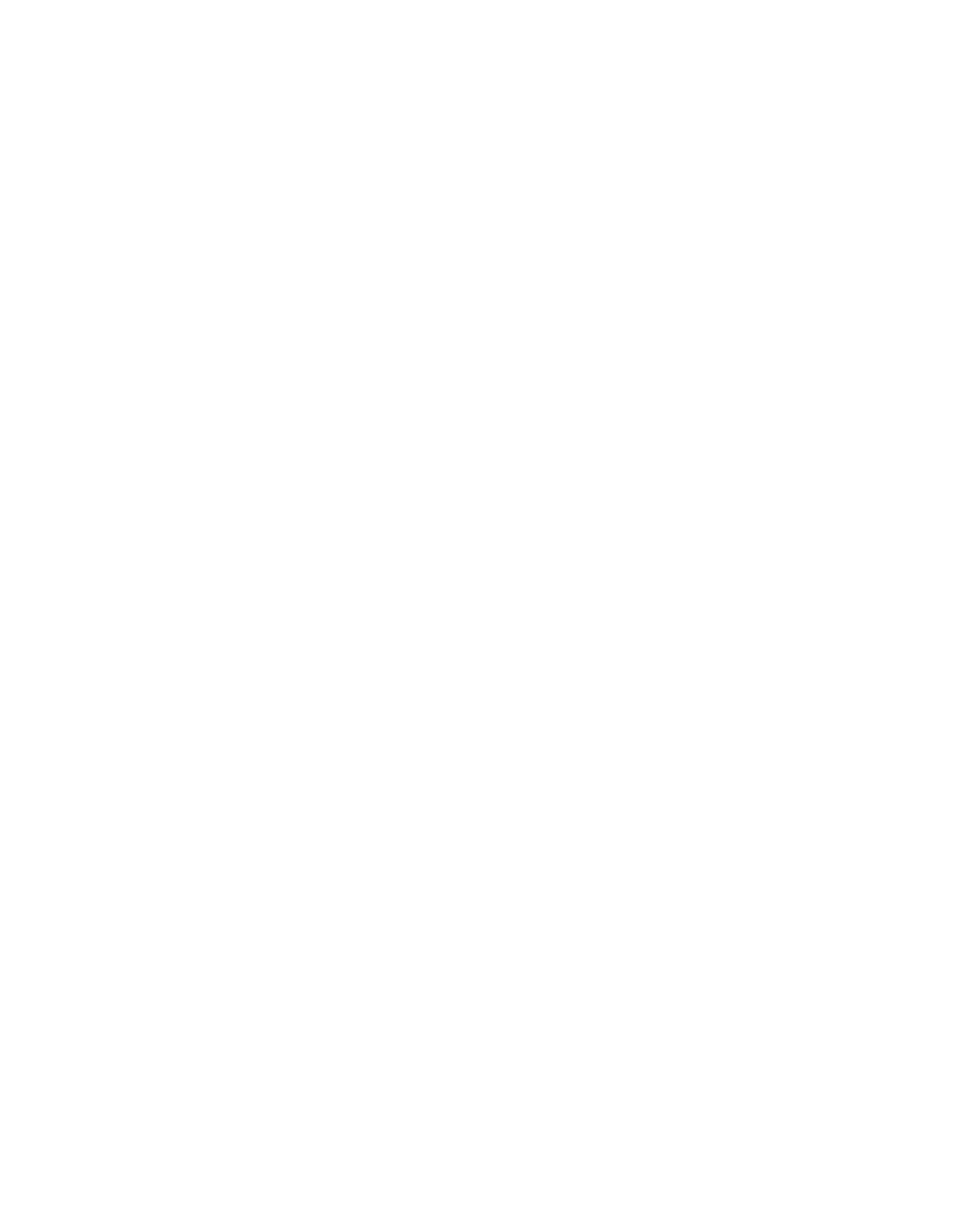# **REGIONAL AGREEMENT ON ACCESS TO INFORMATION, PUBLIC PARTICIPATION AND JUSTICE IN ENVIRONMENTAL MATTERS IN LATIN AMERICA AND THE CARIBBEAN**

**\_\_\_\_\_\_\_\_\_\_\_\_** 

# **ACUERDO REGIONAL SOBRE EL ACCESO A LA INFORMACIÓN, LA PARTICIPACIÓN PÚBLICA Y EL ACCESO A LA JUSTICIA EN ASUNTOS AMBIENTALES EN AMÉRICA LATINA Y EL CARIBE**

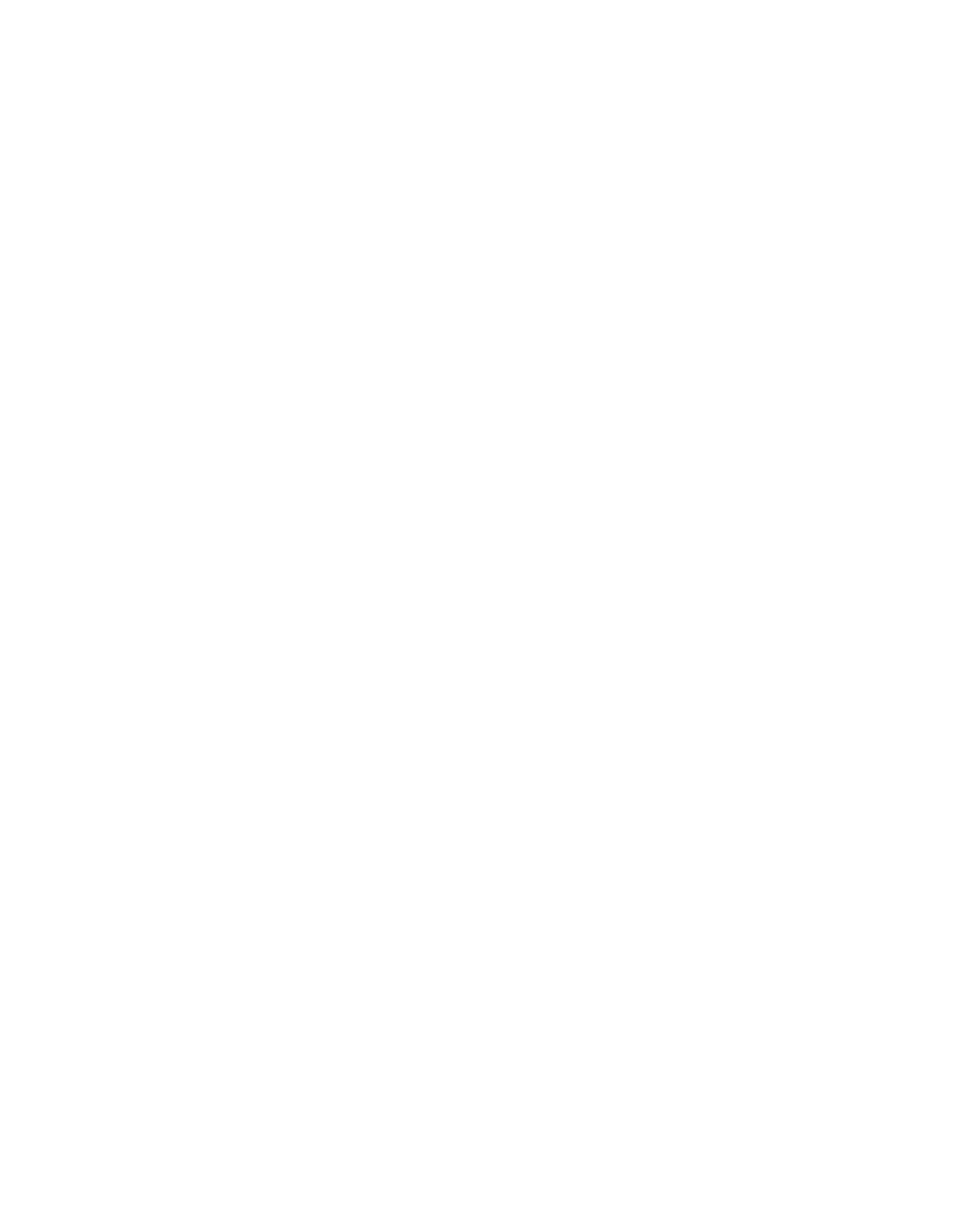# **REGIONAL AGREEMENT ON ACCESS TO INFORMATION, PUBLIC PARTICIPATION AND JUSTICE IN ENVIRONMENTAL MATTERS IN LATIN AMERICA AND THE CARIBBEAN**



**UNITED NATIONS 2018**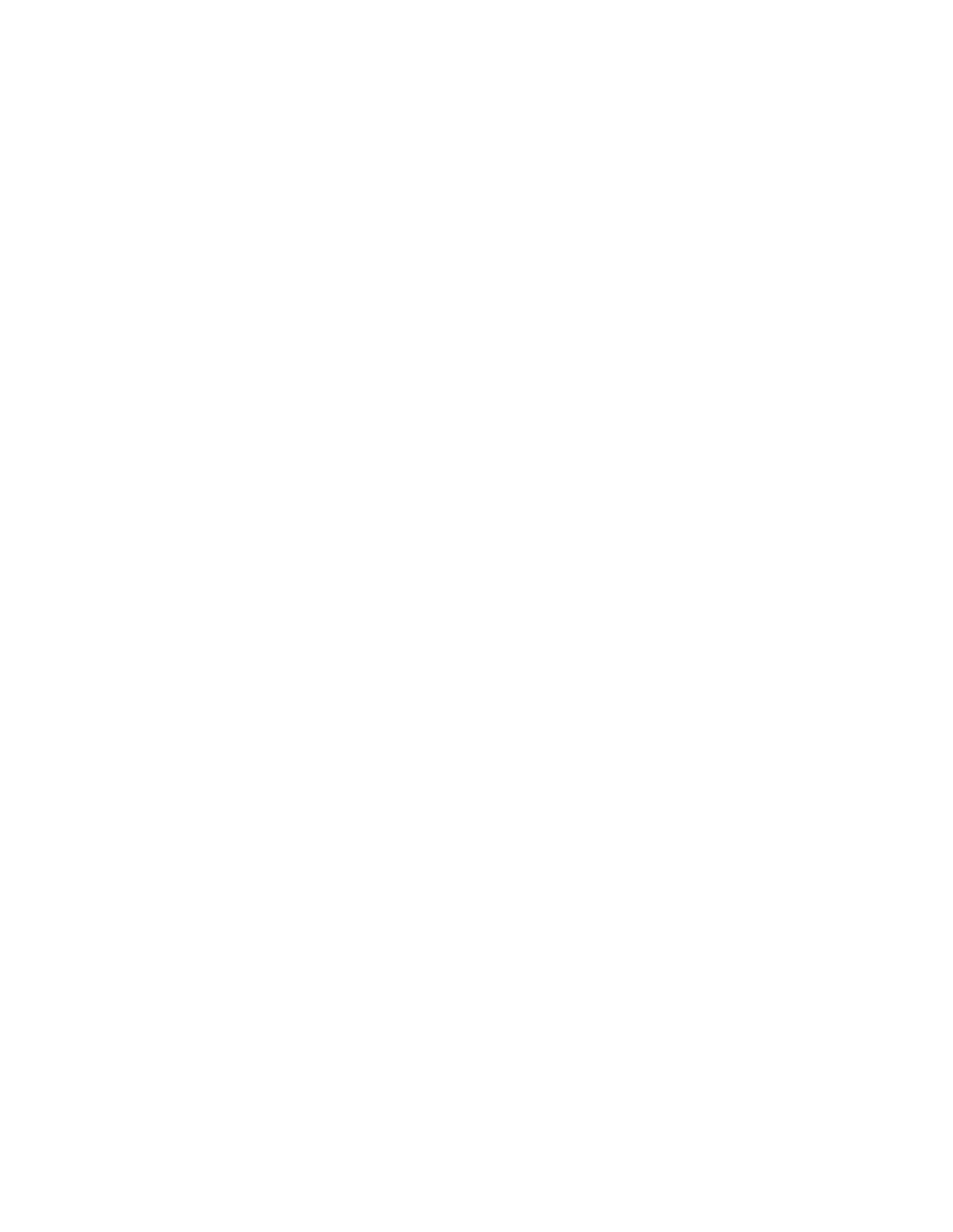# **REGIONAL AGREEMENT ON ACCESS TO INFORMATION, PUBLIC PARTICIPATION AND JUSTICE IN ENVIRONMENTAL MATTERS IN LATIN AMERICA AND THE CARIBBEAN**

#### *The Parties to the present Agreement*,

*Recalling* the adoption, at the United Nations Conference on Sustainable Development, held in Rio de Janeiro, Brazil, in 2012, of the Declaration on the application of Principle 10 of the Rio Declaration, reaffirming the commitment to the rights of access to information, participation and justice regarding environmental issues, recognizing the need to make commitments to ensure proper fulfilment of those rights and declaring a willingness to launch a process for exploring the feasibility of adopting a regional instrument,

*Reaffirming* Principle 10 of the 1992 Rio Declaration on Environment and Development, which establishes the following: "Environmental issues are best handled with participation of all concerned citizens, at the relevant level. At the national level, each individual shall have appropriate access to information concerning the environment that is held by public authorities, including information on hazardous materials and activities in their communities, and the opportunity to participate in decision-making processes. States shall facilitate and encourage public awareness and participation by making information widely available. Effective access to judicial and administrative proceedings, including redress and remedy, shall be provided",

*Emphasizing* that access rights are interrelated and interdependent, and so each and every one of them should be promoted and implemented in an integrated and balanced manner,

*Convinced* that access rights contribute to the strengthening of, inter alia, democracy, sustainable development and human rights,

*Reaffirming* the importance of the Universal Declaration of Human Rights and recalling other international human rights instruments that underscore that all States have the responsibility to respect, protect and promote human rights and fundamental freedoms for all, without distinction of any kind, including those related to race, colour, sex, language, religion, political or other opinion, national or social origin, property, birth or other status,

*Reaffirming also* all the principles of the 1972 Declaration of the United Nations Conference on the Human Environment and of the 1992 Rio Declaration on Environment and Development,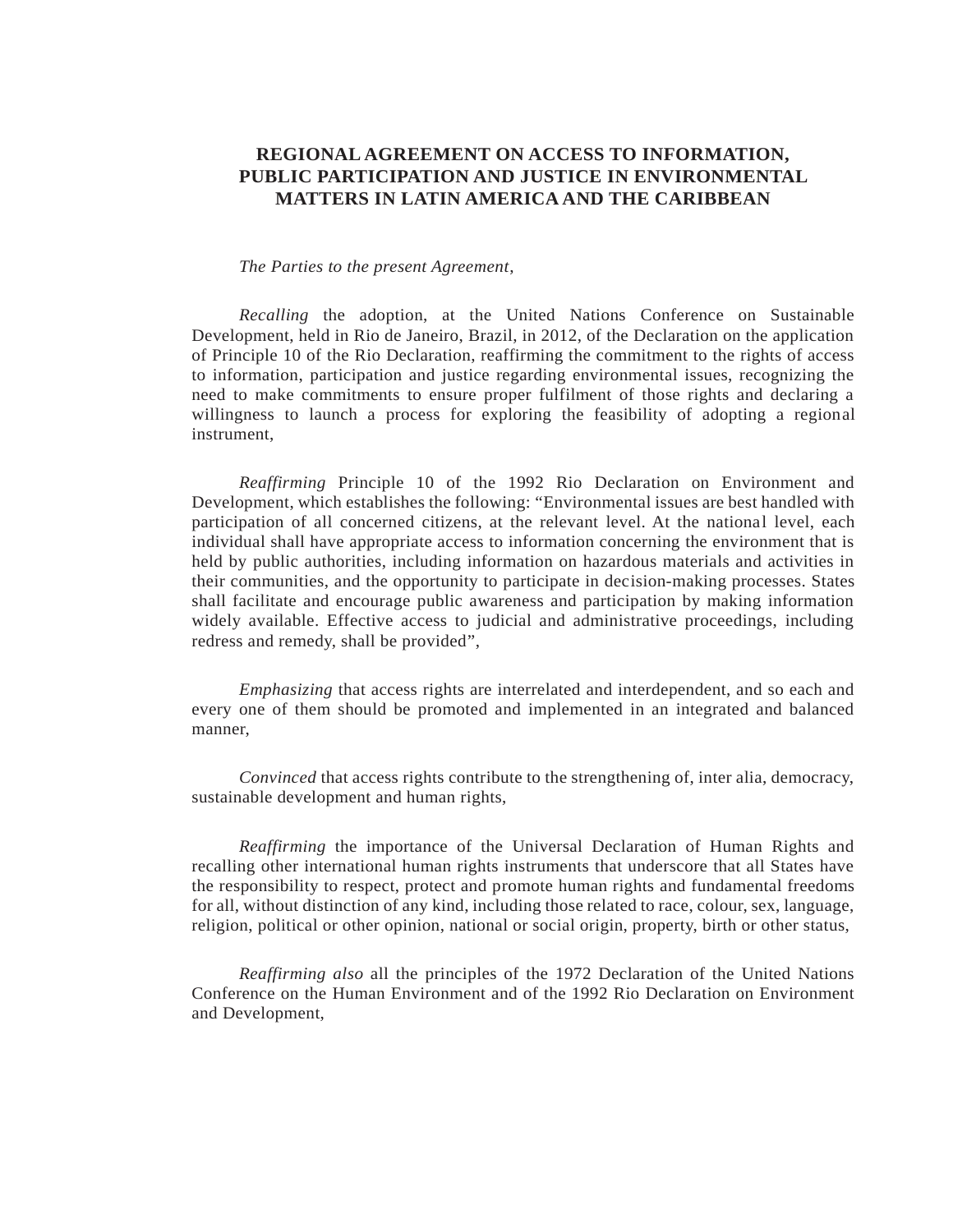*Recalling* the Declaration of the United Nations Conference on the Human Environment, Agenda 21, the Programme for the Further Implementation of Agenda 21, the Declaration of Barbados and the Programme of Action for the Sustainable Development of Small Island Developing States, the Mauritius Declaration and the Mauritius Strategy for the Further Implementation of the Programme of Action for the Sustainable Development of Small Island Developing States, the Johannesburg Declaration on Sustainable Development, the Plan of Implementation of the World Summit on Sustainable Development and the SIDS Accelerated Modalities of Action (SAMOA) Pathway,

*Recalling also* that, in the outcome document of the United Nations Conference on Sustainable Development, held in Rio de Janeiro, Brazil, in 2012, entitled "The future we want", among the many provisions referring to Principle 10 of the Rio Declaration, the Heads of State and Government and high-level representatives acknowledged that democracy, good governance and the rule of law, at the national and international levels, as well as an enabling environment, were essential for sustainable development, including sustained and inclusive economic growth, social development, environmental protection and eradication of poverty and hunger; underscored that broad public participation and access to information and judicial and administrative proceedings were essential to the promotion of sustainable development; and encouraged action at the regional, national, subnational and local levels to promote access to environmental information, public participation in the environmental decision-making process and access to justice in environmental matters, as appropriate,

*Considering* United Nations General Assembly resolution 70/1 of 25 September 2015, entitled "Transforming our world: the 2030 Agenda for Sustainable Development", by which it adopted a comprehensive, far-reaching and people-centred set of universal and transformative Sustainable Development Goals and targets, and reaffirmed its commitment to achieving sustainable development in its three dimensions — economic, social and environmental — in a balanced and integrated manner,

*Recognizing* the multiculturalism of Latin America and the Caribbean and of their peoples,

*Recognizing also* the important work of the public and of human rights defenders in environmental matters for strengthening democracy, access rights and sustainable development and their fundamental contributions in this regard,

*Aware* of the progress made in international and regional agreements, in domestic legislation and practice on rights of access to environmental information, public participation in the environmental decision-making process and access to justice in environmental matters,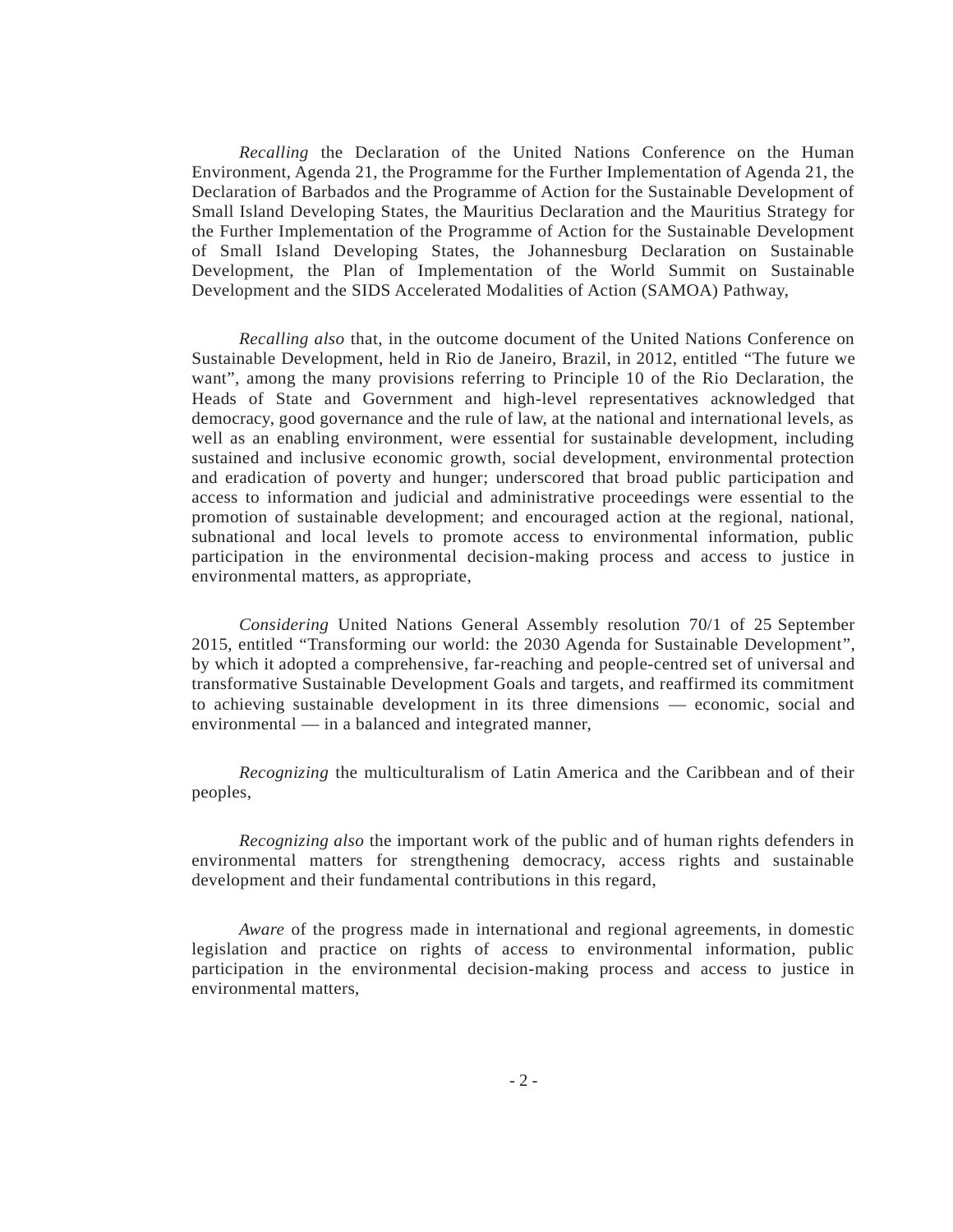*Convinced* of the need to promote and strengthen dialogue, cooperation, technical assistance, education and awareness-raising as well as capacity-building for the full exercise of access rights at the international, regional, national, subnational and local levels,

*Resolved* to achieve the full implementation of the access rights provided for under the present Agreement, as well as the creation and strengthening of capacities and cooperation,

*Have agreed as follows*:

## **Article 1 Objective**

The objective of the present Agreement is to guarantee the full and effective implementation in Latin America and the Caribbean of the rights of access to environmental information, public participation in the environmental decision-making process and access to justice in environmental matters, and the creation and strengthening of capacities and cooperation, contributing to the protection of the right of every person of present and future generations to live in a healthy environment and to sustainable development.

### **Article 2 Definitions**

For the purposes of the present Agreement:

- (a) "Access rights" means the right of access to environmental information, the right of public participation in the environmental decision-making process and the right of access to justice in environmental matters;
- (b) "Competent authority" means, for the purposes of articles 5 and 6 of the present Agreement, any public body that exercises the powers, authority and functions for access to information, including independent and autonomous bodies, organizations or entities owned or controlled by the government, whether by virtue of powers granted by the constitution or other laws, and, when appropriate, private organizations that receive public funds or benefits (directly or indirectly) or that perform public functions and services, but only with respect to the public funds or benefits received or to the public functions and services performed;
- (c) "Environmental information" means any information that is written, visual, audio, and electronic, or recorded in any other format, regarding the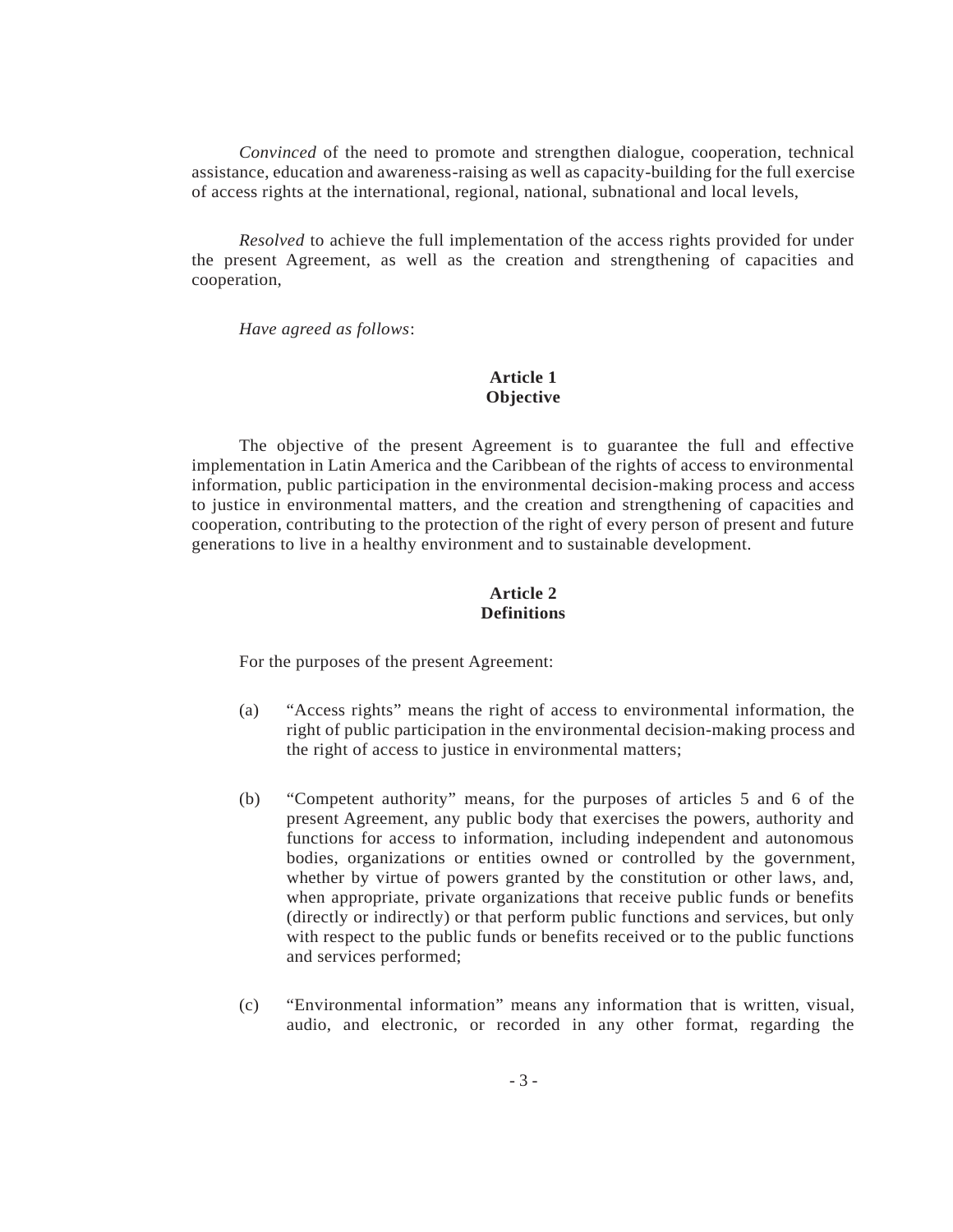environment and its elements and natural resources, including information related to environmental risks, and any possible adverse impacts affecting or likely to affect the environment and health, as well as to environmental protection and management;

- (d) "Public" means one or more natural or legal persons and the associations, organizations or groups established by those persons, that are nationals or that are subject to the national jurisdiction of the State Party;
- (e) "Persons or groups in vulnerable situations" means those persons or groups that face particular difficulties in fully exercising the access rights recognized in the present Agreement, because of circumstances or conditions identified within each Party's national context and in accordance with its international obligations.

### **Article 3 Principles**

Each Party shall be guided by the following principles in implementing the present Agreement:

- (a) Principle of equality and principle of non-discrimination;
- (b) Principle of transparency and principle of accountability;
- (c) Principle of non-regression and principle of progressive realization;
- (d) Principle of good faith;
- (e) Preventive principle;
- (f) Precautionary principle;
- (g) Principle of intergenerational equity;
- (h) Principle of maximum disclosure;
- (i) Principle of permanent sovereignty of States over their natural resources;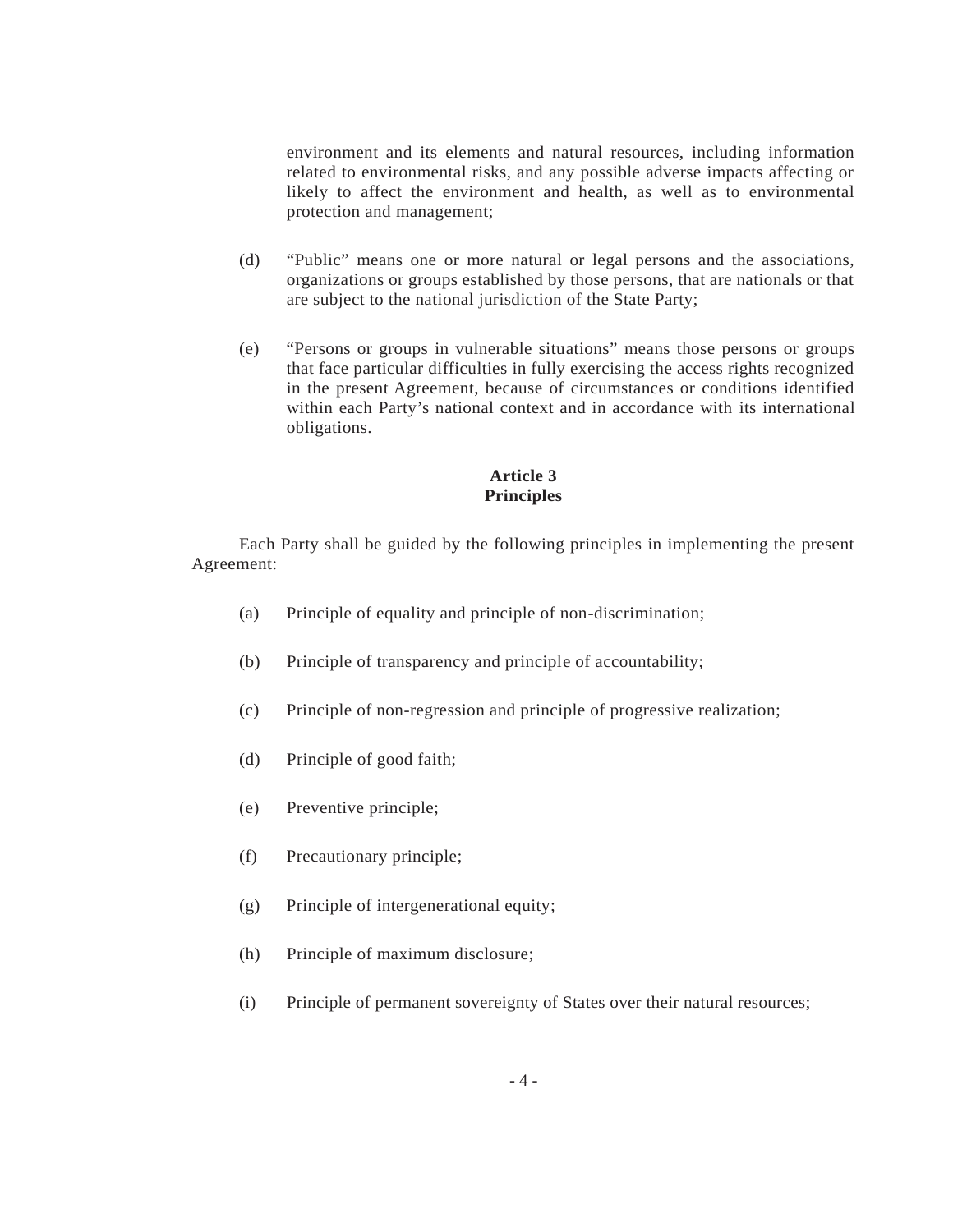- (j) Principle of sovereign equality of States; and
- (k) Principle of *pro persona*.

## **Article 4 General provisions**

1. Each Party shall guarantee the right of every person to live in a healthy environment and any other universally-recognized human right related to the present Agreement.

2. Each Party shall ensure that the rights recognized in the present Agreement are freely exercised.

3. Each Party shall adopt the necessary measures, of a legislative, regulatory, administrative or any other nature, in the framework of its domestic provisions, to guarantee the implementation of the provisions of the present Agreement.

4. With the aim of contributing to the effective application of the present Agreement, each Party shall provide the public with information to facilitate the acquisition of knowledge on access rights.

5. Each Party shall ensure that guidance and assistance is provided to the public particularly those persons or groups in vulnerable situations — in order to facilitate the exercise of their access rights.

6. Each Party shall guarantee an enabling environment for the work of persons, associations, organizations or groups that promote environmental protection, by recognizing and protecting them.

7. No provision in the present Agreement shall limit or repeal other more favourable rights and guarantees set forth, at present or in the future, in the legislation of a State Party or in any other international agreement to which a State is party, or prevent a State Party from granting broader access to environmental information, public participation in the environmental decision-making process and justice in environmental matters.

8. Each Party shall seek to adopt the most favourable interpretation for the full enjoyment of and respect for the access rights when implementing the present Agreement.

9. For the implementation of the present Agreement, each Party shall encourage the use of new information and communications technologies, such as open data, in the different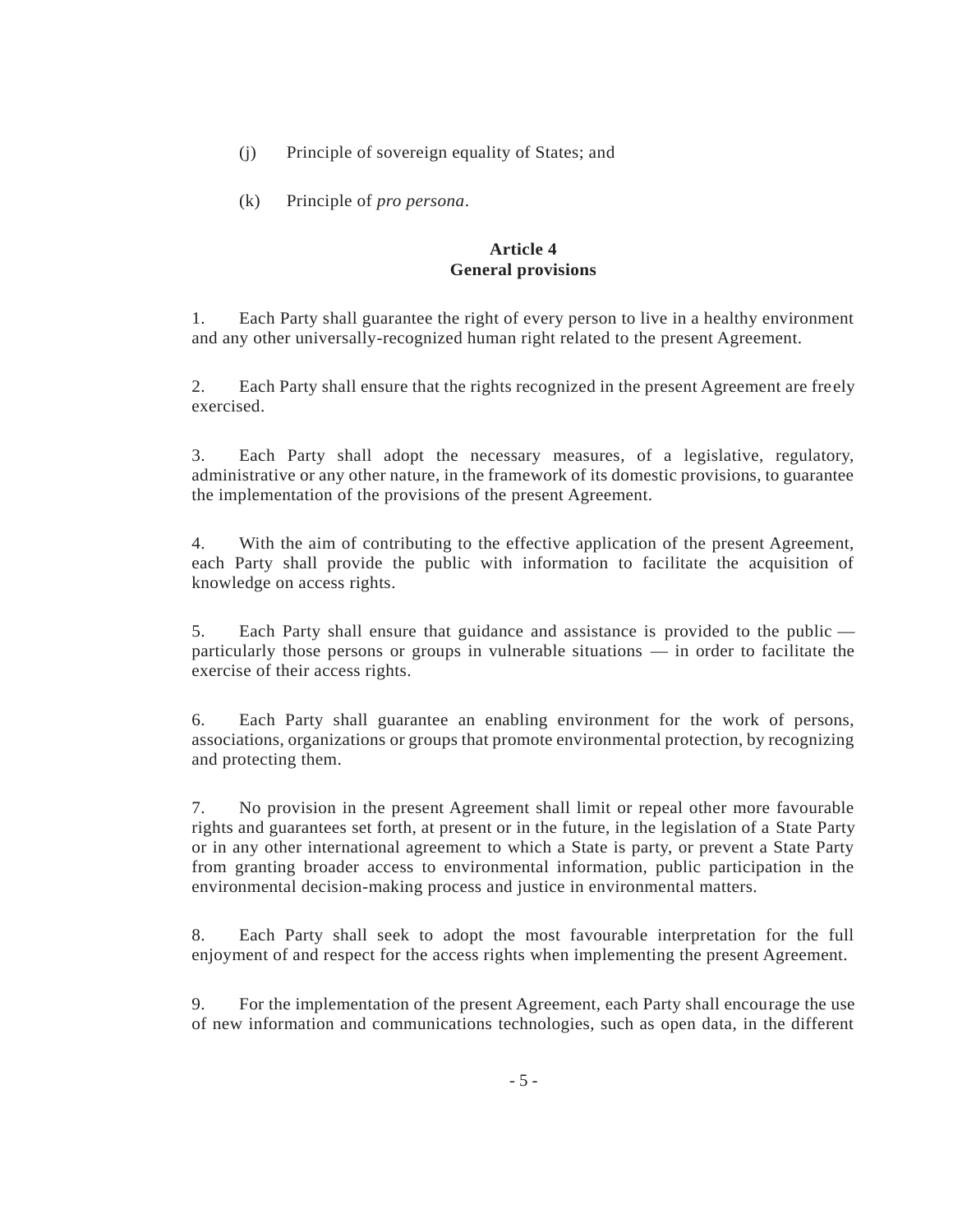languages used in the country, as appropriate. In no circumstances shall the use of electronic media constrain or result in discrimination against the public.

10. The Parties may promote knowledge of the provisions of the present Agreement in other international forums related to environmental matters, in accordance with the rules of each forum.

## **Article 5 Access to environmental information**

### *Accessibility of environmental information*

1. Each Party shall ensure the public's right of access to environmental information in its possession, control or custody, in accordance with the principle of maximum disclosure.

- 2. The exercise of the right of access to environmental information includes:
	- (a) requesting and receiving information from competent authorities without mentioning any special interest or explaining the reasons for the request;
	- (b) being informed promptly whether the requested information is in possession or not of the competent authority receiving the request; and
	- (c) being informed of the right to challenge and appeal when information is not delivered, and of the requirements for exercising this right.

3. Each Party shall facilitate access to environmental information for persons or groups in vulnerable situations, establishing procedures for the provision of assistance, from the formulation of requests through to the delivery of the information, taking into account their conditions and specificities, for the purpose of promoting access and participation under equal conditions.

4. Each Party shall guarantee that the above-mentioned persons or groups in vulnerable situations, including indigenous peoples and ethnic groups, receive assistance in preparing their requests and obtain a response.

### *Refusal of access to environmental information*

5. If the requested information or part thereof is not delivered to the applicant because it falls under the domestic legal regime of exceptions, the competent authority shall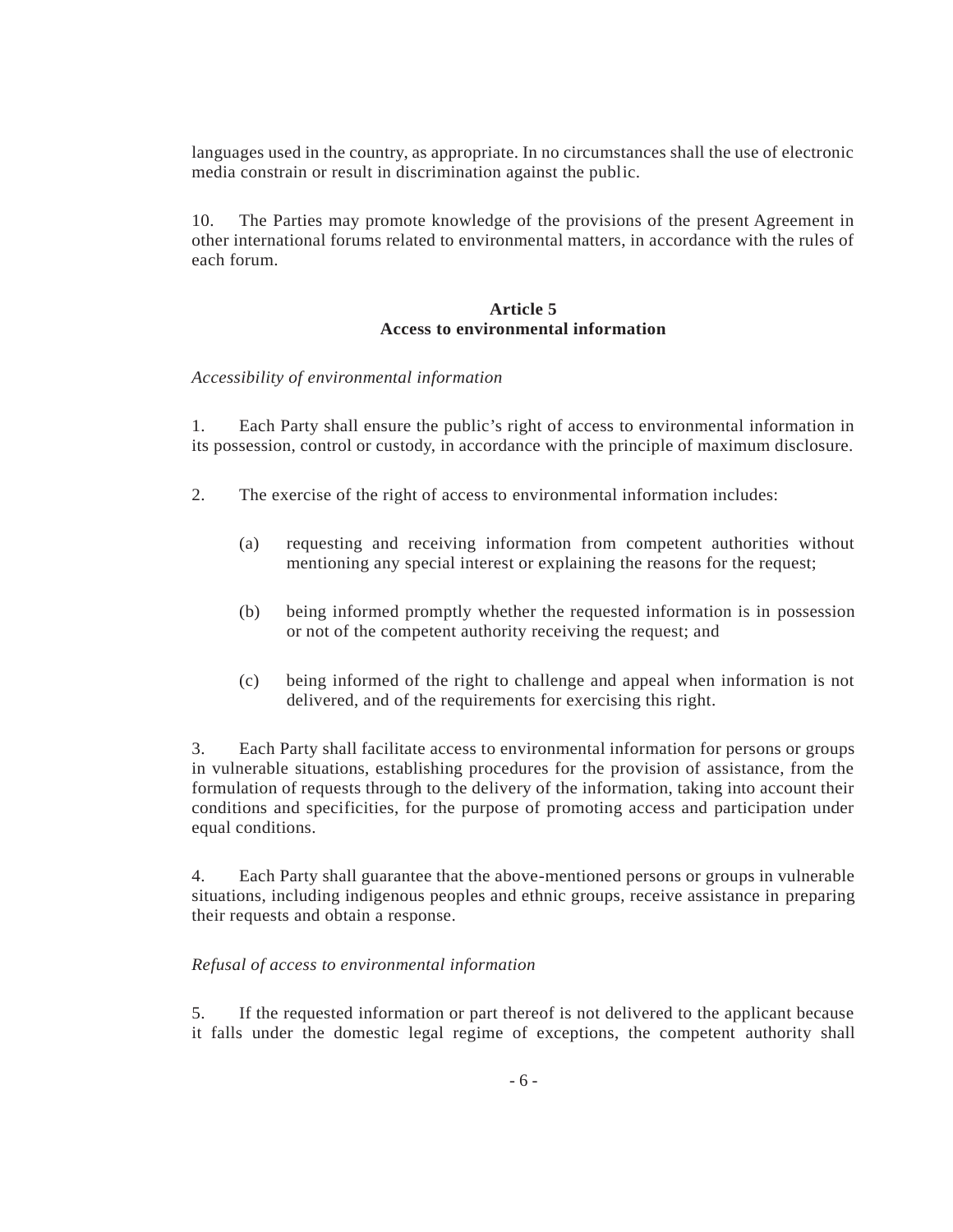communicate its refusal in writing, including the legal provisions and the reasons justifying the decision in each case, and inform the applicant of the right to challenge and appeal.

6. Access to information may be refused in accordance with domestic legislation. In cases where a Party does not have a domestic legal regime of exceptions, that Party may apply the following exceptions:

- (a) when disclosure would put at risk the life, safety or health of individuals;
- (b) when disclosure would adversely affect national security, public safety or national defence;
- (c) when disclosure would adversely affect the protection of the environment, including any endangered or threatened species; or
- (d) when disclosure would create a clear, probable and specific risk of substantial harm to law enforcement, prevention, investigation and prosecution of crime.

7. The exception regimes shall take into account each Party's human rights obligations. Each Party shall encourage the adoption of exception regimes that favour the disclosure of information.

8. The reasons for refusal shall be legally established in advance and be clearly defined and regulated, taking into account the public interest, and shall thus be interpreted restrictively. The burden of proof will lie with the competent authority.

9. When applying the public interest test, the competent authorities shall weigh the interest of withholding the information against the public benefit of disclosing it, based on suitability, need and proportionality.

10. Where not all the information contained in a document is exempt under paragraph 6 of the present article, the non-exempt information shall be provided to the applicant.

### *Conditions applicable to the delivery of environmental information*

11. The competent authorities shall guarantee that the environmental information is provided in the format requested by the applicant, if available. If such a format is not available, the environmental information shall be provided in the available format.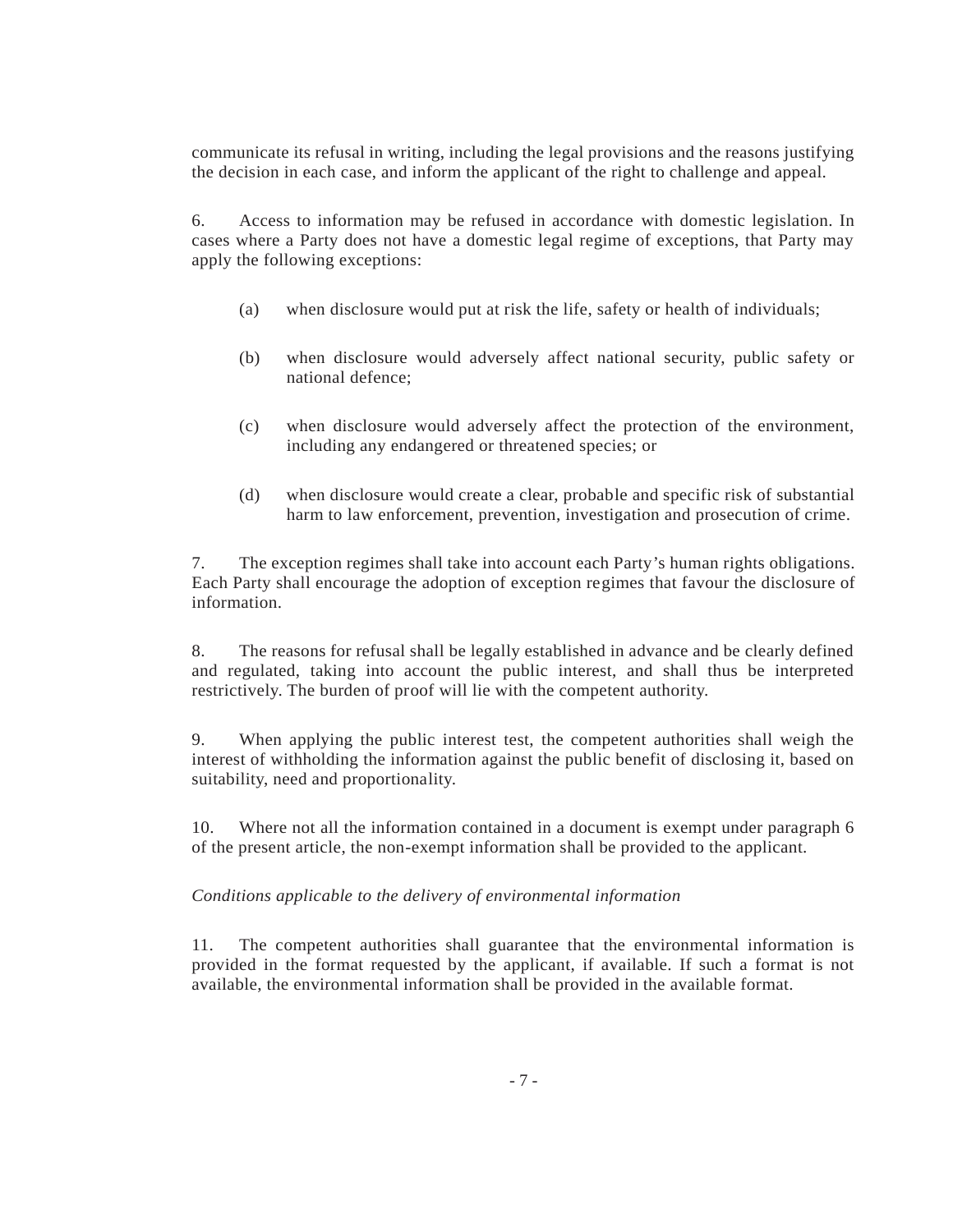12. The competent authorities shall respond to requests for environmental information as quickly as possible and within a period not longer than 30 business days from the date of receipt of the request, or less if so stipulated in domestic legislation.

13. Where, in exceptional circumstances and in accordance with domestic legislation, the competent authority requires more time to respond to the request, it shall notify the applicant in writing of the justification for the extension prior to the expiration of the period established in paragraph 12 of the present article. Such an extension will not exceed 10 business days.

14. In the event that the competent authority does not respond within the periods established in paragraphs 12 and 13 of the present article, paragraph 2 of article 8 shall apply.

15. When the competent authority receiving the request does not have the requested information, it shall notify the applicant as quickly as possible, indicating, if it can determine it, which authority may be in possession of the information. The request shall be forwarded to the relevant authority, and the applicant so informed.

16. When the requested information does not exist or has not yet been generated, the applicant shall be so informed, with explanation, within the periods established in paragraphs 12 and 13 of the present article.

17. Environmental information shall be disclosed at no cost, insofar as its reproduction or delivery is not required. Reproduction and delivery costs shall be applied in accordance with the procedures established by the competent authority. Such costs shall be reasonable and made known in advance, and payment can be waived in the event that the applicant is deemed to be in a vulnerable situation or to have special circumstances warranting such a waiver.

## *Independent oversight mechanisms*

18. Each Party shall establish or designate one or more impartial entities or institutions with autonomy and independence to promote transparency in access to environmental information, to oversee compliance with rules, and monitor, report on and guarantee the right of access to information. Each Party may consider including or strengthening, as appropriate, sanctioning powers within the scope of the responsibilities of the aforementioned entities or institutions.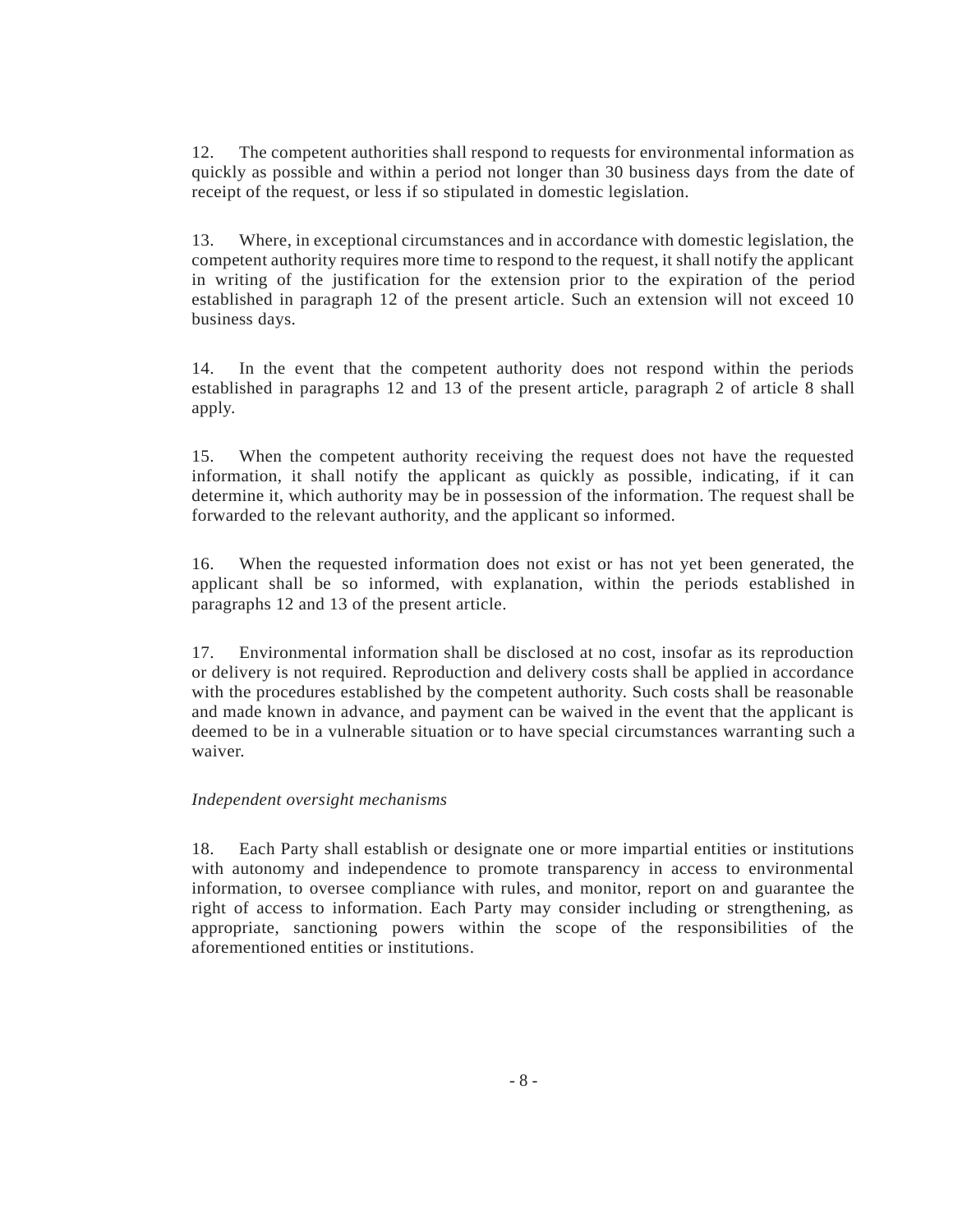# **Article 6 Generation and dissemination of environmental information**

1. Each Party shall guarantee, to the extent possible within available resources, that the competent authorities generate, collect, publicize and disseminate environmental information relevant to their functions in a systematic, proactive, timely, regular, accessible and comprehensible manner, and periodically update this information and encourage the disaggregation and decentralization of environmental information at the subnational and local levels. Each Party shall strengthen coordination between the different authorities of the State.

2. The competent authorities shall endeavour to ensure, to the extent possible, that environmental information is reusable, processable and available in formats that are accessible, and that no restrictions are placed on its reproduction or use, in accordance with domestic legislation.

3. Each Party shall have in place one or more up-to-date environmental information systems, which may include, inter alia:

- (a) the texts of treaties and international agreements, as well as environmental laws, regulations and administrative acts;
- (b) reports on the state of the environment;
- (c) a list of public entities competent in environmental matters and, where possible, their respective areas of operation;
- (d) a list of polluted areas, by type of pollutant and location;
- (e) information on the use and conservation of natural resources and ecosystem services;
- (f) scientific, technical or technological reports, studies and information on environmental matters produced by academic and research institutions, whether public or private, national or foreign;
- (g) climate change sources aimed at building national capacities;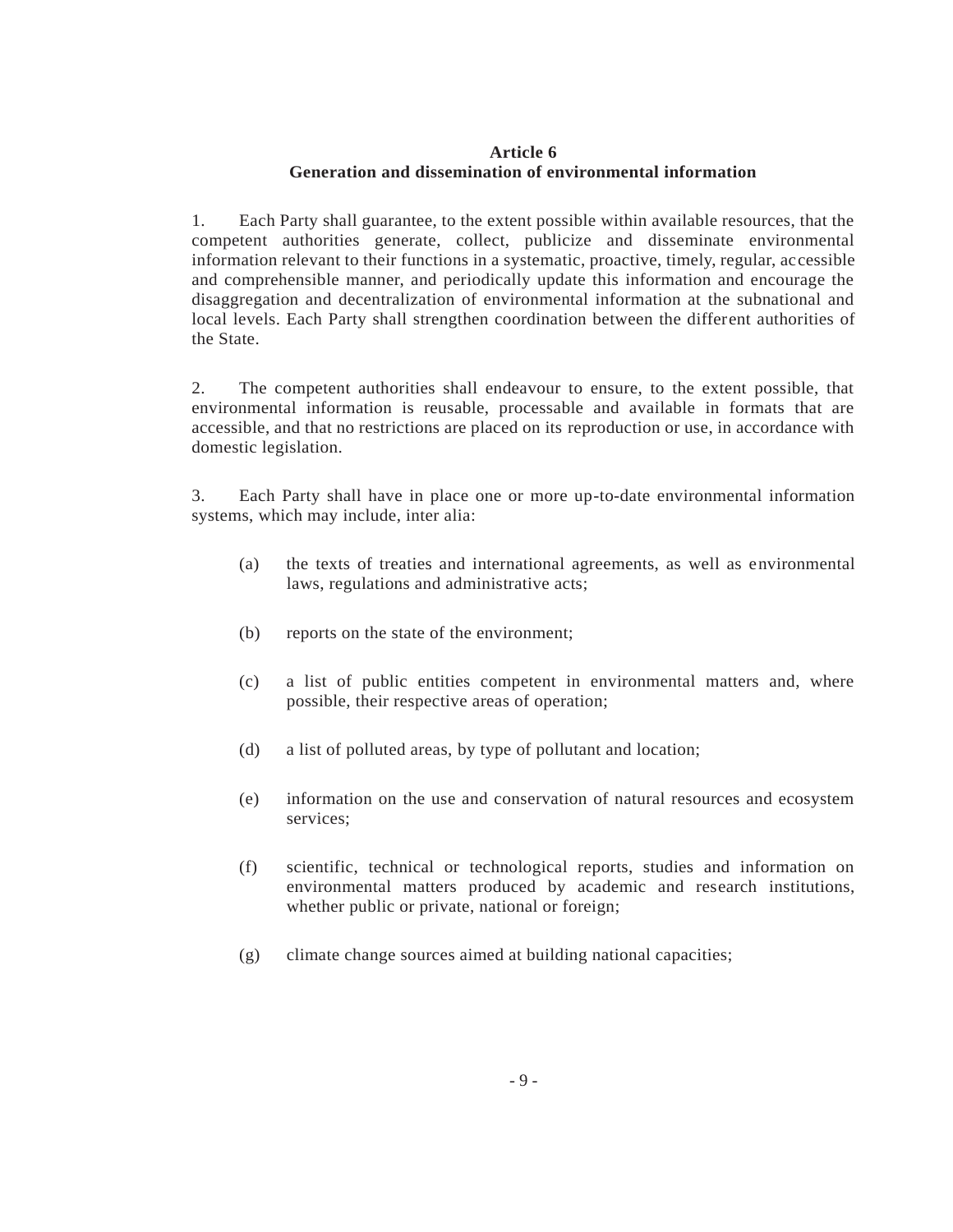- (h) information on environmental impact assessment processes and on other environmental management instruments, where applicable, and environmental licences or permits granted by the public authorities;
- (i) an estimated list of waste by type and, when possible, by volume, location and year; and
- (j) information on the imposition of administrative sanctions in environmental matters.

Each Party shall guarantee that environmental information systems are duly organized, accessible to all persons and made progressively available through information technology and georeferenced media, where appropriate.

4. Each Party shall take steps to establish a pollutant release and transfer register covering air, water, soil and subsoil pollutants, as well as materials and waste in its jurisdiction. This register will be established progressively and updated periodically.

5. Each Party shall guarantee that in the case of an imminent threat to public health or the environment, the relevant competent authority shall immediately disclose and disseminate through the most effective means all pertinent information in its possession that could help the public take measures to prevent or limit potential damage. Each Party shall develop and implement an early warning system using available mechanisms.

6. In order to facilitate access by persons or groups in vulnerable situations to information that particularly affects them, each Party shall endeavour, where applicable, to ensure that the competent authorities disseminate environmental information in the various languages used in the country, and prepare alternative formats that are comprehensible to those groups, using suitable channels of communication.

7. Each Party shall use its best endeavours to publish and disseminate at regular intervals, not exceeding five years, a national report on the state of the environment, which may contain:

- (a) information on the state of the environment and natural resources, including quantitative data, where possible;
- (b) national actions to fulfil environmental legal obligations;
- (c) advances in the implementation of the access rights; and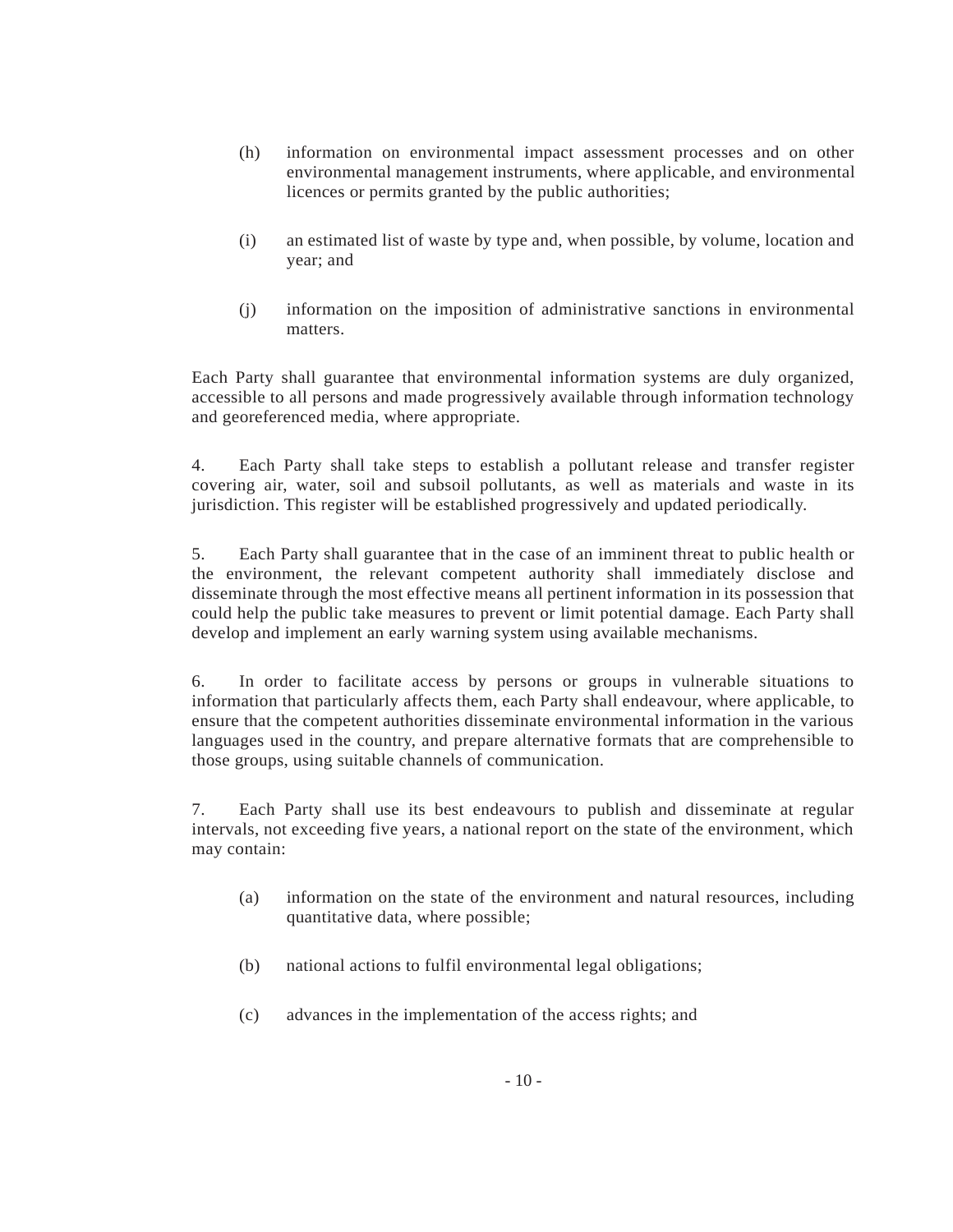(d) collaboration agreements among public, social and private sectors.

Such reports shall be drafted in an easily comprehensible manner and accessible to the public in different formats and disseminated through appropriate means, taking into account cultural realities. Each Party may invite the public to make contributions to these reports.

8. Each Party shall encourage independent environmental performance reviews that take into account nationally or internationally agreed criteria and guides and common indicators, with a view to evaluating the efficacy, effectiveness and progress of its national environmental policies in fulfilment of their national and international commitments. The reviews shall include participation by the various stakeholders.

9. Each Party shall promote access to environmental information contained in concessions, contracts, agreements or authorizations granted, which involve the use of public goods, services or resources, in accordance with domestic legislation.

10. Each Party shall ensure that consumers and users have official, relevant and clear information on the environmental qualities of goods and services and their effects on health, favouring sustainable production and consumption patterns.

11. Each Party shall create and keep regularly updated its archiving and document management systems in environmental matters in accordance with its applicable rules with the aim of facilitating access to information at all times.

12. Each Party shall take the necessary measures, through legal or administrative frameworks, among others, to promote access to environmental information in the possession of private entities, in particular information on their operations and the possible risks and effects on human health and the environment.

13. In accordance with its capacities, each Party shall encourage public and private companies, particularly large companies, to prepare sustainability reports that reflect their social and environmental performance.

# **Article 7 Public participation in the environmental decision-making process**

1. Each Party shall ensure the public's right to participation and, for that purpose, commits to implement open and inclusive participation in environmental decision-making processes based on domestic and international normative frameworks.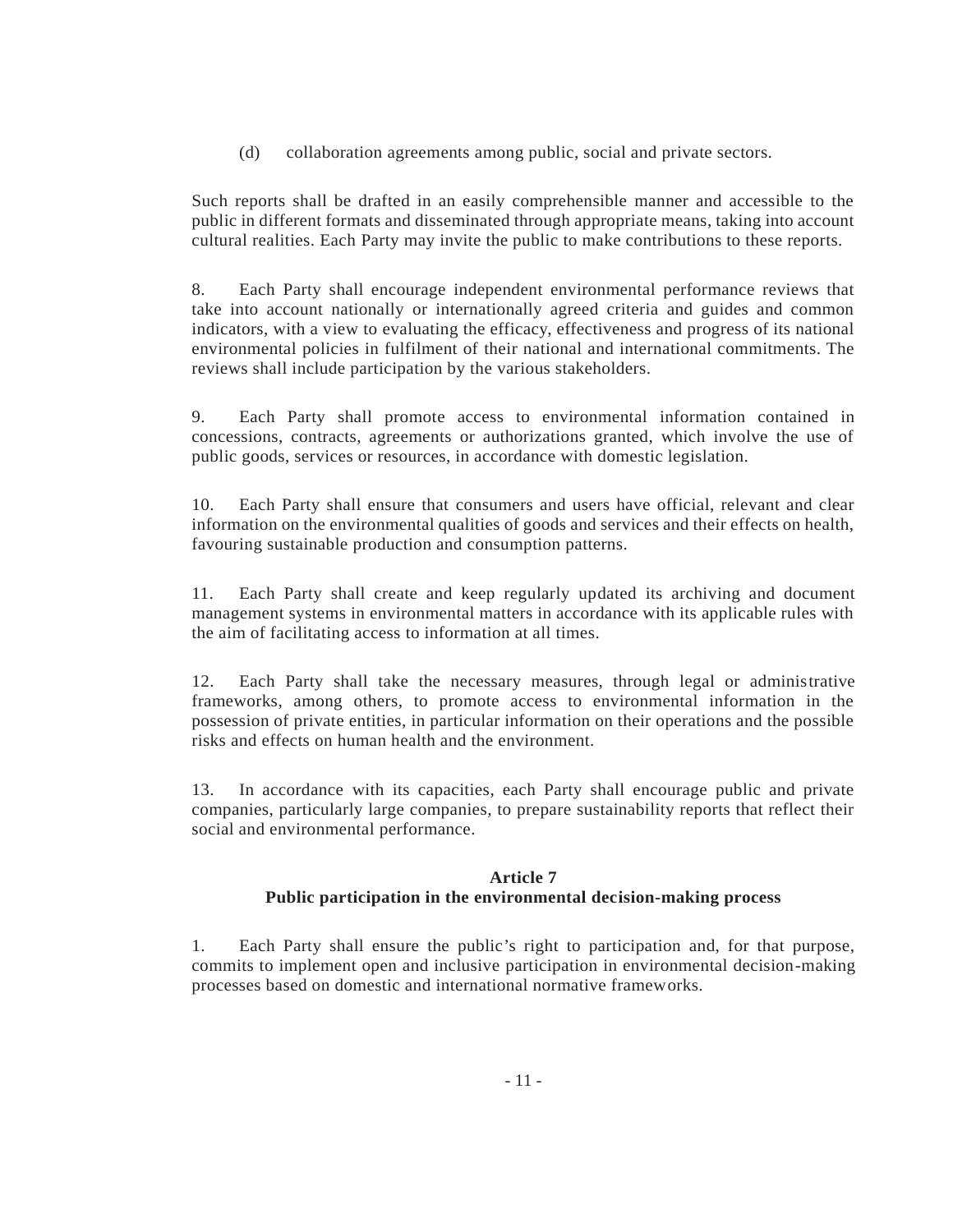2. Each Party shall guarantee mechanisms for the participation of the public in decisionmaking processes, revisions, re-examinations or updates with respect to projects and activities, and in other processes for granting environmental permits that have or may have a significant impact on the environment, including when they may affect health.

3. Each Party shall promote the participation of the public in decision-making processes, revisions, re-examinations or updates other than those referred to in paragraph 2 of the present article with respect to environmental matters of public interest, such as landuse planning, policies, strategies, plans, programmes, rules and regulations, which have or may have a significant impact on the environment.

4. Each Party shall adopt measures to ensure that the public can participate in the decision-making process from the early stages, so that due consideration can be given to the observations of the public, thus contributing to the process. To that effect, each Party shall provide the public with the necessary information in a clear, timely and comprehensive manner, to give effect to its right to participate in the decision-making process.

5. The public participation procedure will provide for reasonable timeframes that allow sufficient time to inform the public and for its effective participation.

6. The public shall be informed, through appropriate means, such as in writing, electronically, orally and by customary methods, and in an effective, comprehensible and timely manner, as a minimum, of the following:

- (a) the type or nature of the environmental decision under consideration and, where appropriate, in non-technical language;
- (b) the authority responsible for making the decision and other authorities and bodies involved;
- (c) the procedure foreseen for the participation of the public, including the date on which the procedure will begin and end, mechanisms for participation and, where applicable, the date and place of any public consultation or hearing; and
- (d) the public authorities involved from which additional information on the environmental decision under consideration can be requested and the procedure for requesting information.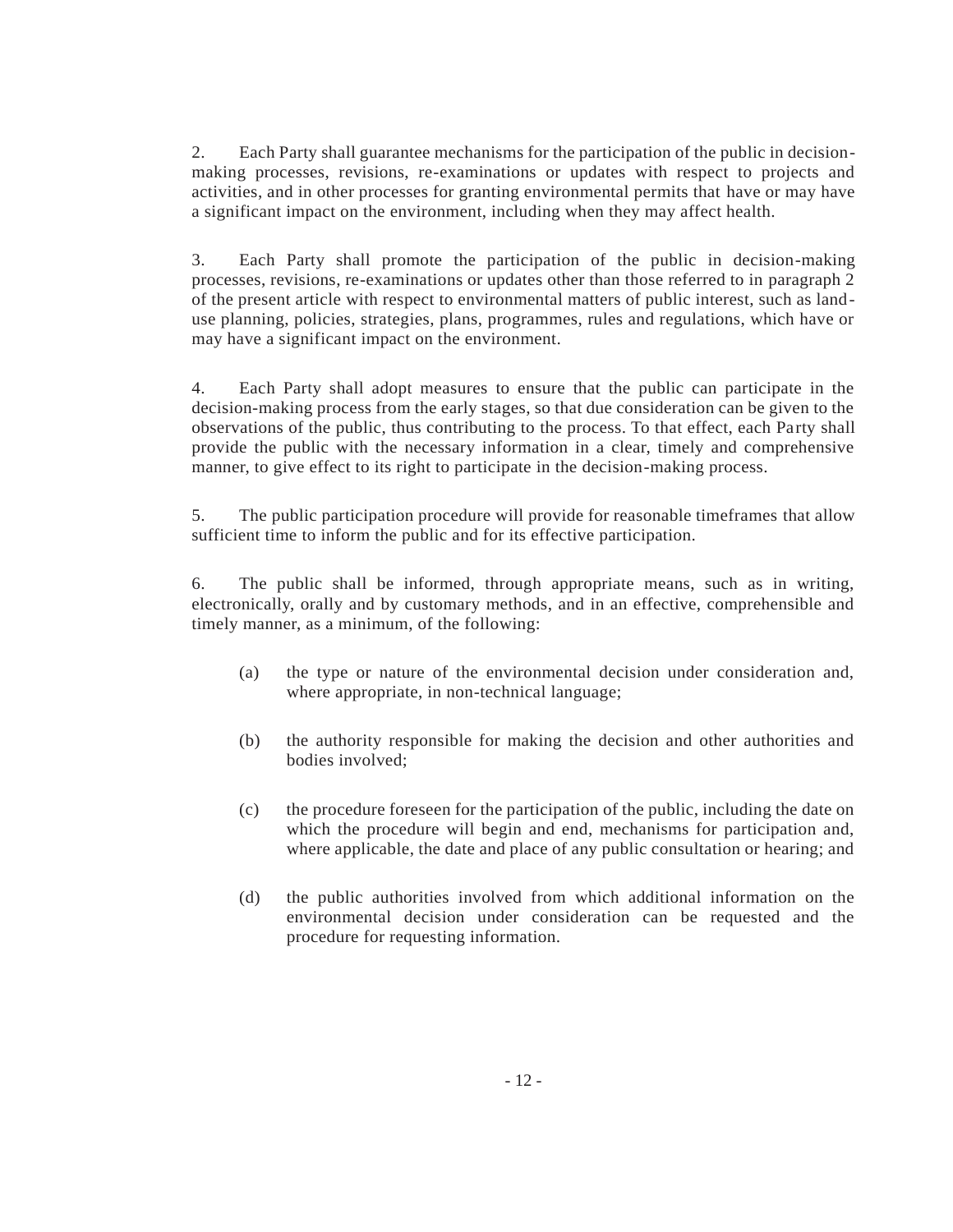7. The public's right to participate in environmental decision-making processes shall include the opportunity to present observations through appropriate means available, according to the circumstances of the process. Before adopting the decision, the relevant public authority shall give due consideration to the outcome of the participation process.

8. Each Party shall ensure that, once a decision has been made, the public is informed in a timely manner thereof and of the grounds and reasons underlying the decision, including how the observations of the public have been taken into consideration. The decision and its basis shall be made public and be accessible.

9. The dissemination of the decisions resulting from environmental impact assessments and other environmental decision-making processes in which the public has participated shall be carried out through appropriate means, which may include written, electronic or oral means and customary methods, in an effective and prompt manner. The information disseminated shall include the established procedure to allow the public to take the relevant administrative and judicial actions.

10. Each Party shall establish conditions that are favourable to public participation in environmental decision-making processes and that are adapted to the social, economic, cultural, geographical and gender characteristics of the public.

11. When the primary language of the directly affected public is different to the official languages, the public authority shall ensure that means are provided to facilitate their understanding and participation.

12. Each Party shall promote, where appropriate and in accordance with domestic legislation, public participation in international forums and negotiations on environmental matters or with an environmental impact, in accordance with the procedural rules on participation of each forum. The participation of the public at the national level on matters of international environmental forums shall also be promoted, where appropriate.

13. Each Party shall encourage the establishment of appropriate spaces for consultation on environmental matters or the use of those that are already in existence in which various groups and sectors are able to participate. Each Party shall promote regard for local knowledge, dialogue and interaction of different views and knowledge, where appropriate.

14. The public authorities shall make efforts to identify and support persons or groups in vulnerable situations in order to engage them in an active, timely and effective manner in participation mechanisms. For these purposes, appropriate means and formats will be considered, in order to eliminate barriers to participation.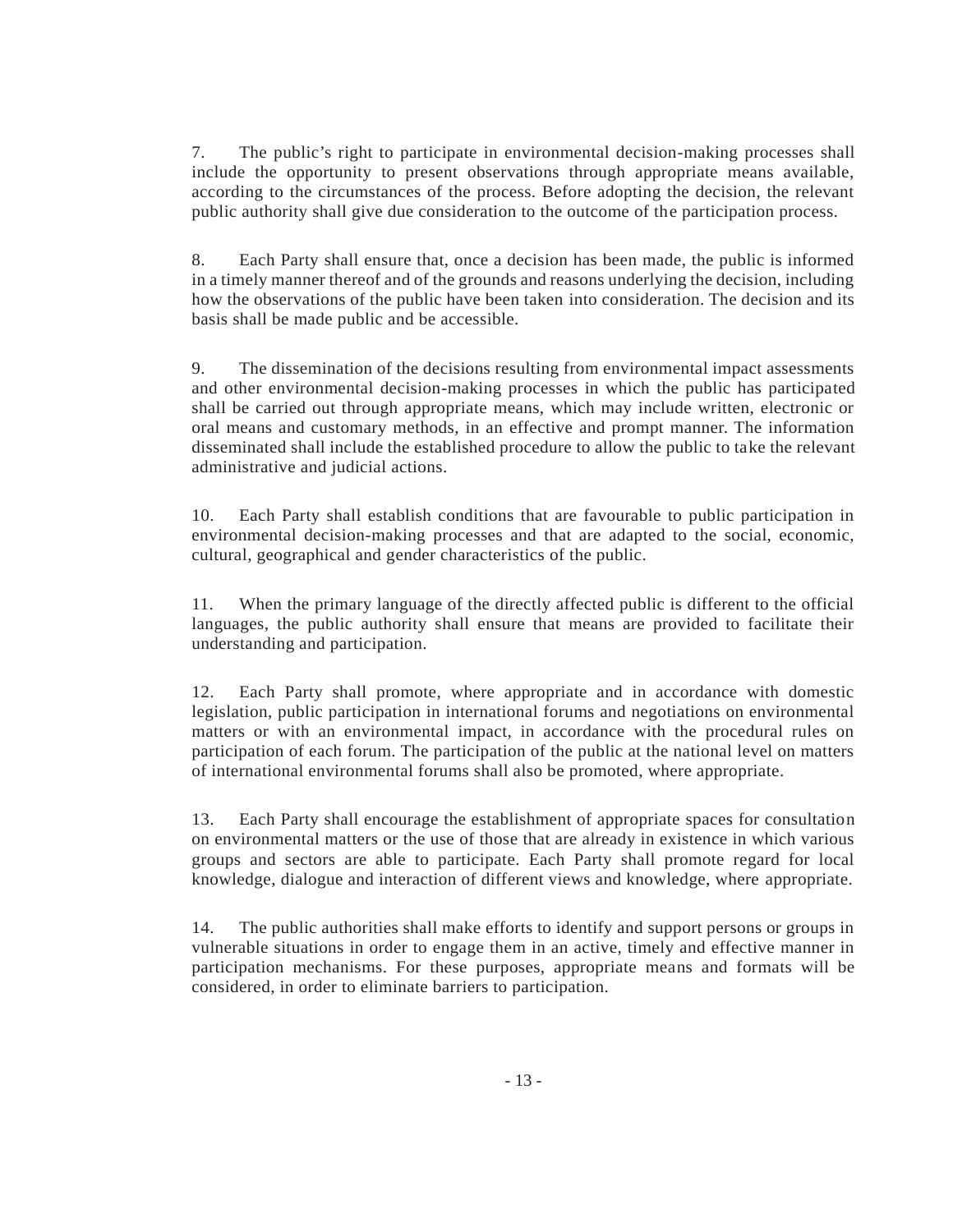15. In the implementation of the present Agreement, each Party shall guarantee that its domestic legislation and international obligations in relation to the rights of indigenous peoples and local communities are observed.

16. The public authority shall make efforts to identify the public directly affected by the projects or activities that have or may have a significant impact on the environment and shall promote specific actions to facilitate their participation.

17. With respect to the environmental decision-making processes referred to in paragraph 2 of the present article, as a minimum, the following information shall be made public:

- (a) a description of the area of influence and physical and technical characteristics of the proposed project or activity;
- (b) a description of the main environmental impacts of the project or activity and, as appropriate, the cumulative environmental impact;
- (c) a description of the measures foreseen with respect to those impacts;
- (d) a summary of (a), (b) and (c) of the present paragraph in comprehensible, non-technical language;
- (e) the public reports and opinions of the involved entities addressed to the public authority related to the project or activity under consideration;
- (f) a description of the available technologies to be used and alternative locations for executing the project or activity subject to assessment, when the information is available; and
- (g) actions taken to monitor the implementation and results of environmental impact assessment measures.

The aforementioned information shall be made available free of charge to the public in accordance with paragraph 17 of article 5 of the present Agreement.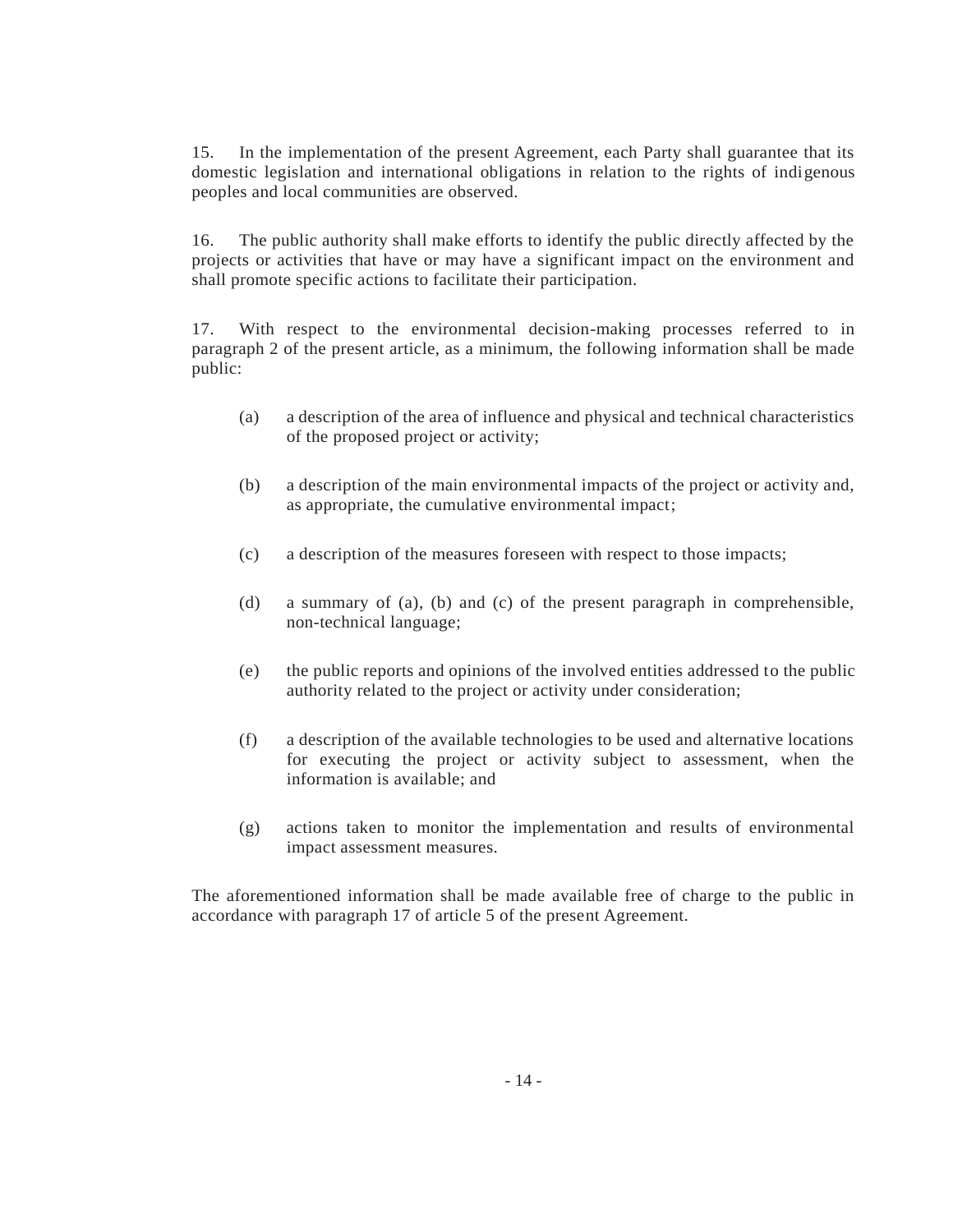# **Article 8 Access to justice in environmental matters**

1. Each Party shall guarantee the right of access to justice in environmental matters in accordance with the guarantees of due process.

2. Each Party shall ensure, in the framework of its domestic legislation, access to judicial and administrative mechanisms to challenge and appeal, with respect to substance and procedure:

- (a) any decision, action or omission related to the access to environmental information;
- (b) any decision, action or omission related to public participation in the decisionmaking process regarding environmental matters; and
- (c) any other decision, action or omission that affects or could affect the environment adversely or violate laws and regulations related to the environment.

3. To guarantee the right of access to justice in environmental matters, each Party shall have, considering its circumstances:

- (a) competent State entities with access to expertise in environmental matters;
- (b) effective, timely, public, transparent and impartial procedures that are not prohibitively expensive;
- (c) broad active legal standing in defence of the environment, in accordance with domestic legislation;
- (d) the possibility of ordering precautionary and interim measures, inter alia, to prevent, halt, mitigate or rehabilitate damage to the environment;
- (e) measures to facilitate the production of evidence of environmental damage, when appropriate and as applicable, such as the reversal of the burden of proof and the dynamic burden of proof;
- (f) mechanisms to execute and enforce judicial and administrative decisions in a timely manner; and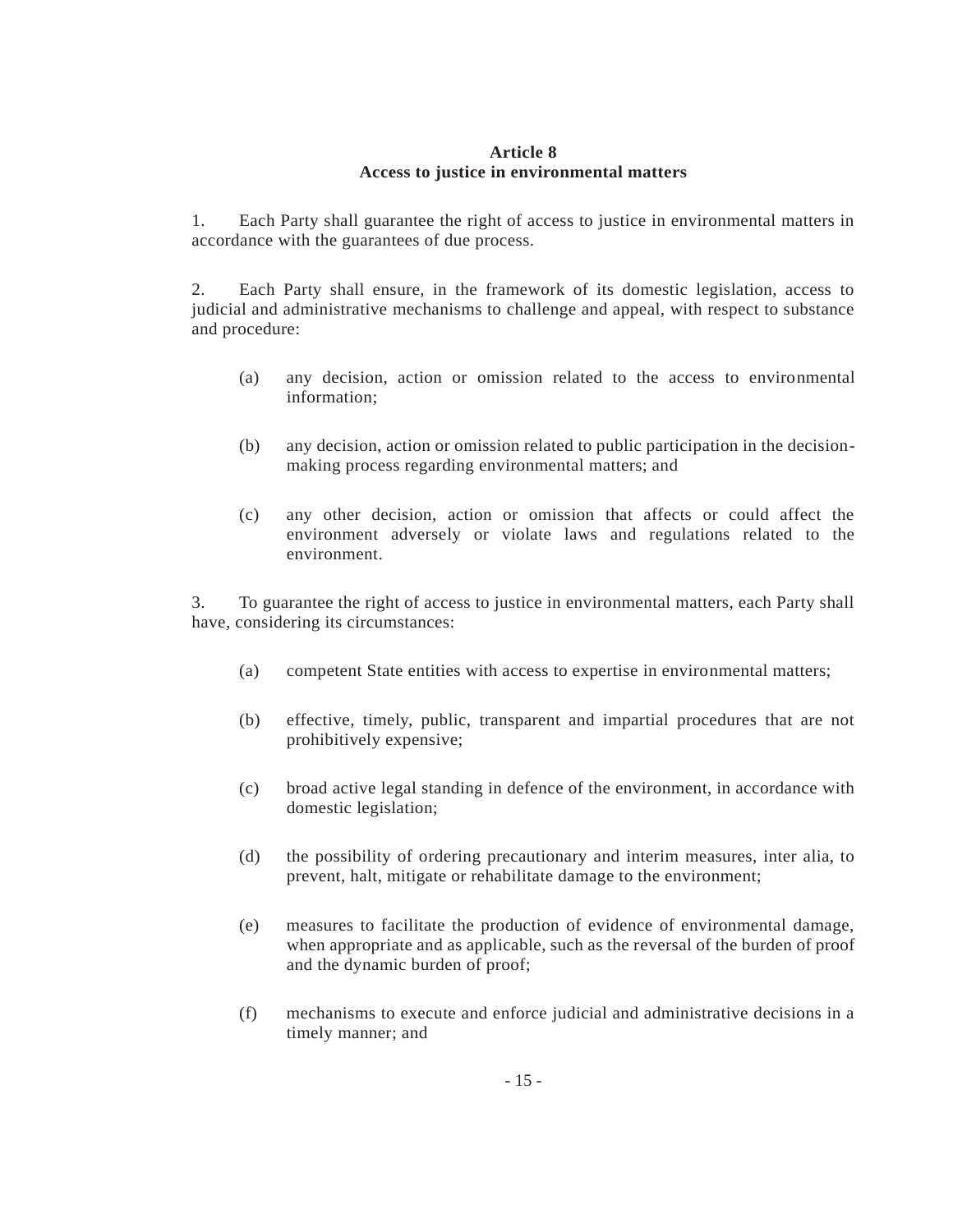(g) mechanisms for redress, where applicable, such as restitution to the condition prior to the damage, restoration, compensation or payment of a financial penalty, satisfaction, guarantees of non-repetition, assistance for affected persons and financial instruments to support redress.

4. To facilitate access to justice in environmental matters for the public, each Party shall establish:

- (a) measures to minimize or eliminate barriers to the exercise of the right of access to justice;
- (b) means to publicize the right of access to justice and the procedures to ensure its effectiveness;
- (c) mechanisms to systematize and disseminate judicial and administrative decisions, as appropriate; and
- (d) the use of interpretation or translation of languages other than the official languages when necessary for the exercise of that right.

5. In order to give effect to the right of access to justice, each Party shall meet the needs of persons or groups in vulnerable situations by establishing support mechanisms, including, as appropriate, free technical and legal assistance.

6. Each Party shall ensure that the judicial and administrative decisions adopted in environmental matters and their legal grounds are set out in writing.

7. Each Party shall promote, where appropriate, alternative dispute resolution mechanisms in environmental matters, such as mediation, conciliation or other means that allow such disputes to be prevented or resolved.

# **Article 9 Human rights defenders in environmental matters**

1. Each Party shall guarantee a safe and enabling environment for persons, groups and organizations that promote and defend human rights in environmental matters, so that they are able to act free from threat, restriction and insecurity.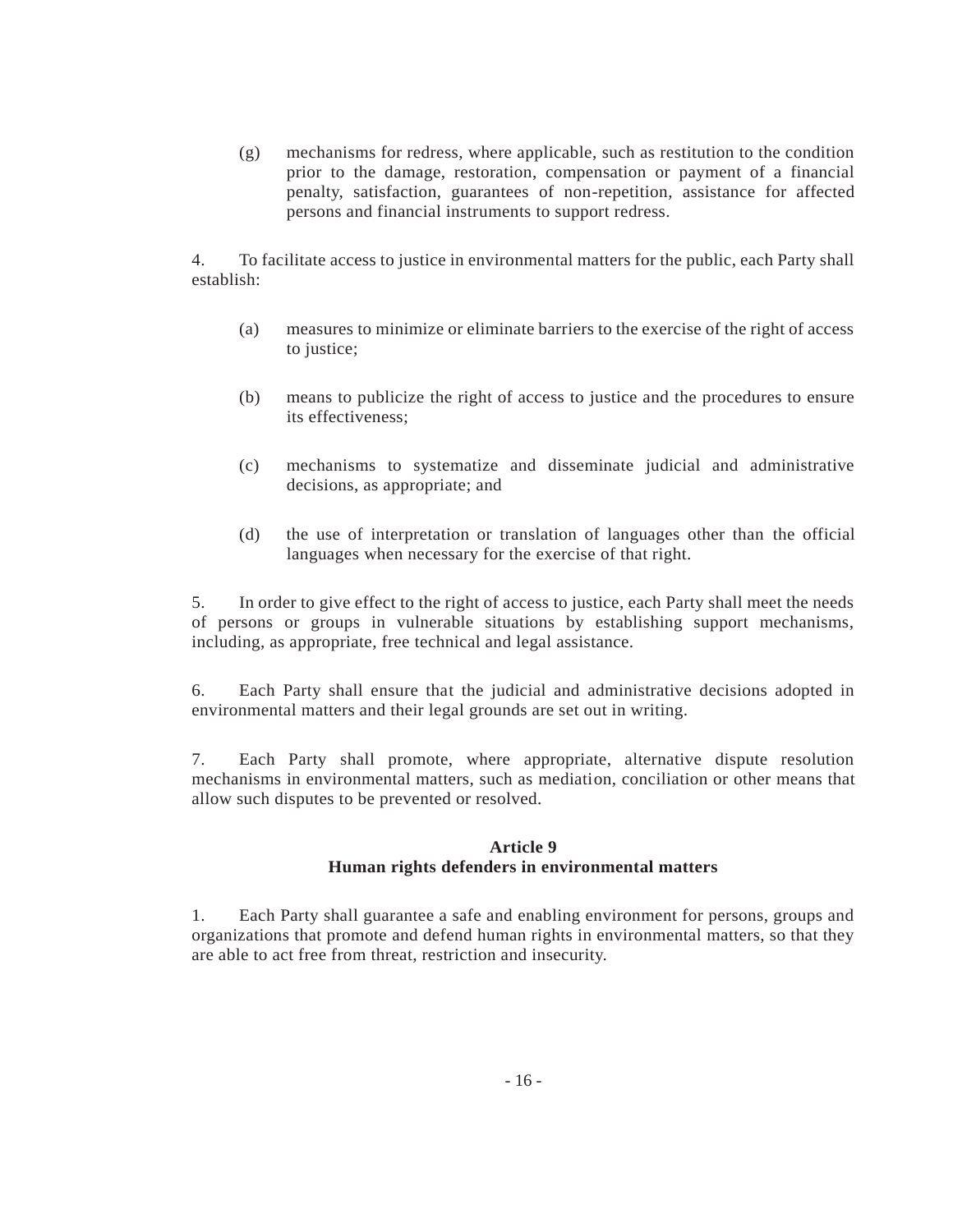2. Each Party shall take adequate and effective measures to recognize, protect and promote all the rights of human rights defenders in environmental matters, including their right to life, personal integrity, freedom of opinion and expression, peaceful assembly and association, and free movement, as well as their ability to exercise their access rights, taking into account its international obligations in the field of human rights, its constitutional principles and the basic concepts of its legal system.

3. Each Party shall also take appropriate, effective and timely measures to prevent, investigate and punish attacks, threats or intimidations that human rights defenders in environmental matters may suffer while exercising the rights set out in the present Agreement.

# **Article 10 Capacity-building**

1. In order to contribute to the implementation of the provisions of the present Agreement, each Party undertakes to create and strengthen national capacities, based on its priorities and needs.

- 2. Each Party, in line with its capacities, may take, inter alia, the following measures:
	- (a) train authorities and civil servants on environmental access rights;
	- (b) develop and strengthen environmental law and access rights awareness-raising and capacity-building programmes for, inter alia, the public, judicial and administrative officials, national human rights institutions and jurists;
	- (c) provide the competent institutions and entities with adequate equipment and resources;
	- (d) promote education and training on, and raise public awareness of, environmental matters, through, inter alia, basic educational modules on access rights for students at all levels of education;
	- (e) develop specific measures for persons or groups in vulnerable situations, such as providing interpreters or translators in languages other than official languages when necessary;
	- (f) acknowledge the importance of associations, organizations or groups that train the public on or raise public awareness of access rights; and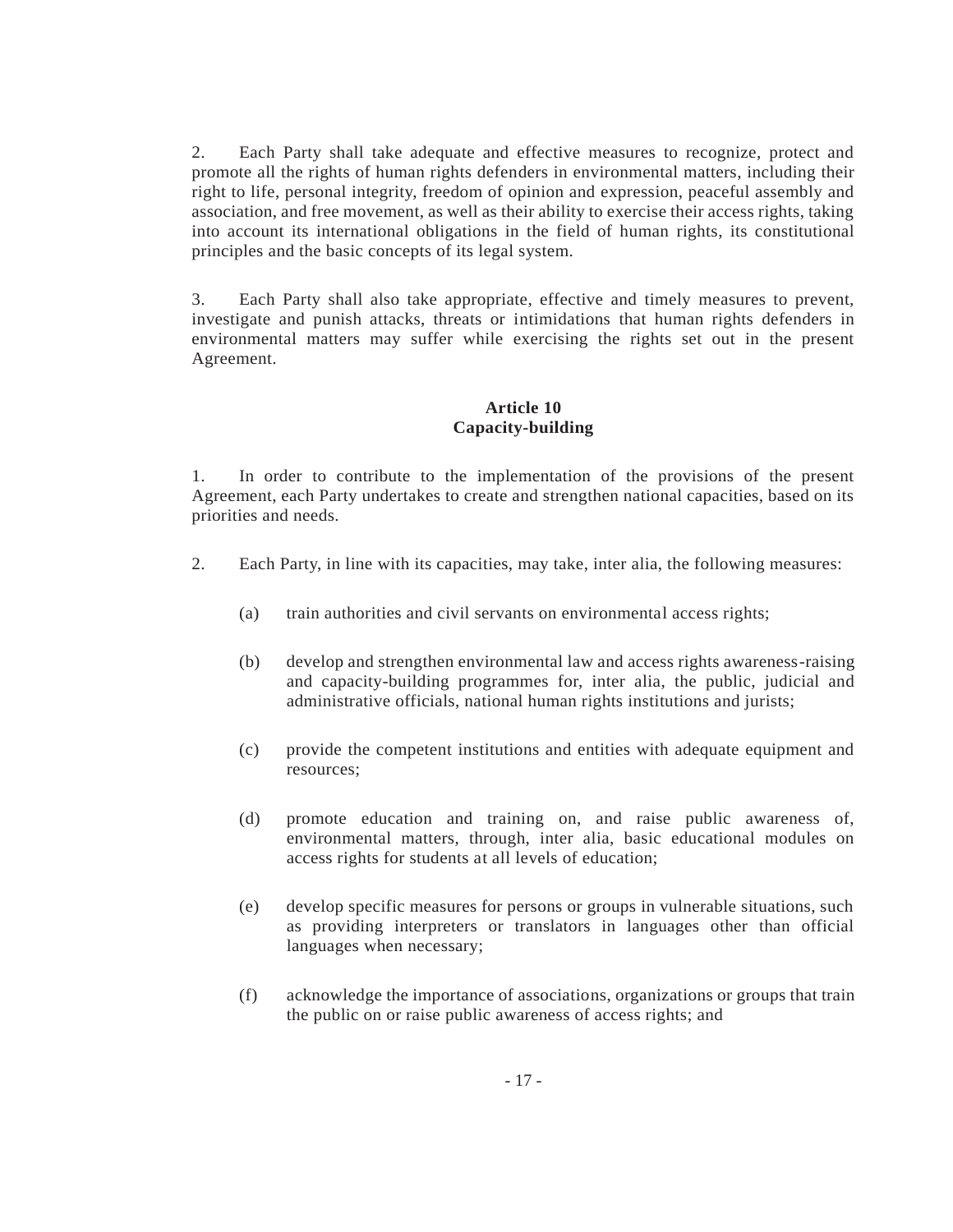(g) strengthen capabilities to collect, retain and evaluate environmental information.

# **Article 11 Cooperation**

1. The Parties shall cooperate to strengthen their national capacities with the aim of implementing the present Agreement in an effective manner.

2. The Parties shall give particular consideration to least developed countries, landlocked developing countries and small island developing States from Latin America and the Caribbean.

3. For the purposes of implementing paragraph 2 of the present article, the Parties shall promote activities and mechanisms, such as:

- (a) discussions, workshops, expert exchanges, technical assistance, education and observatories;
- (b) developing, sharing and implementing educational, training and awarenessraising materials and programmes;
- (c) sharing experiences of voluntary codes of conduct, guidelines, good practices and standards; and
- (d) committees, councils and forums of multisectoral development stakeholders to address cooperation priorities and activities.

4. The Parties shall encourage partnerships with States from other regions, intergovernmental, non-governmental, academic and private organizations, as well as civil society organizations and other relevant stakeholders to implement the present Agreement.

5. The Parties recognize that regional cooperation and information-sharing shall be promoted in relation to all aspects of illicit activities against the environment.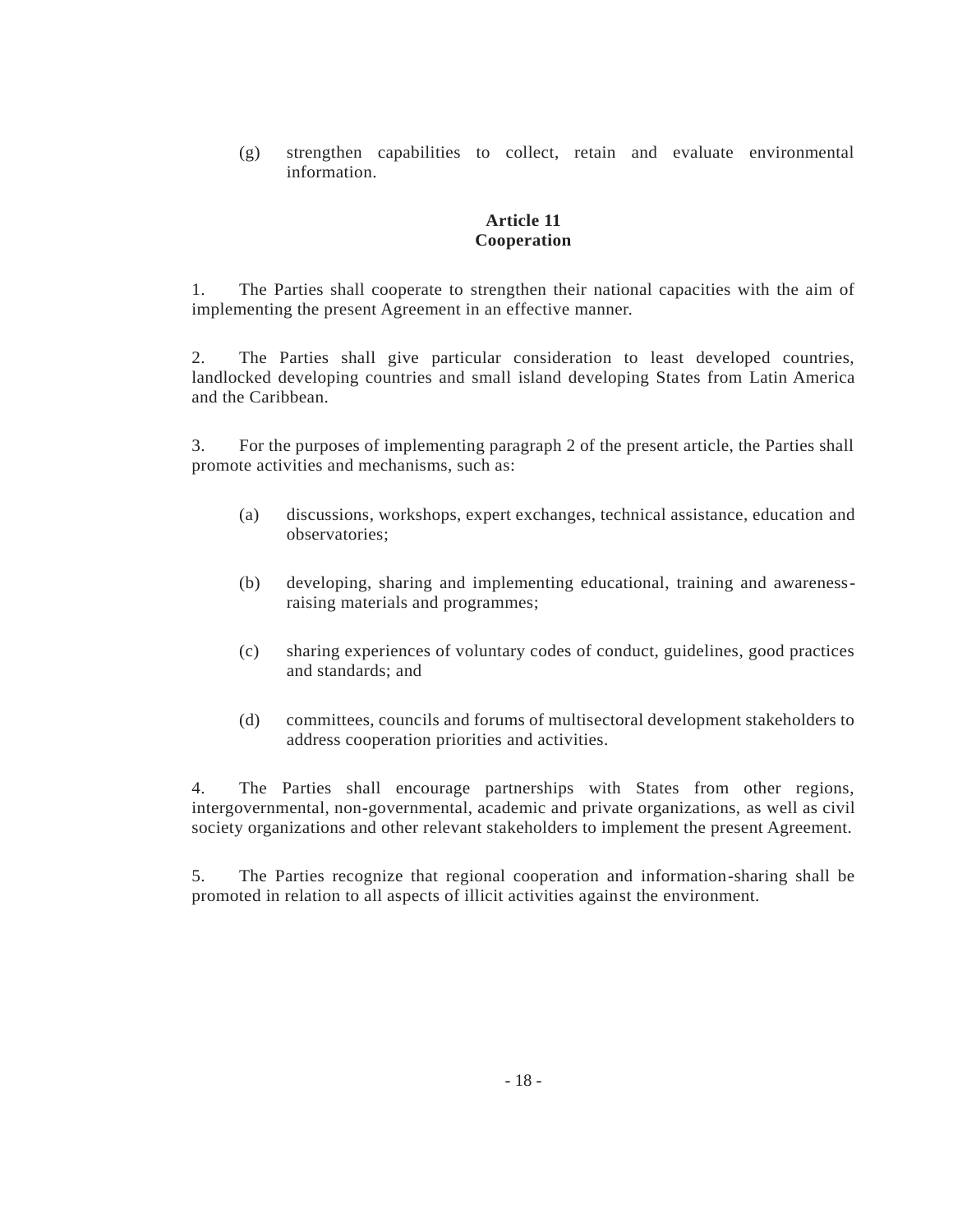## **Article 12 Clearing house**

The Parties shall have a virtual and universally accessible clearing house on access rights. The clearing house will be operated by the Economic Commission for Latin America and the Caribbean, in its capacity as Secretariat, and may include, inter alia, legislative, administrative and policy measures, codes of conduct and good practices.

## **Article 13 National implementation**

Each Party, to the extent of its ability and in accordance with its national priorities, commits to provide the resources for national activities that are needed to fulfil the obligations derived from the present Agreement.

# **Article 14 Voluntary Fund**

1. A Voluntary Fund is hereby established to support the financing of the implementation of the present Agreement, the functioning of which shall be defined by the Conference of the Parties.

2. Parties may make voluntary contributions to support the implementation of the present Agreement.

3. The Conference of the Parties may seek, in accordance with paragraph 5(g) of article 15 of the present Agreement, to obtain funds from other sources to support the implementation of the present Agreement.

## **Article 15 Conference of the Parties**

1. A Conference of the Parties is hereby established.

2. The Executive Secretary of the Economic Commission for Latin America and the Caribbean shall convene the first meeting of the Conference of the Parties no later than one year after the entry into force of the present Agreement. Subsequently, ordinary meetings of the Conference of the Parties shall be held at regular intervals to be decided by the Conference.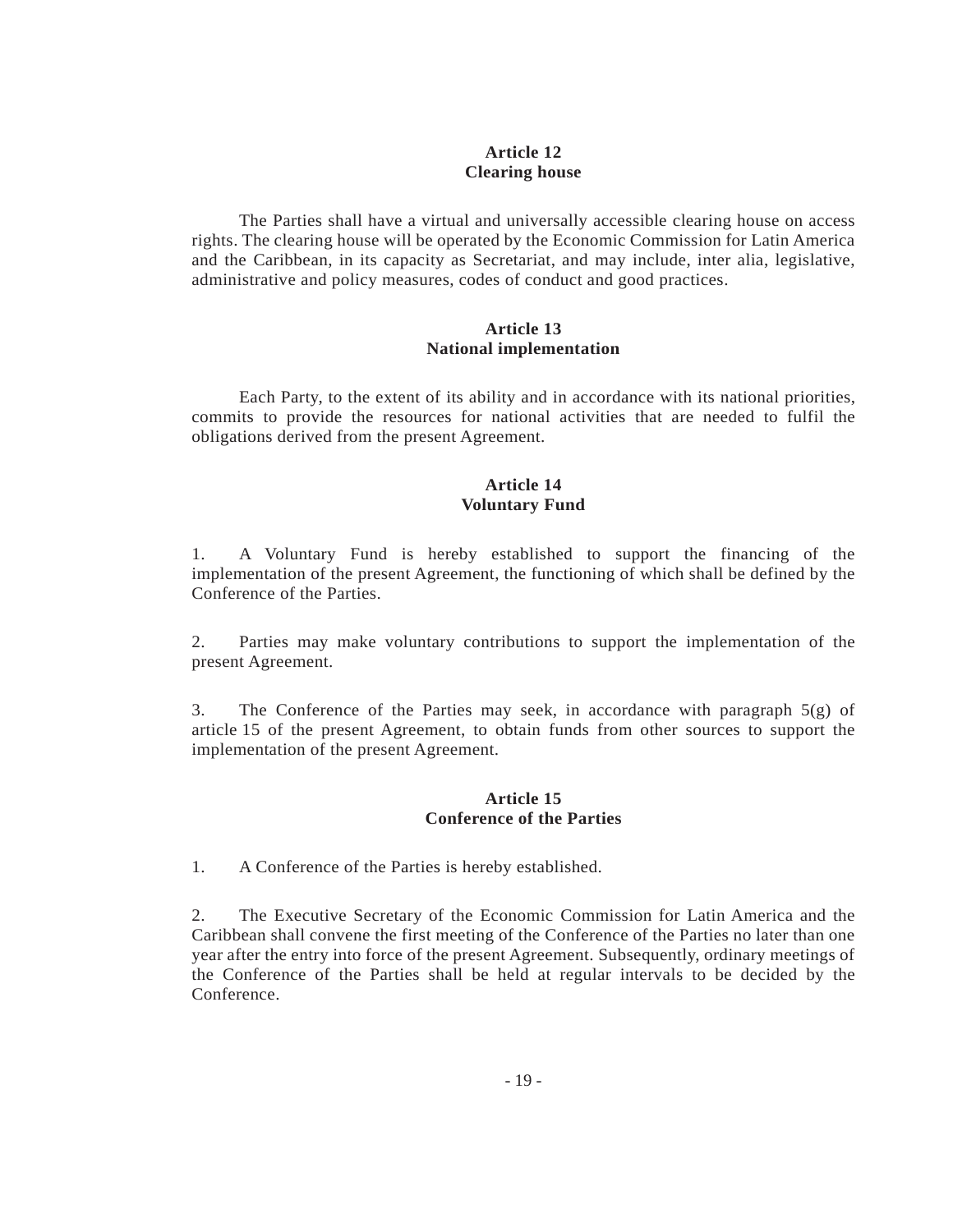3. Extraordinary meetings of the Conference of the Parties shall be held when the Conference deems necessary.

- 4. At its first meeting, the Conference of the Parties shall:
	- (a) discuss and adopt by consensus its rules of procedure, including the modalities for significant participation by the public; and
	- (b) discuss and adopt by consensus the financial provisions that are necessary for the functioning and implementation of the present Agreement.

5. The Conference of the Parties shall examine and promote the implementation and effectiveness of the present Agreement. To that end:

- (a) it shall establish by consensus such subsidiary bodies as it deems necessary for the implementation of the present Agreement;
- (b) it shall receive and consider reports and recommendations from subsidiary bodies;
- (c) it shall be informed by the Parties of the measures adopted to implement the present Agreement;
- (d) it may formulate recommendations to the Parties on the implementation of the present Agreement;
- (e) it shall prepare and adopt, as applicable, protocols to the present Agreement for its subsequent signature, ratification, acceptance, approval and accession;
- (f) it shall examine and adopt proposals to amend the present Agreement in accordance with the provisions of article 20 of the present Agreement;
- (g) it shall establish guidelines and modalities for mobilizing financial and non-financial resources from various sources to facilitate the implementation of the present Agreement;
- (h) it shall examine and adopt any additional measures needed to achieve the objective of the present Agreement; and
- (i) it shall perform any other function assigned to it by the present Agreement.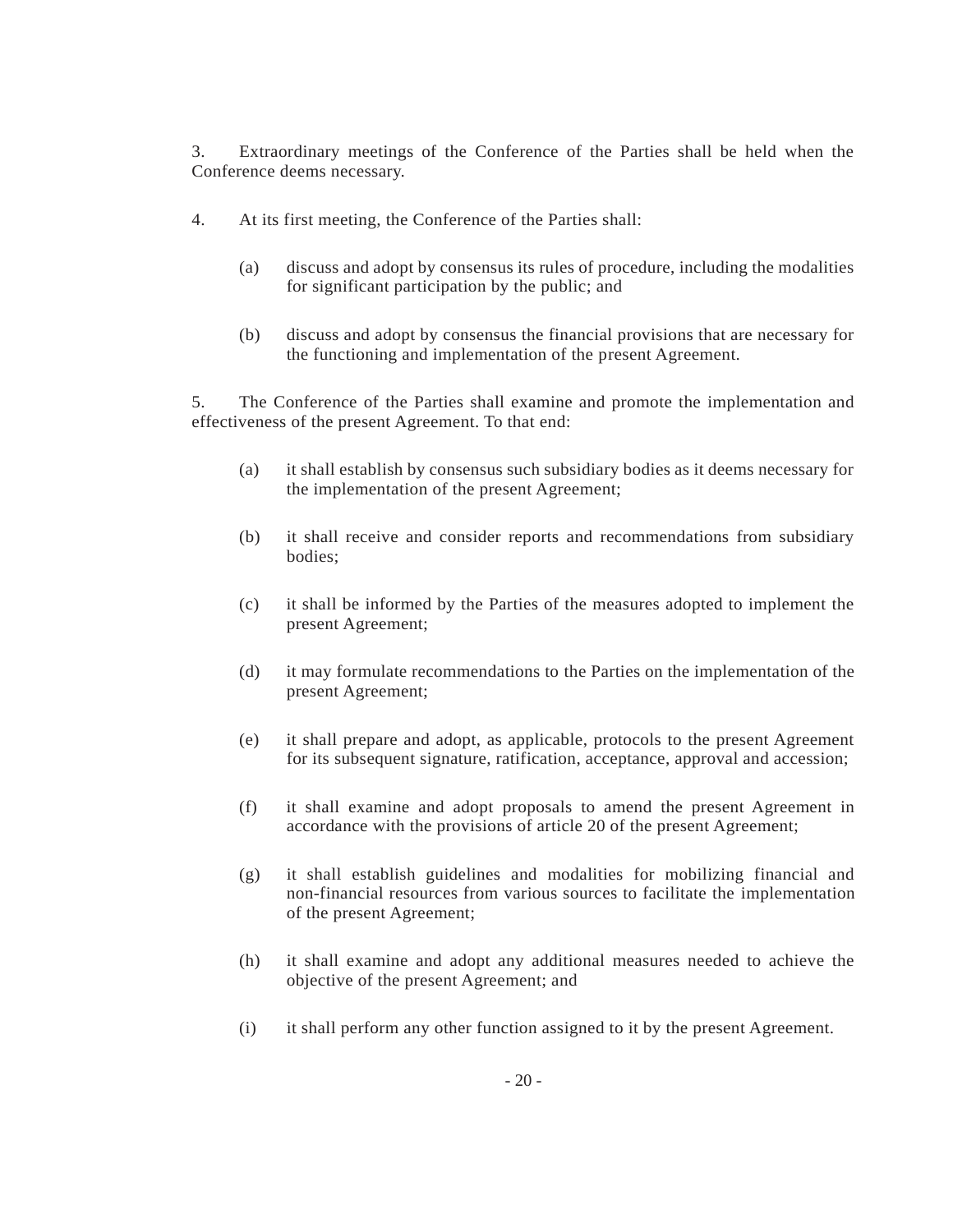# **Article 16 Right to vote**

Each Party to the present Agreement shall have one vote.

# **Article 17 Secretariat**

1. The Executive Secretary of the Economic Commission for Latin America and the Caribbean shall carry out the secretariat functions of the present Agreement.

- 2. The functions of the Secretariat shall be as follows:
	- (a) to convene and organize the meetings of the Conference of the Parties and its subsidiary bodies and provide the necessary services;
	- (b) to provide assistance to the Parties upon their request for capacity-building, including the sharing of experiences and information and the organization of activities in accordance with articles 10, 11 and 12 of the present Agreement;
	- (c) to determine, under the general guidance of the Conference of the Parties, the administrative and contractual arrangements needed to carry out its functions effectively; and
	- (d) to perform any other secretariat functions specified in the present Agreement and any other functions as determined by the Conference of the Parties.

# **Article18 Committee to Support Implementation and Compliance**

1. A Committee to Support Implementation and Compliance is hereby established as a subsidiary body of the Conference of the Parties to promote the implementation of the present Agreement and to support the Parties in that regard. The rules relating to its structure and functions shall be determined by the Conference of the Parties at its first meeting.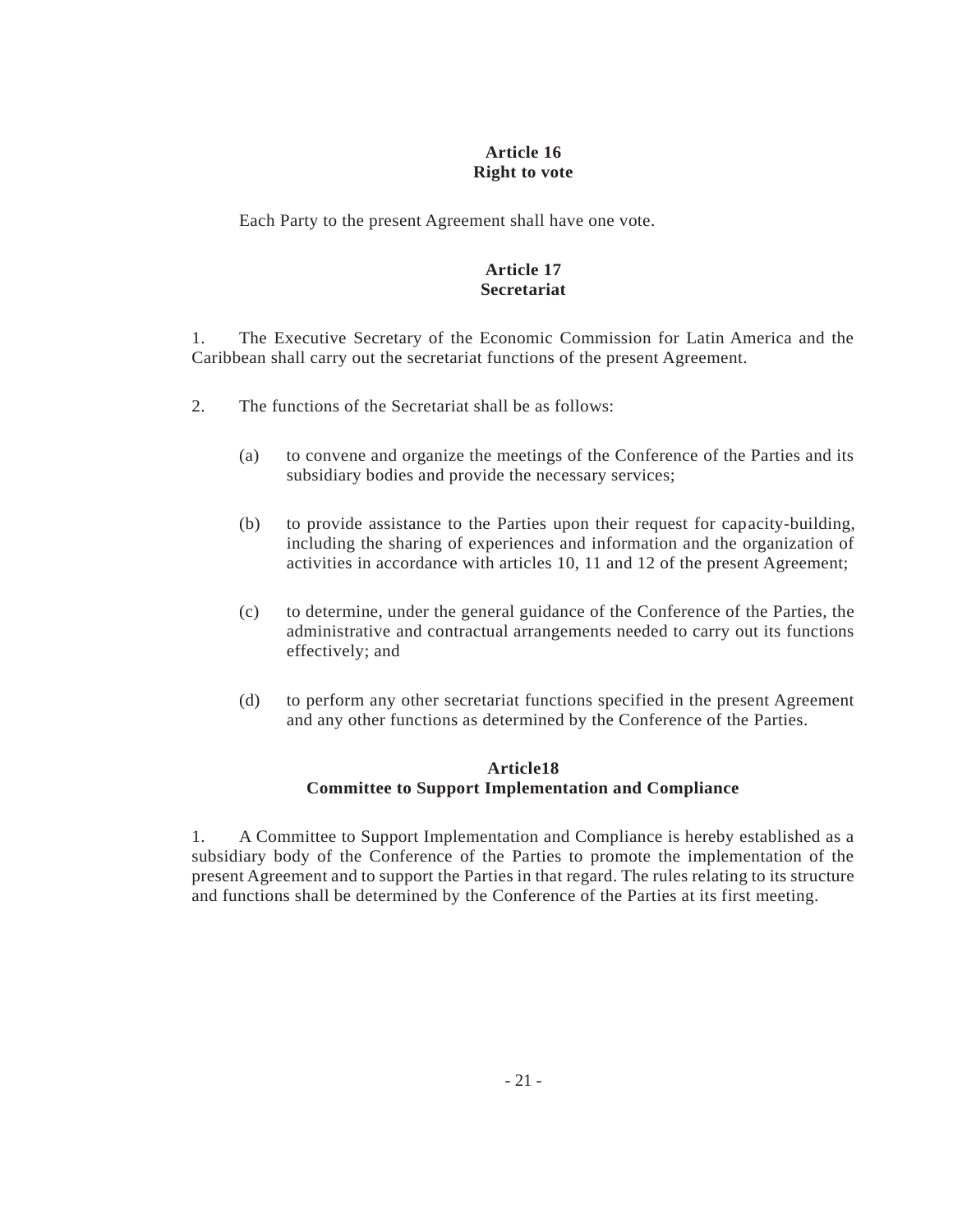2. The Committee shall be of a consultative and transparent nature, non-adversarial, non-judicial and non-punitive and shall review compliance of the provisions of the present Agreement and formulate recommendations, in accordance with the rules of procedure established by the Conference of the Parties, ensuring the significant participation of the public and paying particular attention to the national capacities and circumstances of the Parties.

# **Article 19 Settlement of disputes**

1. If a dispute arises between two or more Parties about the interpretation or application of the present Agreement, they shall seek a solution by negotiation or by any other means of dispute settlement acceptable to the parties to the dispute.

2. When signing, ratifying, accepting, approving or acceding to the present Agreement, or at any time thereafter, a Party may declare in writing to the Depositary that, for a dispute not resolved in accordance with paragraph 1 of the present article, it accepts one or both of the following means of dispute settlement as compulsory in relation to any Party accepting the same obligation:

- (a) submission of the dispute to the International Court of Justice;
- (b) arbitration in accordance with the procedures that the Conference of the Parties will establish.

3. If the parties to the dispute have accepted both means of dispute settlement referred to in paragraph 2 of the present article, the dispute may be submitted only to the International Court of Justice, unless the parties agree otherwise.

## **Article 20 Amendments**

1. Amendments to the present Agreement may be proposed by any Party.

2. Amendments to the present Agreement shall be adopted at a meeting of the Conference of the Parties. The text of any proposed amendment shall be communicated to the Parties by the Secretariat at least six months before the meeting at which it is proposed for adoption. The Secretariat shall also communicate the proposed amendment to the signatories to the present Agreement and, for information, to the Depositary.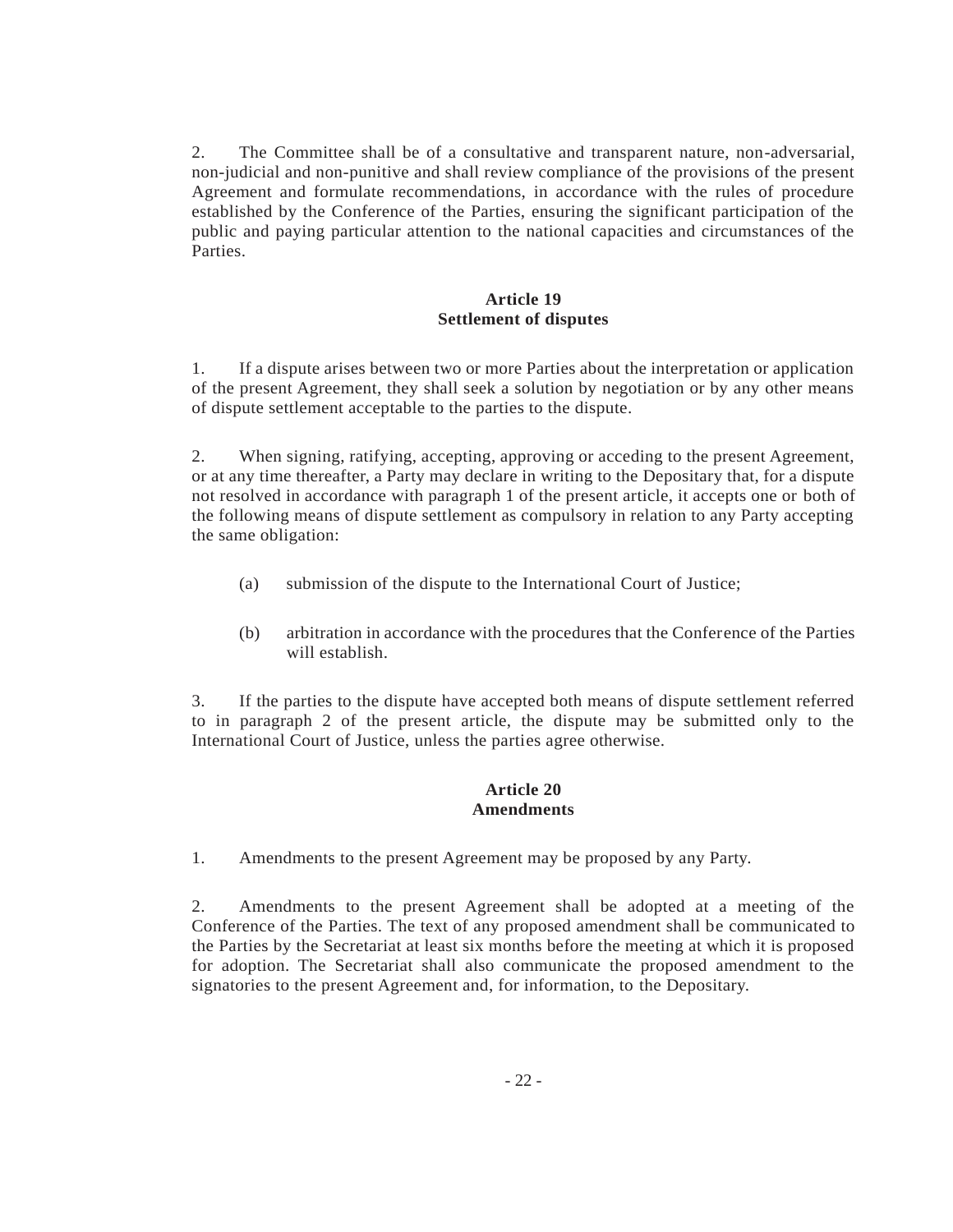3. The Parties shall make every effort to reach a consensus on any proposed amendment to the present Agreement. In the event that the efforts to reach a consensus fail, as a last resort, the amendment shall be adopted by a three-fourths majority vote of the Parties present and voting at the meeting.

4. An adopted amendment shall be communicated by the Depositary to all Parties for ratification, acceptance or approval.

5. Ratification, acceptance or approval of an amendment shall be notified to the Depositary in writing. An amendment adopted in accordance with paragraph 3 of the present article shall enter into force for the Parties having consented to be bound by it on the ninetieth day after the date of deposit of the instruments of ratification, acceptance or approval by at least half of the number of Parties to the present Agreement at the time the amendment was adopted. Thereafter, the amendment shall enter into force for any other Party that consents to be bound by it on the ninetieth day after the date of deposit of its instrument of ratification, acceptance or approval of the amendment.

## **Article 21 Signature, ratification, acceptance, approval and accession**

1. The present Agreement shall be open for signature by any of the countries of Latin America and the Caribbean included in annex 1 at United Nations Headquarters in New York from 27 September 2018 to 26 September 2020.

2. The present Agreement shall be subject to the ratification, acceptance or approval of the States that have signed it. It shall be open to accession by any country in Latin America and the Caribbean included in annex 1 that has not signed it from the day after the date on which it is closed for signature. Instruments of ratification, acceptance, approval or accession shall be deposited with the Depositary.

### **Article 22 Entry into force**

1. The present Agreement shall enter into force on the ninetieth day after the date of deposit of the eleventh instrument of ratification, acceptance, approval or accession.

2. For each State that ratifies, accepts or approves the present Agreement or accedes thereto after the deposit of the eleventh instrument of ratification, acceptance, approval or accession, the present Agreement shall enter into effect on the ninetieth day after the date of deposit by such State of its instrument of ratification, acceptance, approval or accession.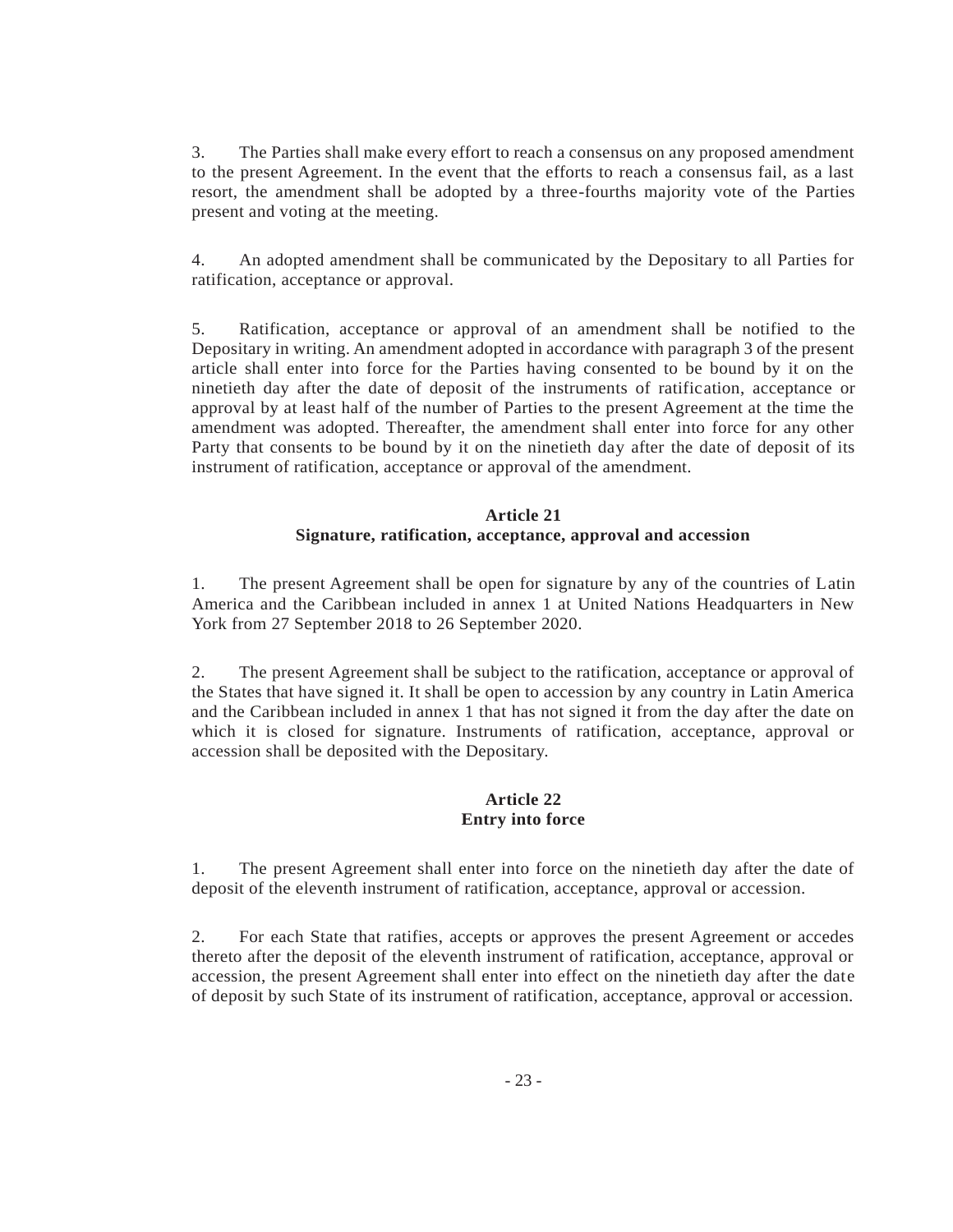## **Article 23 Reservations**

No reservations may be made to the present Agreement.

# **Article 24 Withdrawal**

1. At any time after three years from the date on which the present Agreement has entered into force for a Party, that Party may withdraw from the present Agreement by giving written notification to the Depositary.

2. Any such withdrawal shall take effect upon expiry of one year from the date of receipt by the Depositary of the notification of withdrawal, or on such later date as may be specified in the notification of withdrawal.

# **Article 25 Depositary**

The Secretary-General of the United Nations shall be the Depositary for the present Agreement.

# **Article 26 Authentic texts**

The original of the present Agreement, the Spanish and English texts of which are equally authentic, shall be deposited with the Secretary-General of the United Nations.

IN WITNESS WHEREOF, the undersigned, duly authorized, have signed the present Agreement.

DONE at Escazú, Costa Rica, on this fourth day of March, two thousand and eighteen.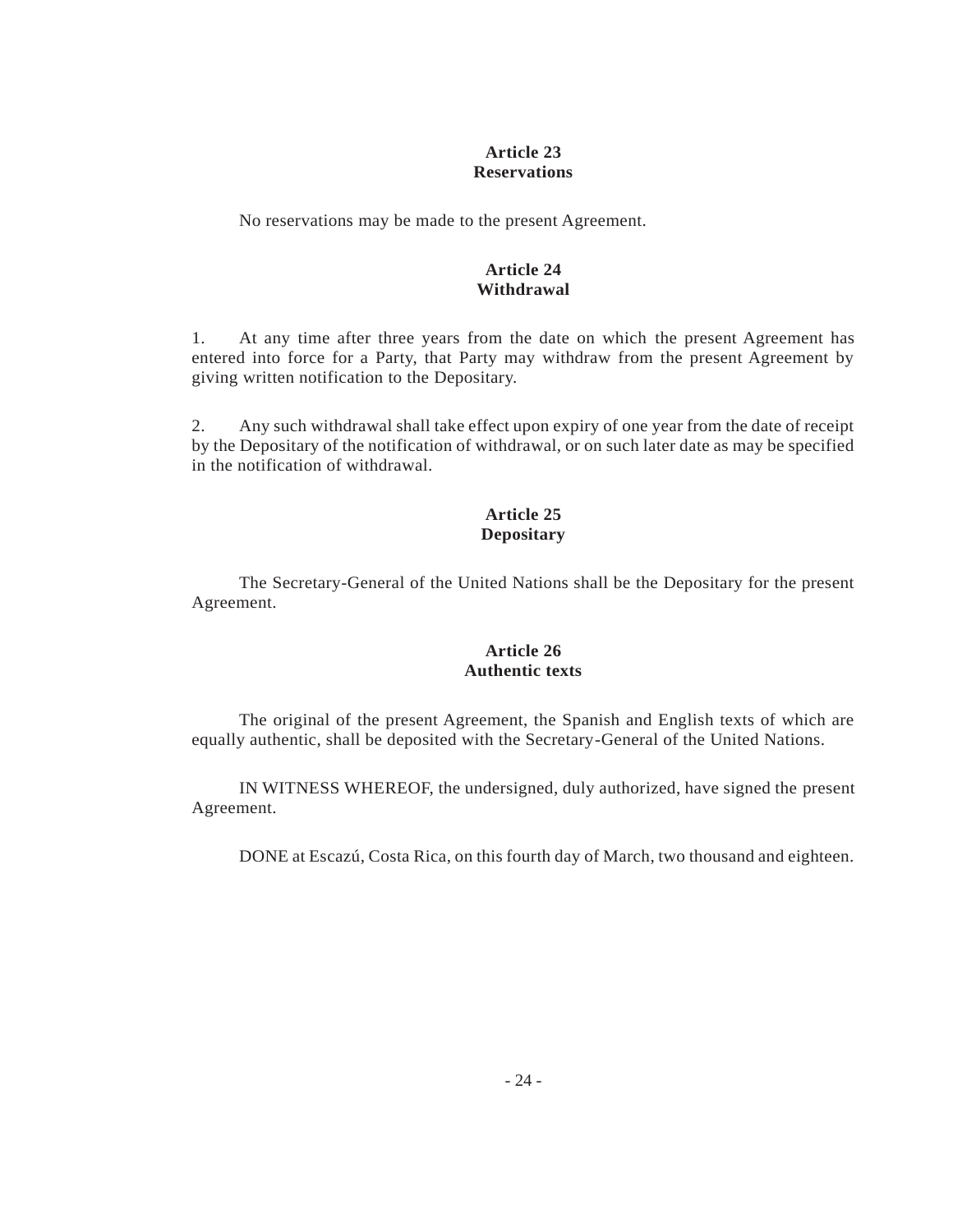## **Annex 1**

- í Antigua and Barbuda
- $-$  Argentina
- Bahamas
- Barbados
- Belize
- Bolivia (Plurinational State of)
- Brazil
- $-$  Chile
- Colombia
- $-$  Costa Rica
- $-$  Cuba
- Dominica
- Dominican Republic
- Ecuador
- í El Salvador
- Grenada
- Guatemala
- Guyana
- Haiti
- Honduras
- Jamaica
- Mexico
- Nicaragua
- Panama
- Paraguay
- Peru
- $\overline{\phantom{a}}$  Saint Kitts and Nevis
- $-$  Saint Lucia
- Saint Vincent and the Grenadines
- Suriname
	- Trinidad and Tobago
	- Uruguay
	- Venezuela (Bolivarian Republic of)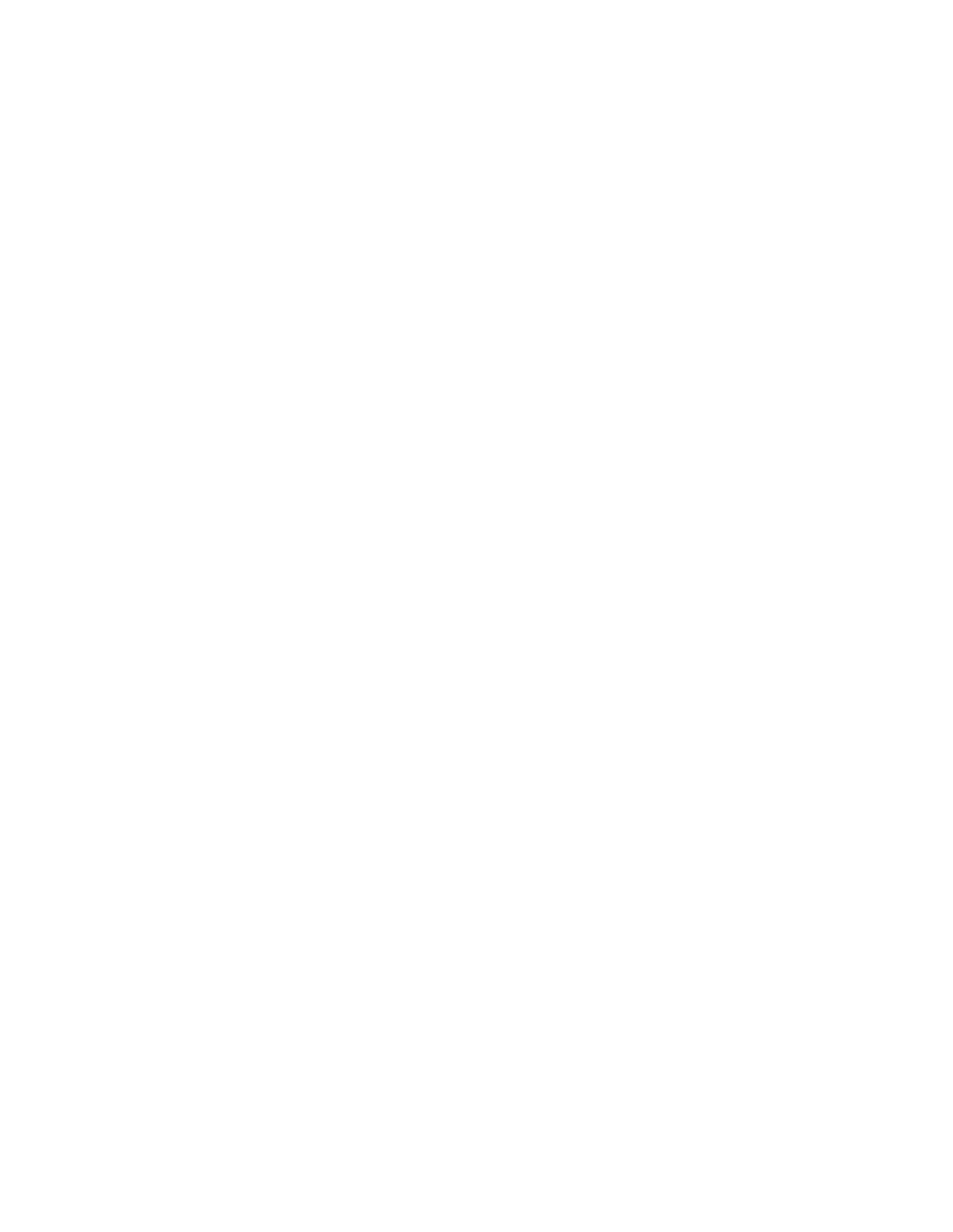# **ACUERDO REGIONAL SOBRE EL ACCESO A LA INFORMACIÓN, LA PARTICIPACIÓN PÚBLICA Y EL ACCESO A LA JUSTICIA EN ASUNTOS AMBIENTALES EN AMÉRICA LATINA Y EL CARIBE**



**NACIONES UNIDAS 2018**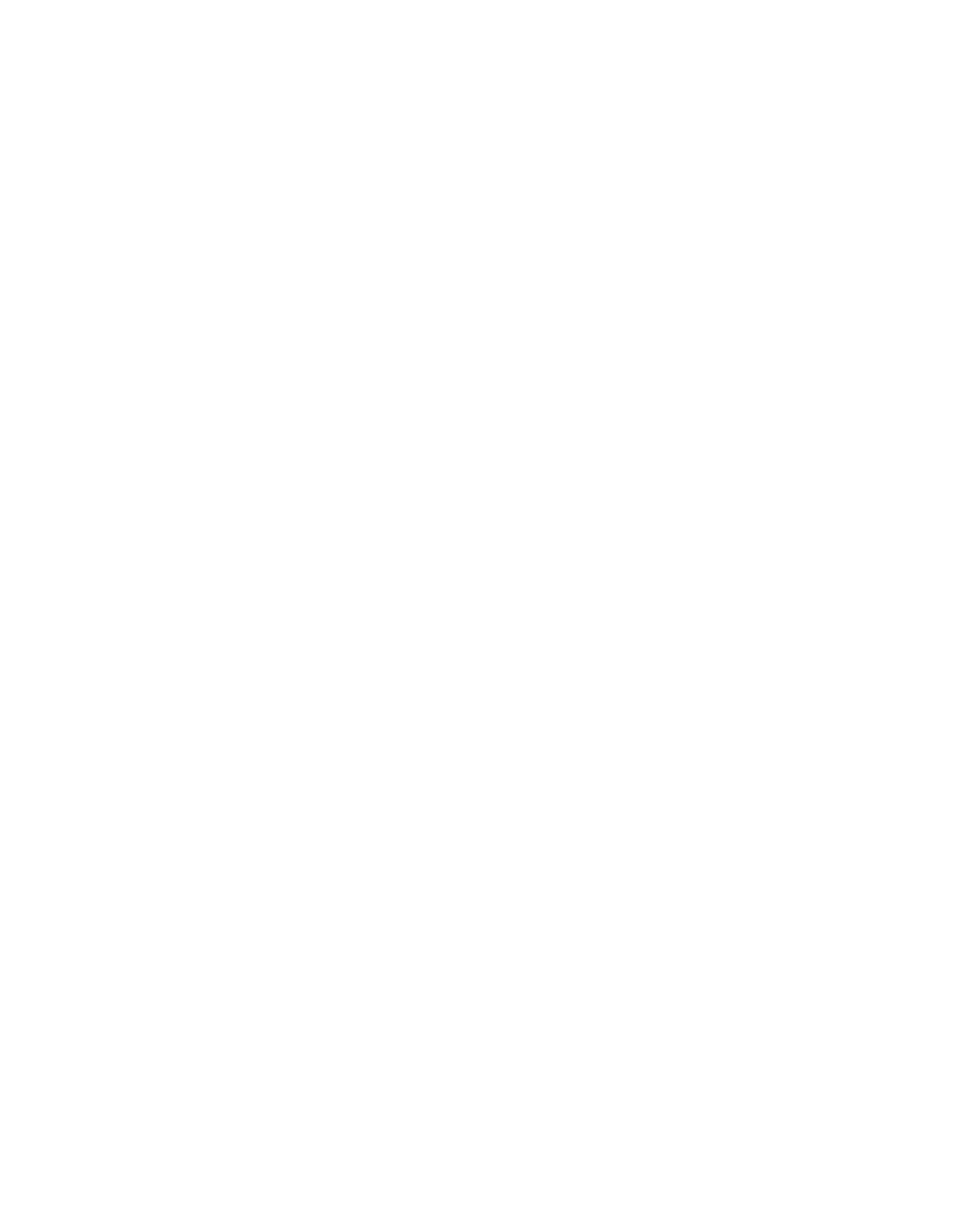# **ACUERDO REGIONAL SOBRE EL ACCESO A LA INFORMACIÓN, LA PARTICIPACIÓN PÚBLICA Y EL ACCESO A LA JUSTICIA EN ASUNTOS AMBIENTALES EN AMÉRICA LATINA Y EL CARIBE**

#### *Las Partes en el presente Acuerdo*,

*Recordando* la Declaración sobre la Aplicación del Principio 10 de la Declaración de Río, formulada por países de América Latina y el Caribe en la Conferencia de las Naciones Unidas sobre el Desarrollo Sostenible, celebrada en Río de Janeiro (Brasil) en 2012, en la que se reafirma el compromiso con los derechos de acceso a la información, a la participación y a la justicia en asuntos ambientales, se reconoce la necesidad de alcanzar compromisos para la aplicación cabal de dichos derechos y se manifiesta la voluntad de iniciar un proceso que explore la viabilidad de contar con un instrumento regional,

*Reafirmando* el Principio 10 de la Declaración de Río sobre el Medio Ambiente y el Desarrollo de 1992, que establece lo siguiente: "el mejor modo de tratar las cuestiones ambientales es con la participación de todos los ciudadanos interesados, en el nivel que corresponda. En el plano nacional, toda persona deberá tener acceso adecuado a la información sobre el medio ambiente de que dispongan las autoridades públicas, incluida la información sobre los materiales y las actividades que encierran peligro en sus comunidades, así como la oportunidad de participar en los procesos de adopción de decisiones. Los Estados deberán facilitar y fomentar la sensibilización y la participación de la población poniendo la información a disposición de todos. Deberá proporcionarse acceso efectivo a los procedimientos judiciales y administrativos, entre estos el resarcimiento de daños y los recursos pertinentes",

*Destacando* que los derechos de acceso están relacionados entre sí y son interdependientes, por lo que todos y cada uno de ellos se deben promover y aplicar de forma integral y equilibrada,

*Convencidas* de que los derechos de acceso contribuyen al fortalecimiento, entre otros, de la democracia, el desarrollo sostenible y los derechos humanos,

*Reafirmando* la importancia de la Declaración Universal de Derechos Humanos y recordando otros instrumentos internacionales de derechos humanos que ponen de relieve que todos los Estados tienen la responsabilidad de respetar, proteger y promover los derechos humanos y las libertades fundamentales de todas las personas, sin distinción alguna, incluidas de raza, color, sexo, idioma, religión, opinión política o de cualquier otra índole, origen nacional o social, posición económica, nacimiento o cualquier otra condición,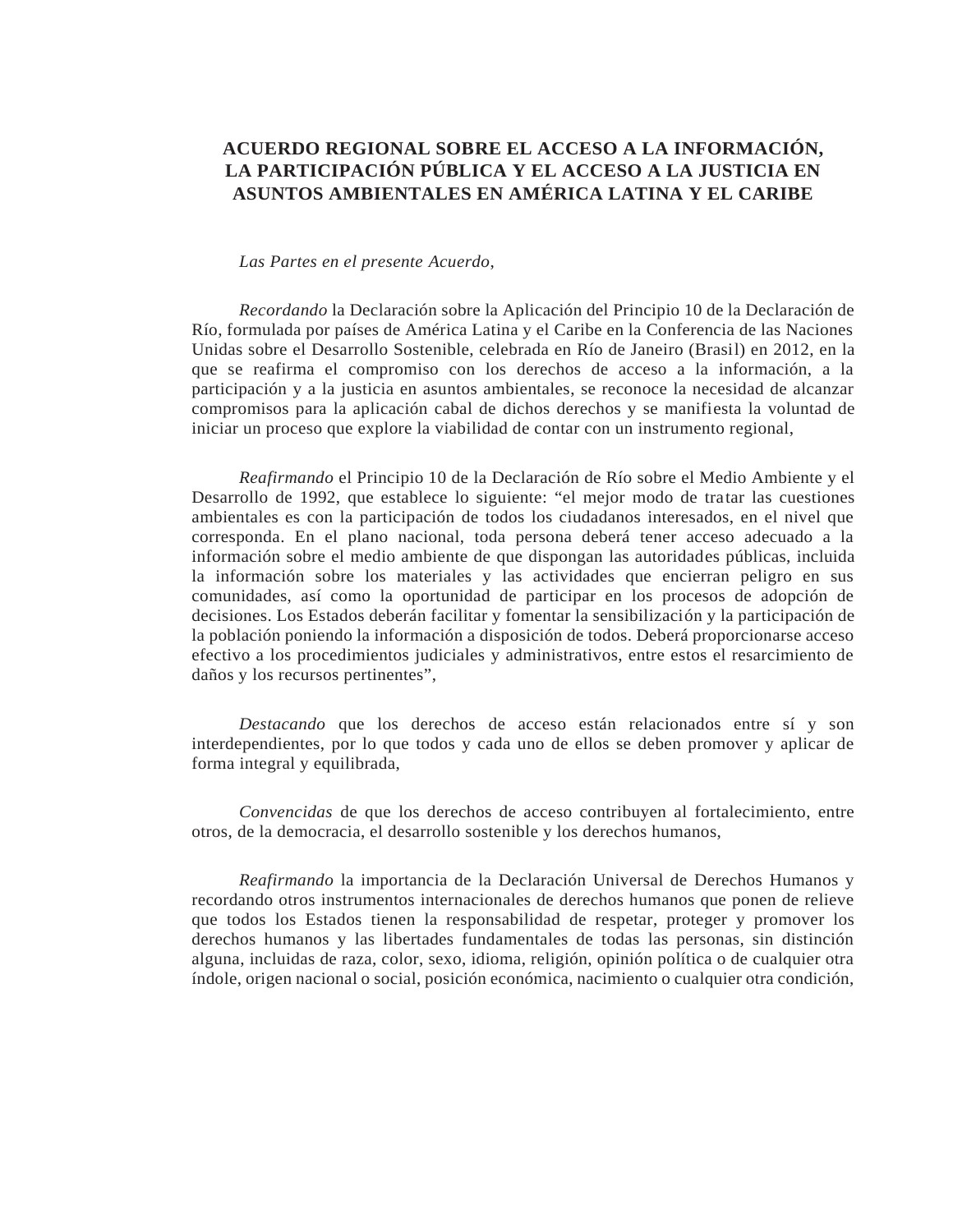*Reafirmando también* todos los principios de la Declaración de la Conferencia de las Naciones Unidas sobre el Medio Humano de 1972 y de la Declaración de Río sobre el Medio Ambiente y el Desarrollo de 1992,

*Recordando* la Declaración de la Conferencia de las Naciones Unidas sobre el Medio Humano, el Programa 21, el Plan para la Ulterior Ejecución del Programa 21, la Declaración de Barbados y el Programa de Acción para el Desarrollo Sostenible de los Pequeños Estados Insulares en Desarrollo, la Declaración de Mauricio y la Estrategia de Mauricio para la Ejecución Ulterior del Programa de Acción para el Desarrollo Sostenible de los Pequeños Estados Insulares en Desarrollo, la Declaración de Johannesburgo sobre el Desarrollo Sostenible, el Plan de Aplicación de las Decisiones de la Cumbre Mundial sobre el Desarrollo Sostenible y las Modalidades de Acción Acelerada para los Pequeños Estados Insulares en Desarrollo (Trayectoria de Samoa),

*Recordando también* que, en el documento final de la Conferencia de las Naciones Unidas sobre el Desarrollo Sostenible, celebrada en Río de Janeiro (Brasil) en 2012, titulado "El futuro que queremos", se reconoce que la democracia, la buena gobernanza y el estado de derecho, en los planos nacional e internacional, así como un entorno propicio, son esenciales para el desarrollo sostenible, incluido el crecimiento económico sostenido e inclusivo, el desarrollo social, la protección del medio ambiente y la erradicación de la pobreza y el hambre; se recalca que la participación amplia del público y el acceso a la información y los procedimientos judiciales y administrativos son esenciales para promover el desarrollo sostenible, y se alienta la adopción de medidas a nivel regional, nacional, subnacional y local para promover el acceso a la información ambiental, la participación pública en el proceso de toma de decisiones ambientales y el acceso a la justicia en asuntos ambientales, cuando proceda,

*Considerando* la resolución 70/1 de la Asamblea General de las Naciones Unidas, de 25 de septiembre de 2015, titulada "Transformar nuestro mundo: la Agenda 2030 para el Desarrollo Sostenible", por la que se acordó un amplio conjunto de Objetivos de Desarrollo Sostenible y metas universales y transformativos, de gran alcance y centrados en las personas, y en donde se estableció el compromiso de lograr el desarrollo sostenible en sus tres dimensiones —económica, social y ambiental— de forma equilibrada e integrada,

*Reconociendo* la multiculturalidad de América Latina y el Caribe y de sus pueblos,

*Reconociendo también* la importancia del trabajo y las contribuciones fundamentales del público y de los defensores de los derechos humanos en asuntos ambientales para el fortalecimiento de la democracia, los derechos de acceso y el desarrollo sostenible,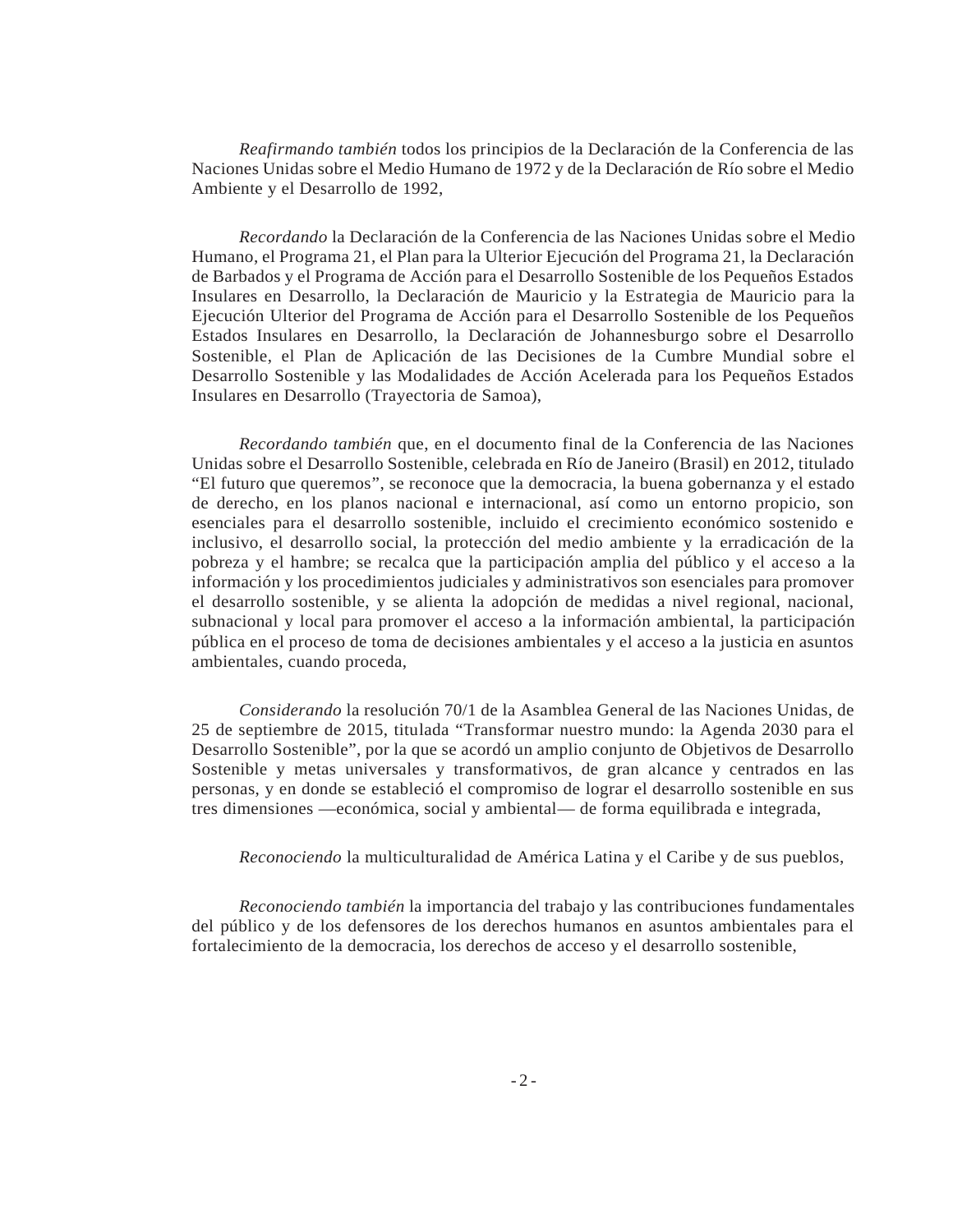*Conscientes* de los avances alcanzados en los instrumentos internacionales y regionales y en las legislaciones y prácticas nacionales relativos a los derechos de acceso a la información ambiental, participación pública en los procesos de toma de decisiones ambientales y acceso a la justicia en asuntos ambientales,

*Convencidas* de la necesidad de promover y fortalecer el diálogo, la cooperación, la asistencia técnica, la educación y la sensibilización, así como el fortalecimiento de capacidades, en los niveles internacional, regional, nacional, subnacional y local, para el ejercicio pleno de los derechos de acceso,

*Decididas* a alcanzar la plena implementación de los derechos de acceso contemplados en el presente Acuerdo, así como la creación y el fortalecimiento de las capacidades y la cooperación,

*Han acordado lo siguiente*:

## **Artículo 1 Objetivo**

El objetivo del presente Acuerdo es garantizar la implementación plena y efectiva en América Latina y el Caribe de los derechos de acceso a la información ambiental, participación pública en los procesos de toma de decisiones ambientales y acceso a la justicia en asuntos ambientales, así como la creación y el fortalecimiento de las capacidades y la cooperación, contribuyendo a la protección del derecho de cada persona, de las generaciones presentes y futuras, a vivir en un medio ambiente sano y al desarrollo sostenible.

## **Artículo 2 Definiciones**

A los efectos del presente Acuerdo:

- a) por "derechos de acceso" se entiende el derecho de acceso a la información ambiental, el derecho a la participación pública en los procesos de toma de decisiones en asuntos ambientales y el derecho al acceso a la justicia en asuntos ambientales;
- b) por "autoridad competente" se entiende, para la aplicación de las disposiciones contenidas en los artículos 5 y 6 del presente Acuerdo, toda institución pública que ejerce los poderes, la autoridad y las funciones en materia de acceso a la información, incluyendo a los órganos, organismos o entidades independientes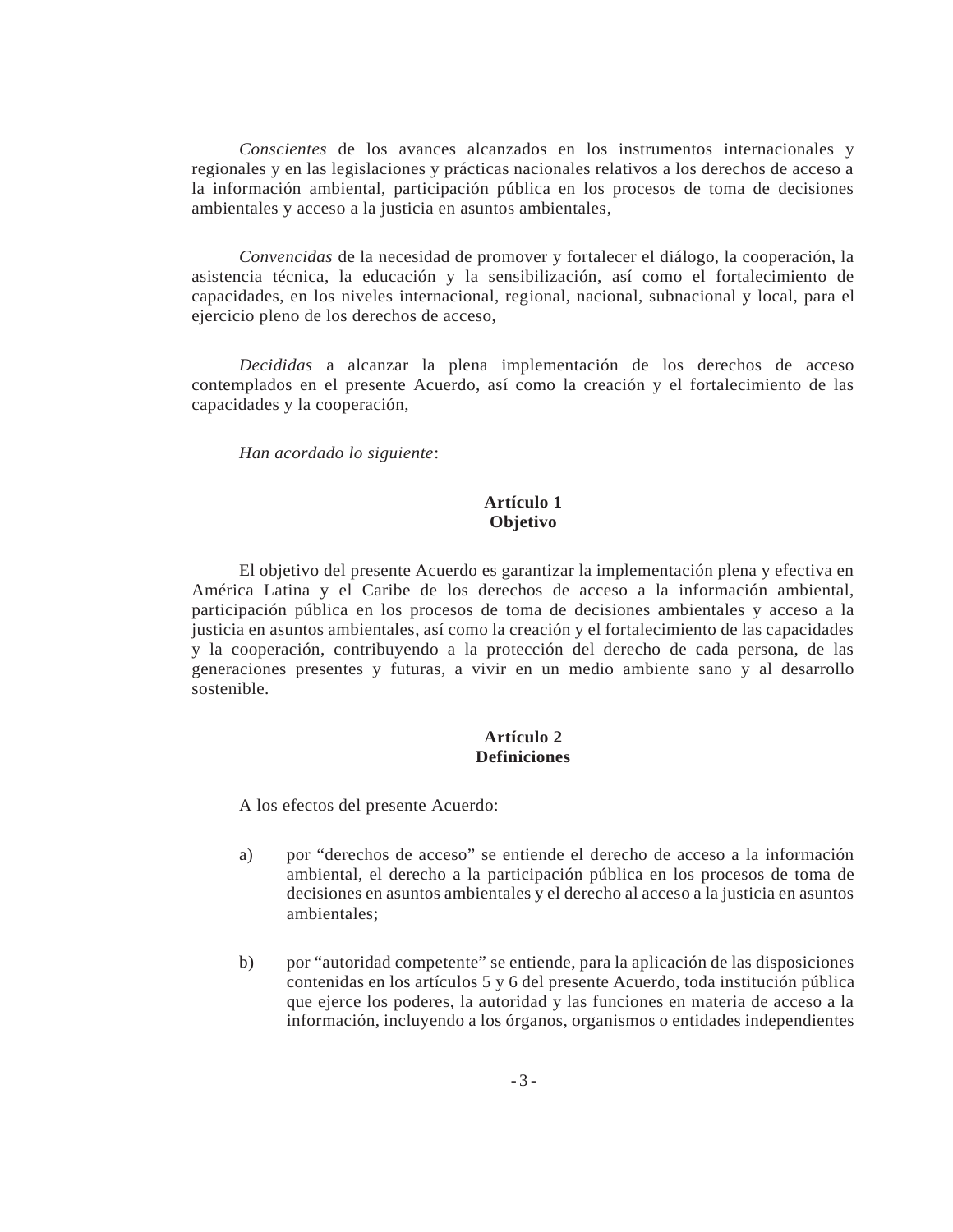o autónomos de propiedad del Estado o controlados por él, que actúen por facultades otorgadas por la Constitución o por otras leyes, y, cuando corresponda, a las organizaciones privadas, en la medida en que reciban fondos o beneficios públicos directa o indirectamente o que desempeñen funciones y servicios públicos, pero exclusivamente en lo referido a los fondos o beneficios públicos recibidos o a las funciones y servicios públicos desempeñados;

- c) por "información ambiental" se entiende cualquier información escrita, visual, sonora, electrónica o registrada en cualquier otro formato, relativa al medio ambiente y sus elementos y a los recursos naturales, incluyendo aquella que esté relacionada con los riesgos ambientales y los posibles impactos adversos asociados que afecten o puedan afectar el medio ambiente y la salud, así como la relacionada con la protección y la gestión ambientales;
- d) por "público" se entiende una o varias personas físicas o jurídicas y las asociaciones, organizaciones o grupos constituidos por esas personas, que son nacionales o que están sujetos a la jurisdicción nacional del Estado Parte;
- e) por "personas o grupos en situación de vulnerabilidad" se entiende aquellas personas o grupos que encuentran especiales dificultades para ejercer con plenitud los derechos de acceso reconocidos en el presente Acuerdo, por las circunstancias o condiciones que se entiendan en el contexto nacional de cada Parte y de conformidad con sus obligaciones internacionales.

## **Artículo 3 Principios**

Cada Parte se guiará por los siguientes principios en la implementación del presente Acuerdo:

- a) principio de igualdad y principio de no discriminación;
- b) principio de transparencia y principio de rendición de cuentas;
- c) principio de no regresión y principio de progresividad;
- d) principio de buena fe;
- e) principio preventivo;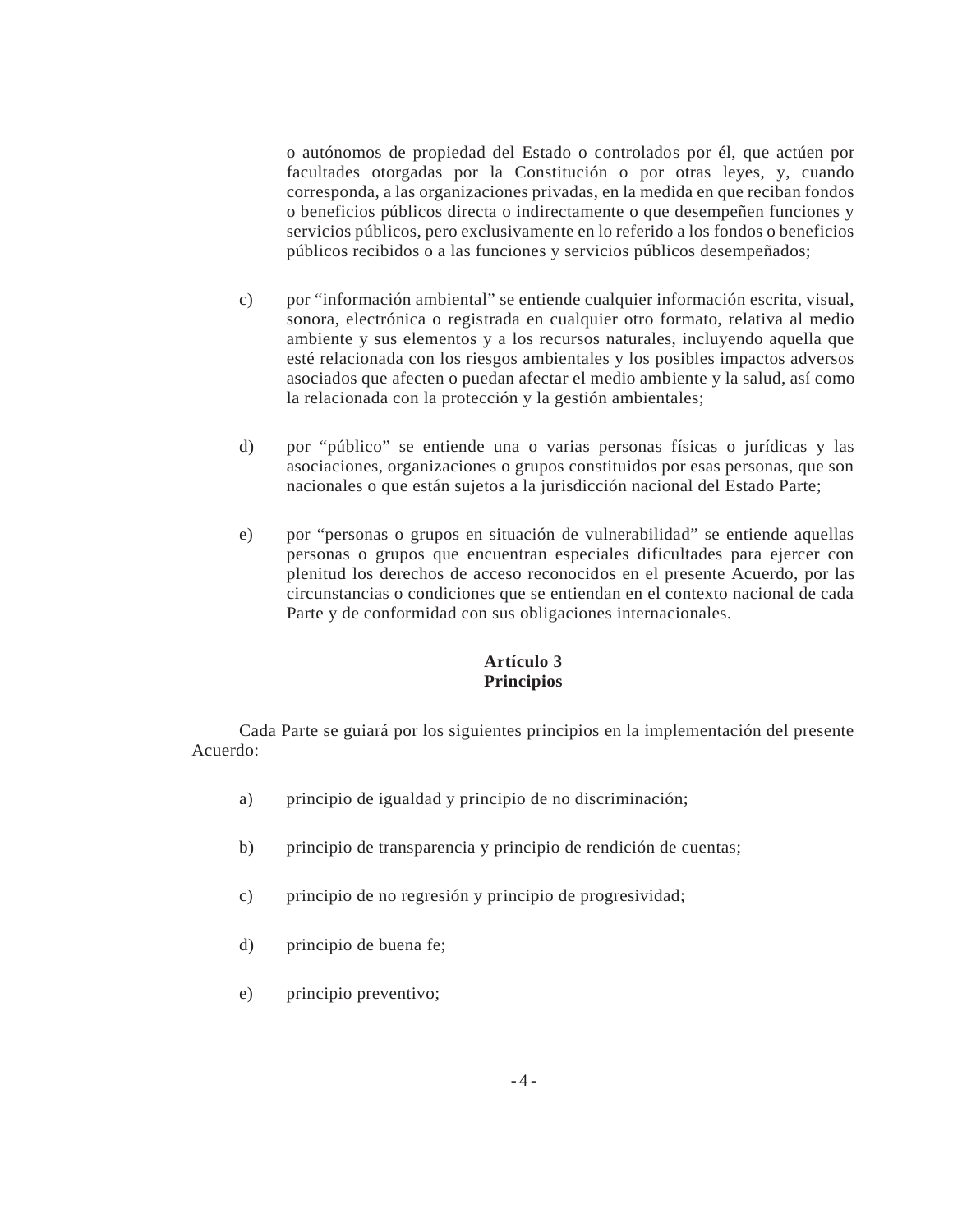- f) principio precautorio;
- g) principio de equidad intergeneracional;
- h) principio de máxima publicidad;
- i) principio de soberanía permanente de los Estados sobre sus recursos naturales;
- j) principio de igualdad soberana de los Estados; y
- k) principio *pro persona*.

### **Artículo 4 Disposiciones generales**

1. Cada Parte garantizará el derecho de toda persona a vivir en un medio ambiente sano, así como cualquier otro derecho humano universalmente reconocido que esté relacionado con el presente Acuerdo.

2. Cada Parte velará por que los derechos reconocidos en el presente Acuerdo sean libremente ejercidos.

3. Cada Parte adoptará todas las medidas necesarias, de naturaleza legislativa, reglamentaria, administrativa u otra, en el marco de sus disposiciones internas, para garantizar la implementación del presente Acuerdo.

4. Con el propósito de contribuir a la aplicación efectiva del presente Acuerdo, cada Parte proporcionará al público información para facilitar la adquisición de conocimiento respecto de los derechos de acceso.

5. Cada Parte asegurará que se oriente y asista al público —en especial a las personas o grupos en situación de vulnerabilidad— de forma que se facilite el ejercicio de sus derechos de acceso.

6. Cada Parte garantizará un entorno propicio para el trabajo de las personas, asociaciones, organizaciones o grupos que promuevan la protección del medio ambiente, proporcionándoles reconocimiento y protección.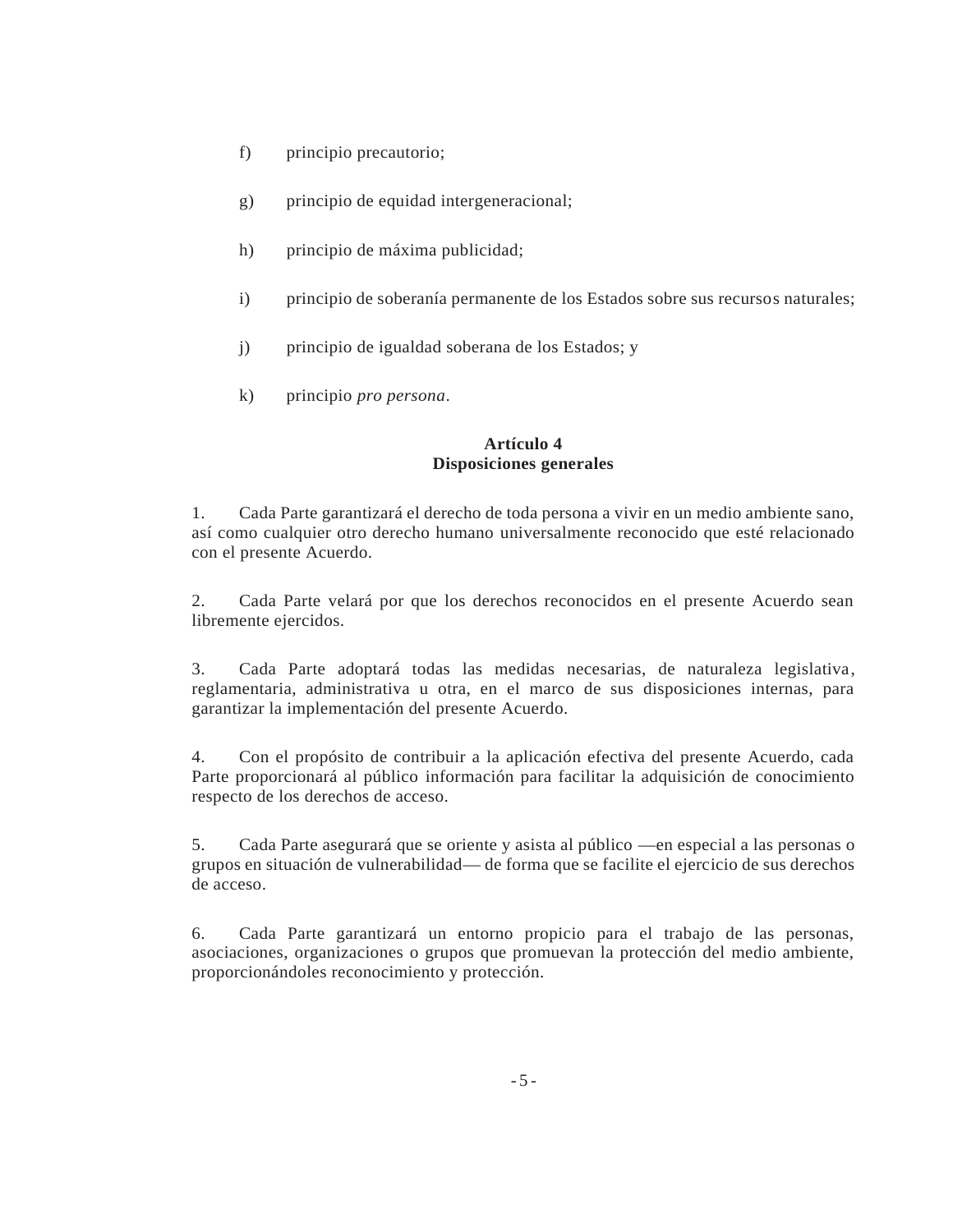7. Nada de lo dispuesto en el presente Acuerdo limitará o derogará otros derechos y garantías más favorables establecidos o que puedan establecerse en la legislación de un Estado Parte o en cualquier otro acuerdo internacional del que un Estado sea parte, ni impedirá a un Estado Parte otorgar un acceso más amplio a la información ambiental, a la participación pública en los procesos de toma de decisiones ambientales y a la justicia en asuntos ambientales.

8. En la implementación del presente Acuerdo, cada Parte avanzará en la adopción de la interpretación más favorable al pleno goce y respeto de los derechos de acceso.

9. Para la implementación del presente Acuerdo, cada Parte alentará el uso de las nuevas tecnologías de la información, y la comunicación, tales como los datos abiertos, en los diversos idiomas usados en el país, cuando corresponda. Los medios electrónicos serán utilizados de una manera que no generen restricciones o discriminaciones para el público.

10. Las Partes podrán promover el conocimiento de los contenidos del presente Acuerdo en otros foros internacionales cuando se vinculen con la temática de medio ambiente, de conformidad con las reglas que prevea cada foro.

# **Artículo 5 Acceso a la información ambiental**

# *Accesibilidad de la información ambiental*

1. Cada Parte deberá garantizar el derecho del público de acceder a la información ambiental que está en su poder, bajo su control o custodia, de acuerdo con el principio de máxima publicidad.

- 2. El ejercicio del derecho de acceso a la información ambiental comprende:
	- a) solicitar y recibir información de las autoridades competentes sin necesidad de mencionar algún interés especial ni justificar las razones por las cuales se solicita;
	- b) ser informado en forma expedita sobre si la información solicitada obra o no en poder de la autoridad competente que recibe la solicitud; y
	- c) ser informado del derecho a impugnar y recurrir la no entrega de información y de los requisitos para ejercer ese derecho.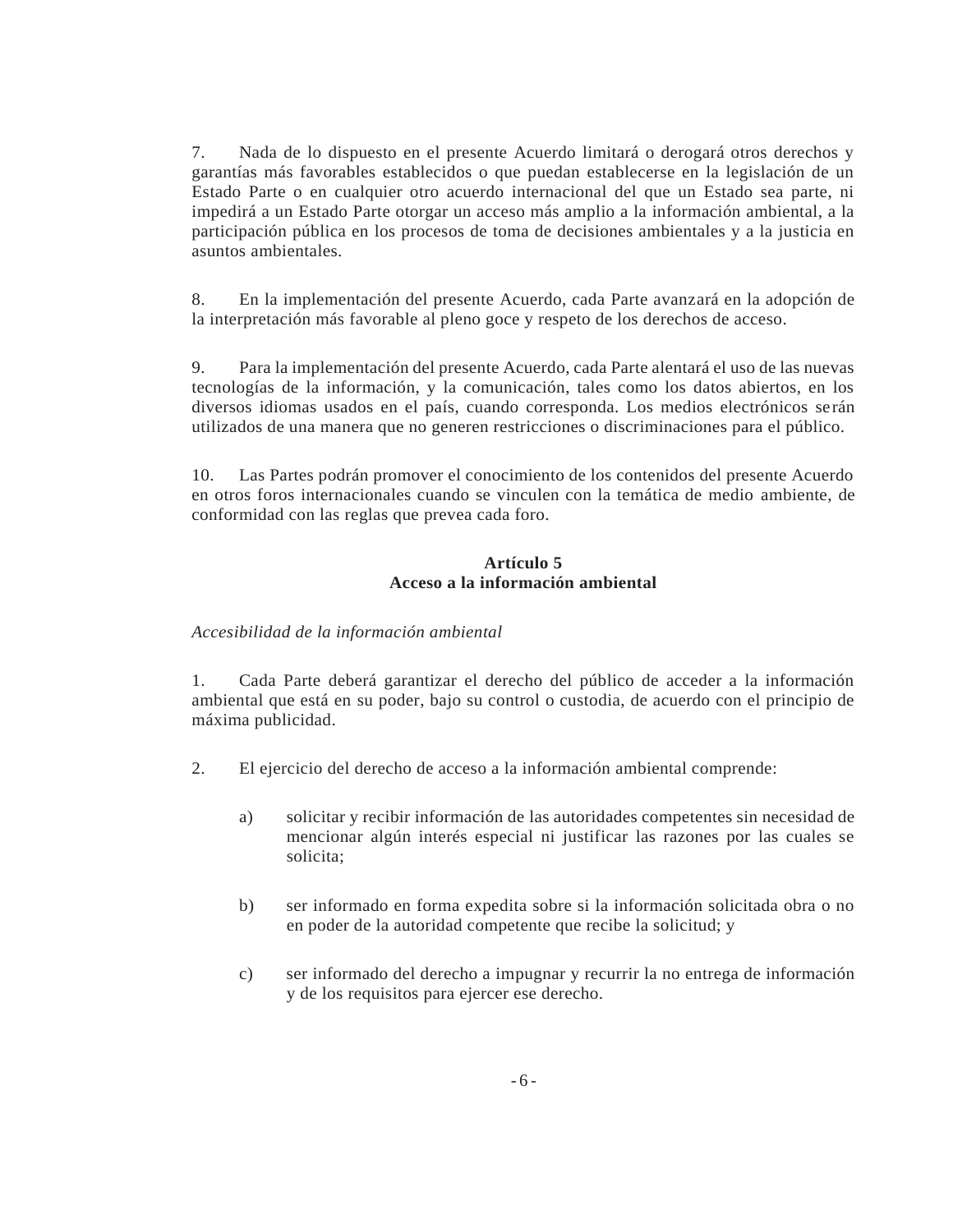3. Cada Parte facilitará el acceso a la información ambiental de las personas o grupos en situación de vulnerabilidad, estableciendo procedimientos de atención desde la formulación de solicitudes hasta la entrega de la información, considerando sus condiciones y especificidades, con la finalidad de fomentar el acceso y la participación en igualdad de condiciones.

4. Cada Parte garantizará que dichas personas o grupos en situación de vulnerabilidad, incluidos los pueblos indígenas y grupos étnicos, reciban asistencia para formular sus peticiones y obtener respuesta.

### *Denegación del acceso a la información ambiental*

5. Cuando la información solicitada o parte de ella no se entregue al solicitante por estar en el régimen de excepciones establecido en la legislación nacional, la autoridad competente deberá comunicar por escrito la denegación, incluyendo las disposiciones jurídicas y las razones que en cada caso justifiquen esta decisión, e informar al solicitante de su derecho de impugnarla y recurrirla.

6. El acceso a la información podrá denegarse de conformidad con la legislación nacional. En los casos en que una Parte no posea un régimen de excepciones establecido en la legislación nacional, podrá aplicar las siguientes excepciones:

- a) cuando hacer pública la información pueda poner en riesgo la vida, seguridad o salud de una persona física;
- b) cuando hacer pública la información afecte negativamente la seguridad nacional, la seguridad pública o la defensa nacional;
- c) cuando hacer pública la información afecte negativamente la protección del medio ambiente, incluyendo cualquier especie amenazada o en peligro de extinción; o
- d) cuando hacer pública la información genere un riesgo claro, probable y específico de un daño significativo a la ejecución de la ley, o a la prevención, investigación y persecución de delitos.

7. En los regímenes de excepciones se tendrán en cuenta las obligaciones de cada Parte en materia de derechos humanos. Cada Parte alentará la adopción de regímenes de excepciones que favorezcan el acceso de la información.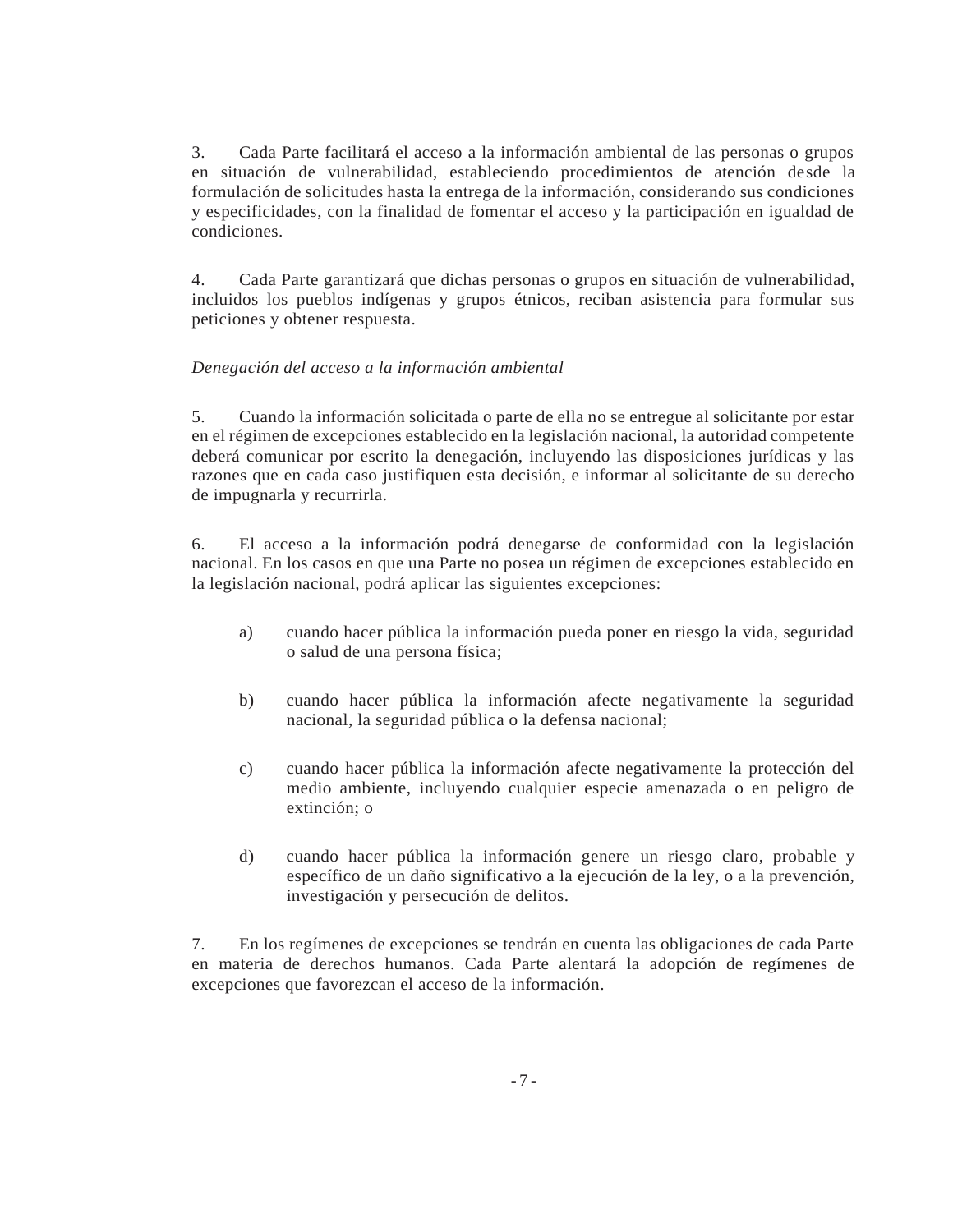8. Los motivos de denegación deberán estar establecidos legalmente con anterioridad y estar claramente definidos y reglamentados, tomando en cuenta el interés público, y, por lo tanto, serán de interpretación restrictiva. La carga de la prueba recaerá en la autoridad competente.

9. Cuando aplique la prueba de interés público, la autoridad competente ponderará el interés de retener la información y el beneficio público resultante de hacerla pública, sobre la base de elementos de idoneidad, necesidad y proporcionalidad.

10. Cuando la información contenida en un documento no esté exenta en su totalidad de conformidad con el párrafo 6 del presente artículo, la información no exenta deberá entregarse al solicitante.

## *Condiciones aplicables para la entrega de información ambiental*

11. Las autoridades competentes garantizarán que la información ambiental se entregue en el formato requerido por el solicitante siempre que esté disponible. Si la información ambiental no estuviera disponible en ese formato, se entregará en el formato disponible.

12. Las autoridades competentes deberán responder a una solicitud de información ambiental con la máxima celeridad posible, en un plazo no superior a 30 días hábiles contados a partir de la fecha de recepción de la misma, o en un plazo menor si así lo previera expresamente la normativa interna.

13. Cuando, en circunstancias excepcionales y de conformidad con la legislación nacional, la autoridad competente necesite más tiempo para responder a la solicitud, deberá notificar al solicitante por escrito de la justificación de la extensión antes del vencimiento del plazo establecido en el párrafo 12 del presente artículo. Dicha extensión no deberá exceder de diez días hábiles.

14. En caso de que la autoridad competente no responda en los plazos establecidos en los párrafos 12 y 13 del presente artículo, se aplicará lo dispuesto en el párrafo 2 del artículo 8.

15. Cuando la autoridad competente que recibe la solicitud no posea la información requerida, deberá comunicarlo al solicitante con la máxima celeridad posible, incluyendo, en caso de poderlo determinar, la autoridad que pudiera tener dicha información. La solicitud deberá ser remitida a la autoridad que posea la información solicitada, y el solicitante deberá ser informado de ello.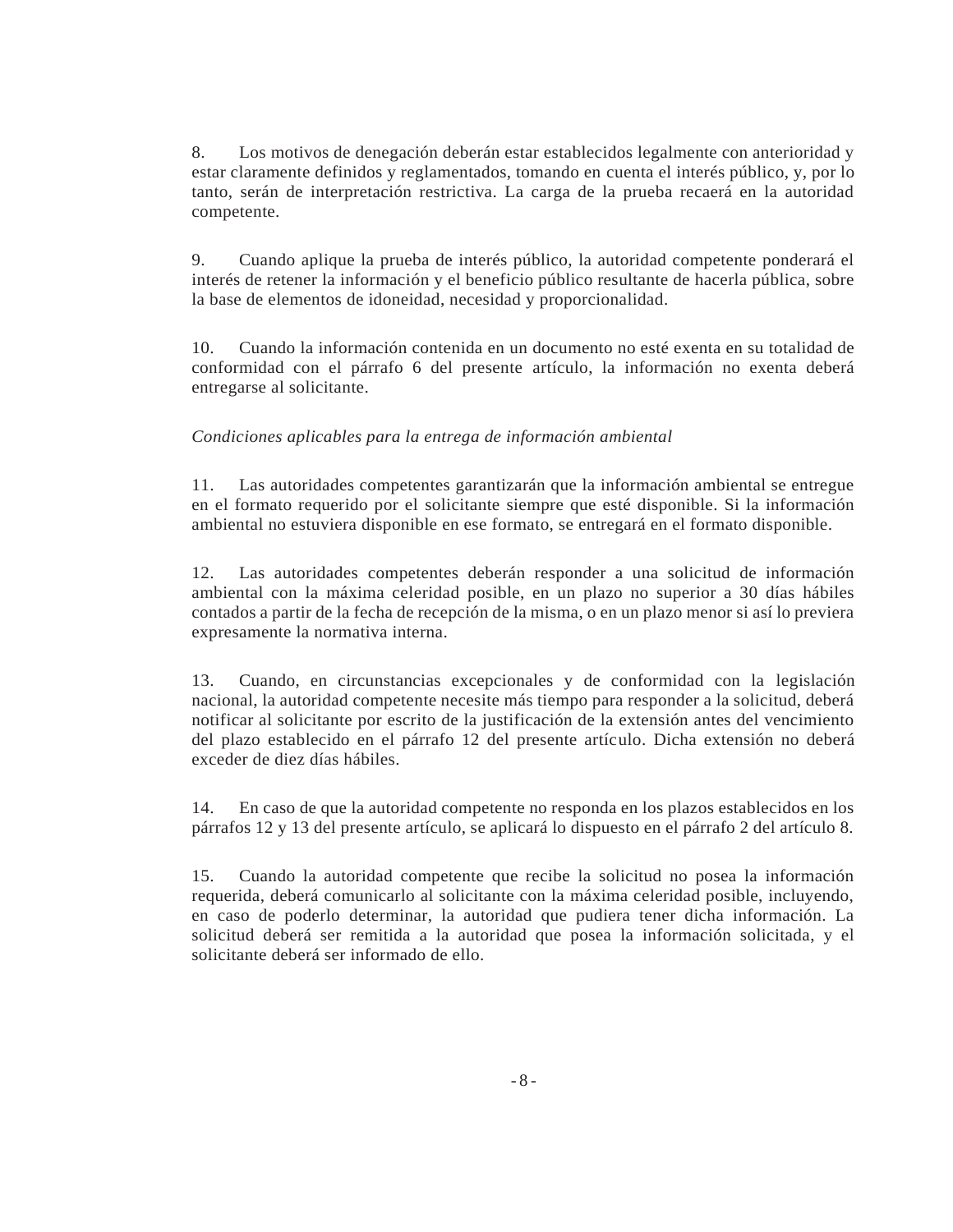16. Cuando la información solicitada no exista o no haya sido aún generada, se deberá informar fundadamente de esta situación al solicitante en los plazos previstos en los párrafos 12 y 13 del presente artículo.

17. La información ambiental deberá entregarse sin costo, siempre y cuando no se requiera su reproducción o envío. Los costos de reproducción y envío se aplicarán de acuerdo con los procedimientos establecidos por la autoridad competente. Estos costos deberán ser razonables y darse a conocer por anticipado, y su pago podrá exceptuarse en el caso que se considere que el solicitante se encuentra en situación de vulnerabilidad o en circunstancias especiales que justifiquen dicha exención.

### *Mecanismos de revisión independientes*

18. Cada Parte establecerá o designará uno o más órganos o instituciones imparciales y con autonomía e independencia, con el objeto de promover la transparencia en el acceso a la información ambiental, fiscalizar el cumplimiento de las normas, así como vigilar, evaluar y garantizar el derecho de acceso a la información. Cada Parte podrá incluir o fortalecer, según corresponda, las potestades sancionatorias de los órganos o instituciones mencionados en el marco de sus competencias.

## **Artículo 6 Generación y divulgación de información ambiental**

1. Cada Parte garantizará, en la medida de los recursos disponibles, que las autoridades competentes generen, recopilen, pongan a disposición del público y difundan la información ambiental relevante para sus funciones de manera sistemática, proactiva, oportuna, regular, accesible y comprensible, y que actualicen periódicamente esta información y alienten la desagregación y descentralización de la información ambiental a nivel subnacional y local. Cada Parte deberá fortalecer la coordinación entre las diferentes autoridades del Estado.

2. Las autoridades competentes procurarán, en la medida de lo posible, que la información ambiental sea reutilizable, procesable y esté disponible en formatos accesibles, y que no existan restricciones para su reproducción o uso, de conformidad con la legislación nacional.

3. Cada Parte contará con uno o más sistemas de información ambiental actualizados, que podrán incluir, entre otros:

a) los textos de tratados y acuerdos internacionales, así como las leyes, reglamentos y actos administrativos sobre el medio ambiente;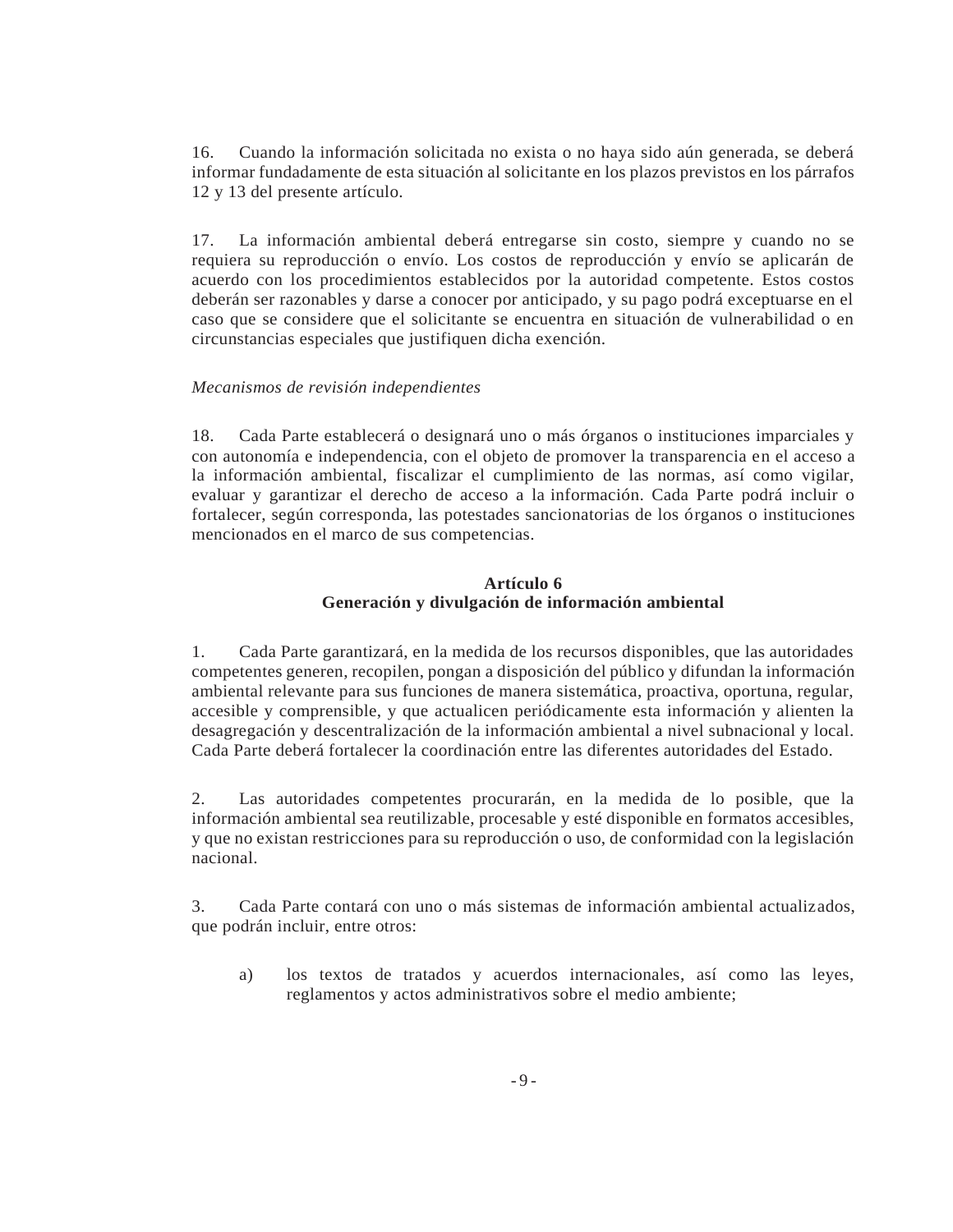- b) los informes sobre el estado del medio ambiente;
- c) el listado de las entidades públicas con competencia en materia ambiental y, cuando fuera posible, sus respectivas áreas de actuación;
- d) el listado de zonas contaminadas, por tipo de contaminante y localización;
- e) información sobre el uso y la conservación de los recursos naturales y servicios ecosistémicos;
- f) informes, estudios e información científicos, técnicos o tecnológicos en asuntos ambientales elaborados por instituciones académicas y de investigación, públicas o privadas, nacionales o extranjeras;
- g) fuentes relativas a cambio climático que contribuyan a fortalecer las capacidades nacionales en esta materia;
- h) información de los procesos de evaluación de impacto ambiental y de otros instrumentos de gestión ambiental, cuando corresponda, y las licencias o permisos ambientales otorgados por las autoridades públicas;
- i) un listado estimado de residuos por tipo y, cuando sea posible, desagregado por volumen, localización y año; e
- j) información respecto de la imposición de sanciones administrativas en asuntos ambientales.

Cada Parte deberá garantizar que los sistemas de información ambiental se encuentren debidamente organizados, sean accesibles para todas las personas y estén disponibles de forma progresiva por medios informáticos y georreferenciados, cuando corresponda.

4. Cada Parte tomará medidas para establecer un registro de emisiones y transferencia de contaminantes al aire, agua, suelo y subsuelo, y de materiales y residuos bajo su jurisdicción, el cual se establecerá progresivamente y se actualizará periódicamente.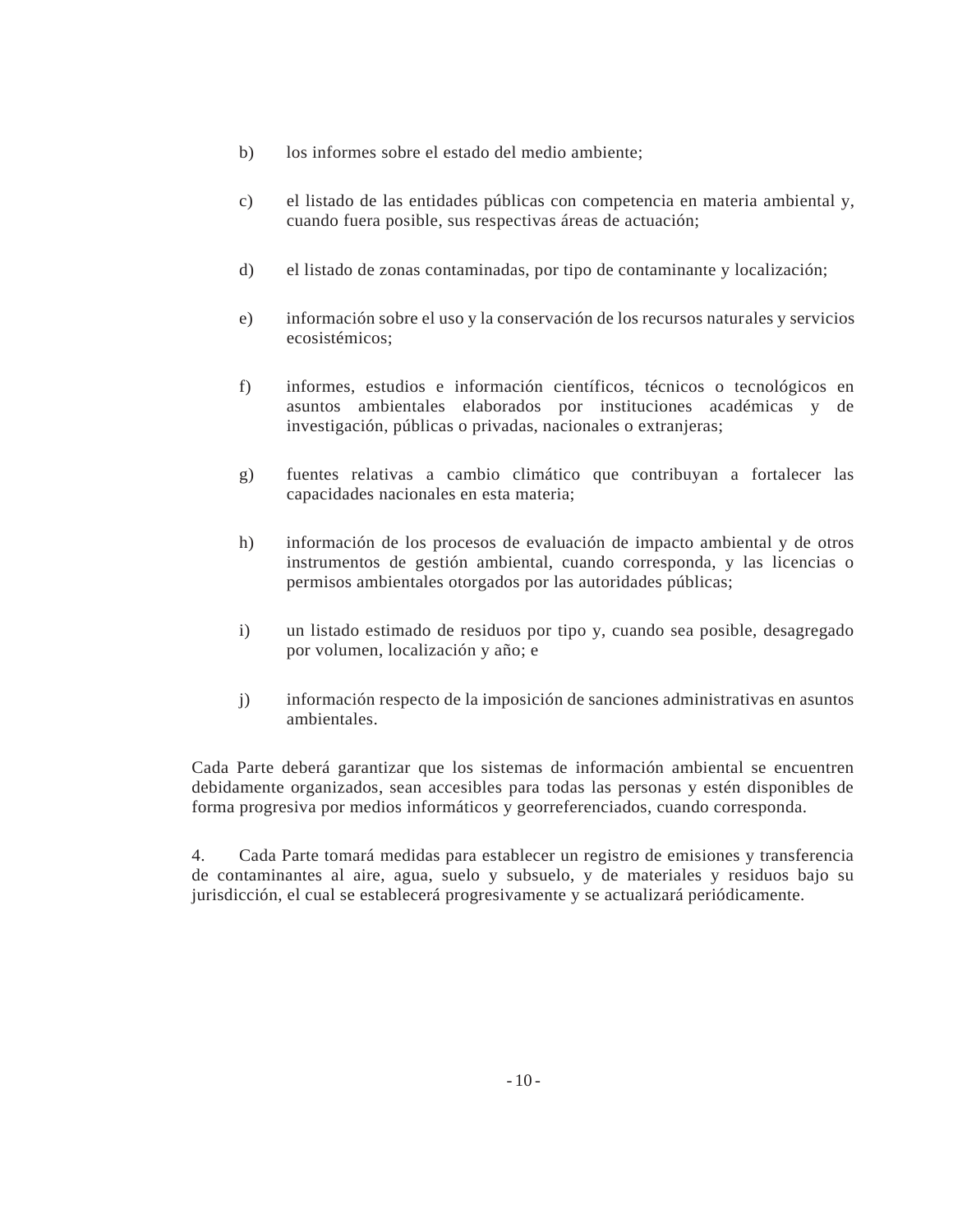5. Cada Parte garantizará, en caso de amenaza inminente a la salud pública o al medio ambiente, que la autoridad competente que corresponda divulgará de forma inmediata y por los medios más efectivos toda la información relevante que se encuentre en su poder y que permita al público tomar medidas para prevenir o limitar eventuales daños. Cada Parte deberá desarrollar e implementar un sistema de alerta temprana utilizando los mecanismos disponibles.

6. Con el objeto de facilitar que las personas o grupos en situación de vulnerabilidad accedan a la información que particularmente les afecte, cada Parte procurará, cuando corresponda, que las autoridades competentes divulguen la información ambiental en los diversos idiomas usados en el país, y elaboren formatos alternativos comprensibles para dichos grupos, por medio de canales de comunicación adecuados.

7. Cada Parte hará sus mejores esfuerzos por publicar y difundir a intervalos regulares, que no superen los cinco años, un informe nacional sobre el estado del medio ambiente, que podrá contener:

- a) información sobre el estado del medio ambiente y de los recursos naturales, incluidos datos cuantitativos, cuando ello sea posible;
- b) acciones nacionales para el cumplimiento de las obligaciones legales en materia ambiental;
- c) avances en la implementación de los derechos de acceso; y
- d) convenios de colaboración entre los sectores público, social y privado.

Dichos informes deberán redactarse de manera que sean de fácil comprensión y estar accesibles al público en diferentes formatos y ser difundidos a través de medios apropiados considerando las realidades culturales. Cada Parte podrá invitar al público a realizar aportes a estos informes.

8. Cada Parte alentará la realización de evaluaciones independientes de desempeño ambiental que tengan en cuenta criterios y guías acordados nacional o internacionalmente e indicadores comunes, con miras a evaluar la eficacia, la efectividad y el progreso de sus políticas nacionales ambientales en el cumplimiento de sus compromisos nacionales e internacionales. Las evaluaciones deberán contemplar la participación de los distintos actores.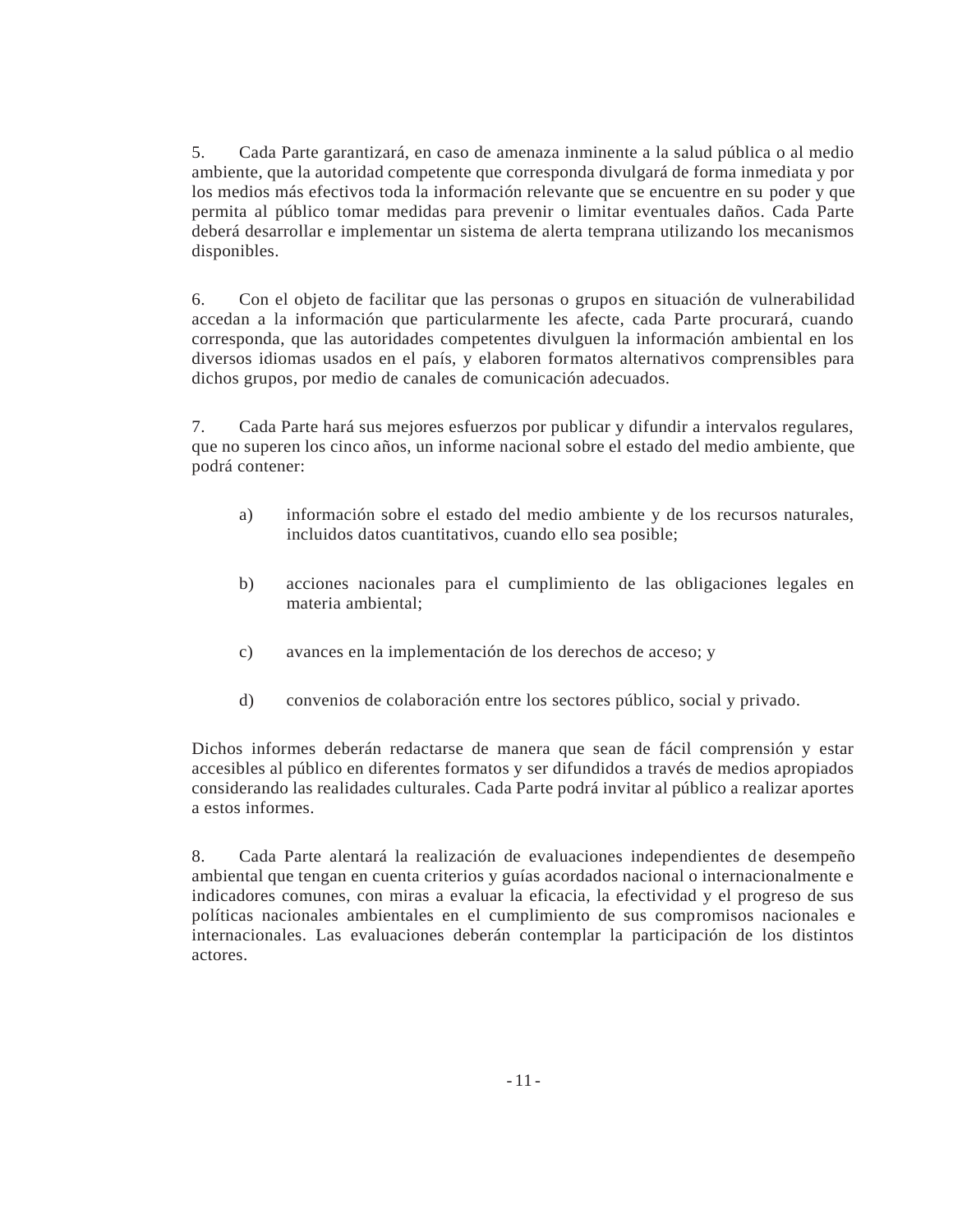9. Cada Parte promoverá el acceso a la información ambiental contenida en las concesiones, contratos, convenios o autorizaciones que se hayan otorgado y que involucren el uso de bienes, servicios o recursos públicos, de acuerdo con la legislación nacional.

10. Cada Parte asegurará que los consumidores y usuarios cuenten con información oficial, pertinente y clara sobre las cualidades ambientales de bienes y servicios y sus efectos en la salud, favoreciendo patrones de consumo y producción sostenibles.

11. Cada Parte establecerá y actualizará periódicamente sus sistemas de archivo y gestión documental en materia ambiental de conformidad con su normativa aplicable, procurando en todo momento que dicha gestión facilite el acceso a la información.

12. Cada Parte adoptará las medidas necesarias, a través de marcos legales y administrativos, entre otros, para promover el acceso a la información ambiental que esté en manos de entidades privadas, en particular la relativa a sus operaciones y los posibles riesgos y efectos en la salud humana y el medio ambiente.

13. Cada Parte incentivará, de acuerdo con sus capacidades, la elaboración de informes de sostenibilidad de empresas públicas y privadas, en particular de grandes empresas, que reflejen su desempeño social y ambiental.

# **Artículo 7 Participación pública en los procesos de toma de decisiones ambientales**

1. Cada Parte deberá asegurar el derecho de participación del público y, para ello, se compromete a implementar una participación abierta e inclusiva en los procesos de toma de decisiones ambientales, sobre la base de los marcos normativos interno e internacional.

2. Cada Parte garantizará mecanismos de participación del público en los procesos de toma de decisiones, revisiones, reexaminaciones o actualizaciones relativos a proyectos y actividades, así como en otros procesos de autorizaciones ambientales que tengan o puedan tener un impacto significativo sobre el medio ambiente, incluyendo cuando puedan afectar la salud.

3. Cada Parte promoverá la participación del público en procesos de toma de decisiones, revisiones, reexaminaciones o actualizaciones distintos a los mencionados en el párrafo 2 del presente artículo, relativos a asuntos ambientales de interés público, tales como el ordenamiento del territorio y la elaboración de políticas, estrategias, planes, programas, normas y reglamentos, que tengan o puedan tener un significativo impacto sobre el medio ambiente.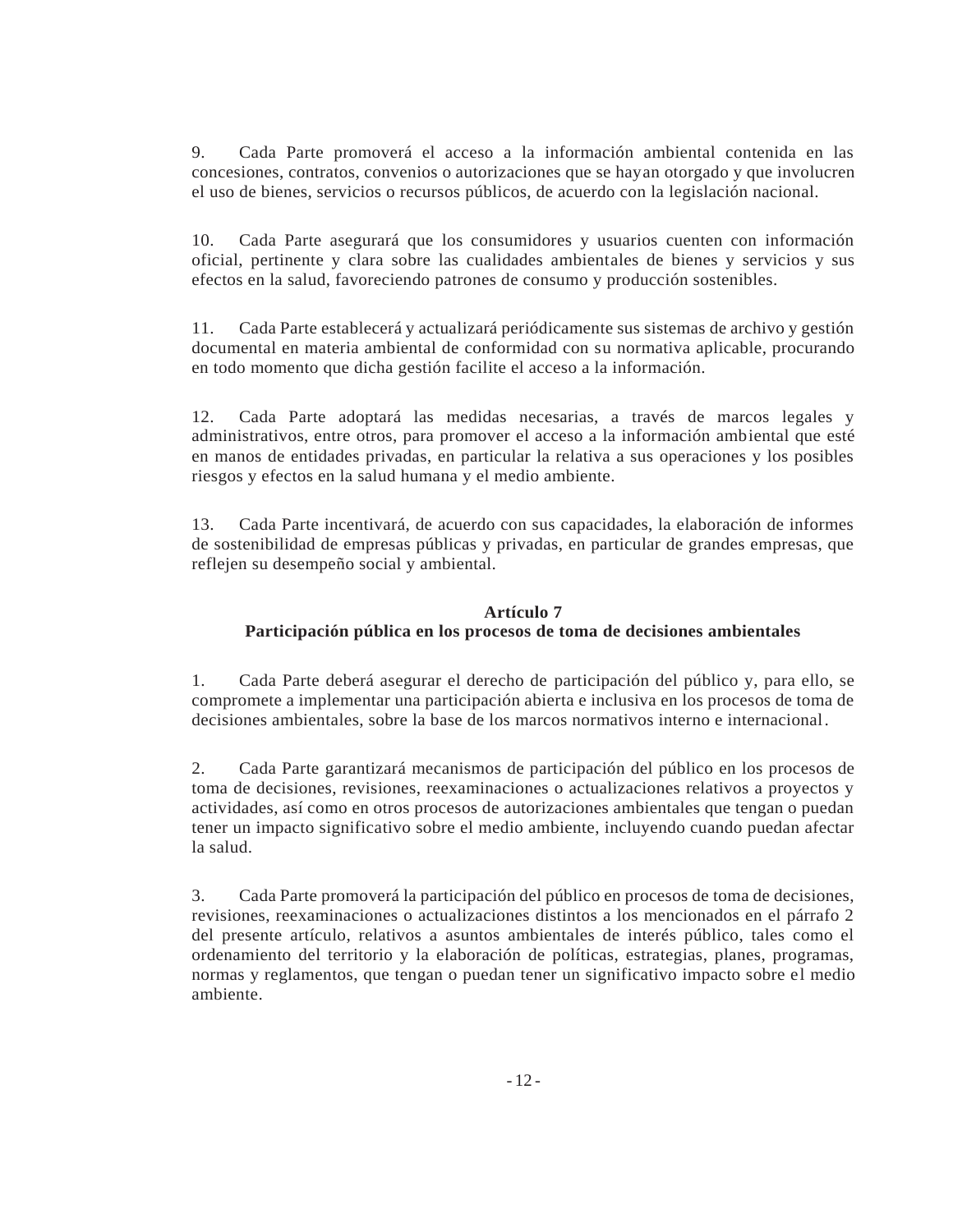4. Cada Parte adoptará medidas para asegurar que la participación del público sea posible desde etapas iniciales del proceso de toma de decisiones, de manera que las observaciones del público sean debidamente consideradas y contribuyan en dichos procesos. A tal efecto, cada Parte proporcionará al público, de manera clara, oportuna y comprensible, la información necesaria para hacer efectivo su derecho a participar en el proceso de toma de decisiones.

5. El procedimiento de participación pública contemplará plazos razonables que dejen tiempo suficiente para informar al público y para que este participe en forma efectiva.

6. El público será informado de forma efectiva, comprensible y oportuna, a través de medios apropiados, que pueden incluir los medios escritos, electrónicos u orales, así como los métodos tradicionales, como mínimo sobre:

- a) el tipo o naturaleza de la decisión ambiental de que se trate y, cuando corresponda, en lenguaje no técnico;
- b) la autoridad responsable del proceso de toma de decisiones y otras autoridades e instituciones involucradas;
- c) el procedimiento previsto para la participación del público, incluida la fecha de comienzo y de finalización de este, los mecanismos previstos para dicha participación, y, cuando corresponda, los lugares y fechas de consulta o audiencia pública; y
- d) las autoridades públicas involucradas a las que se les pueda requerir mayor información sobre la decisión ambiental de que se trate, y los procedimientos para solicitar la información.

7. El derecho del público a participar en los procesos de toma de decisiones ambientales incluirá la oportunidad de presentar observaciones por medios apropiados y disponibles, conforme a las circunstancias del proceso. Antes de la adopción de la decisión, la autoridad pública que corresponda tomará debidamente en cuenta el resultado del proceso de participación.

8. Cada Parte velará por que, una vez adoptada la decisión, el público sea oportunamente informado de ella y de los motivos y fundamentos que la sustentan, así como del modo en que se tuvieron en cuenta sus observaciones. La decisión y sus antecedentes serán públicos y accesibles.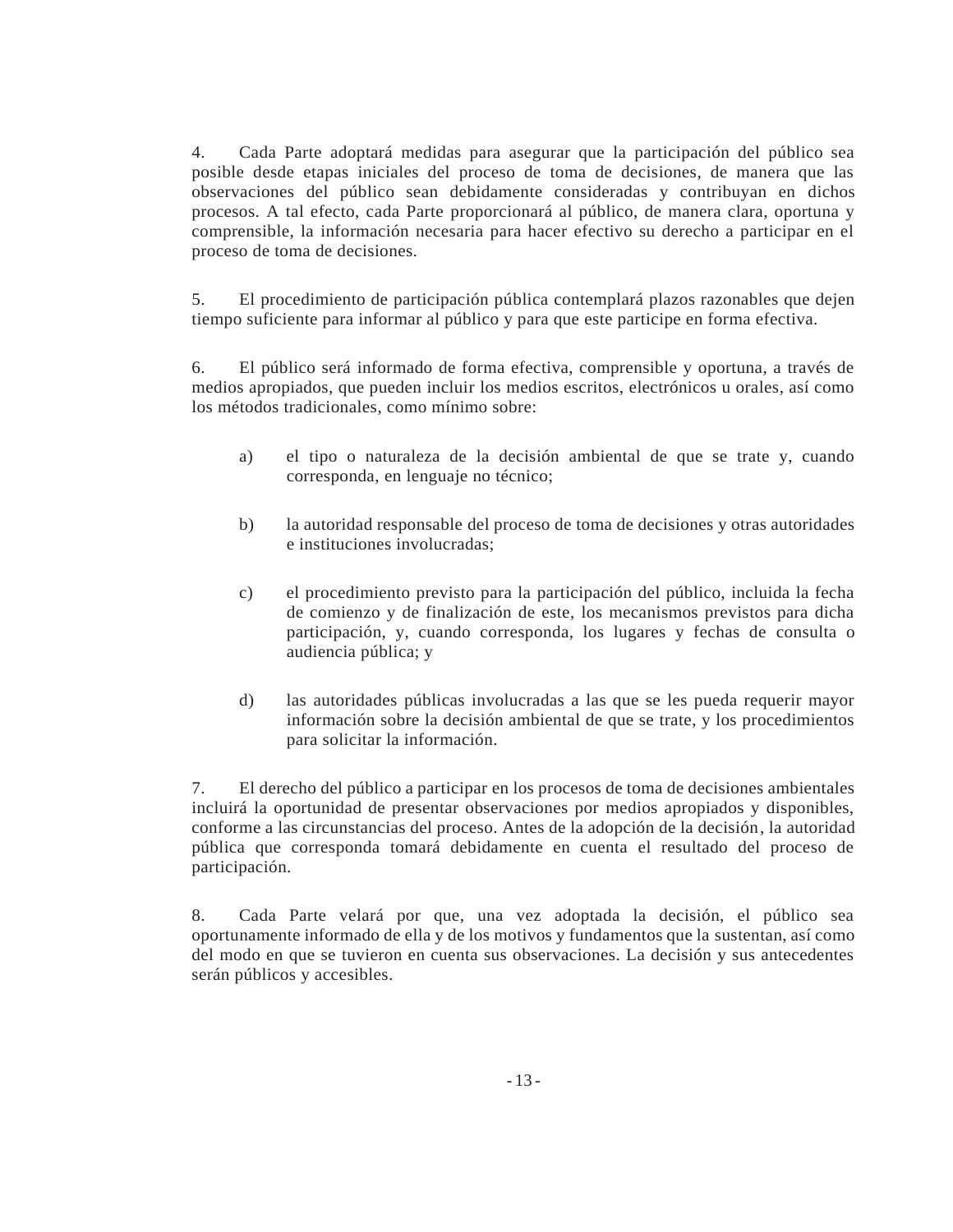9. La difusión de las decisiones que resultan de las evaluaciones de impacto ambiental y de otros procesos de toma de decisiones ambientales que involucran la participación pública deberá realizarse a través de medios apropiados, que podrán incluir los medios escritos, electrónicos u orales, así como los métodos tradicionales, de forma efectiva y rápida. La información difundida deberá incluir el procedimiento previsto que permita al público ejercer las acciones administrativas y judiciales pertinentes.

10. Cada Parte establecerá las condiciones propicias para que la participación pública en procesos de toma de decisiones ambientales se adecúe a las características sociales, económicas, culturales, geográficas y de género del público.

11. Cuando el público directamente afectado hable mayoritariamente idiomas distintos a los oficiales, la autoridad pública velará por que se facilite su comprensión y participación.

12. Cada Parte promoverá, según corresponda y de acuerdo con la legislación nacional, la participación del público en foros y negociaciones internacionales en materia ambiental o con incidencia ambiental, de acuerdo con las reglas de procedimiento que para dicha participación prevea cada foro. Asimismo, se promoverá, según corresponda, la participación del público en instancias nacionales para tratar asuntos de foros internacionales ambientales.

13. Cada Parte alentará el establecimiento de espacios apropiados de consulta en asuntos ambientales o el uso de los ya existentes, en los que puedan participar distintos grupos y sectores. Cada Parte promoverá la valoración del conocimiento local, el diálogo y la interacción de las diferentes visiones y saberes, cuando corresponda.

14. Las autoridades públicas realizarán esfuerzos para identificar y apoyar a personas o grupos en situación de vulnerabilidad para involucrarlos de manera activa, oportuna y efectiva en los mecanismos de participación. Para estos efectos, se considerarán los medios y formatos adecuados, a fin de eliminar las barreras a la participación.

15. En la implementación del presente Acuerdo, cada Parte garantizará el respeto de su legislación nacional y de sus obligaciones internacionales relativas a los derechos de los pueblos indígenas y comunidades locales.

16. La autoridad pública realizará esfuerzos por identificar al público directamente afectado por proyectos y actividades que tengan o puedan tener un impacto significativo sobre el medio ambiente, y promoverá acciones específicas para facilitar su participación.

17. En lo que respecta a los procesos de toma de decisiones ambientales a los que se refiere el párrafo 2 del presente artículo, se hará pública al menos la siguiente información: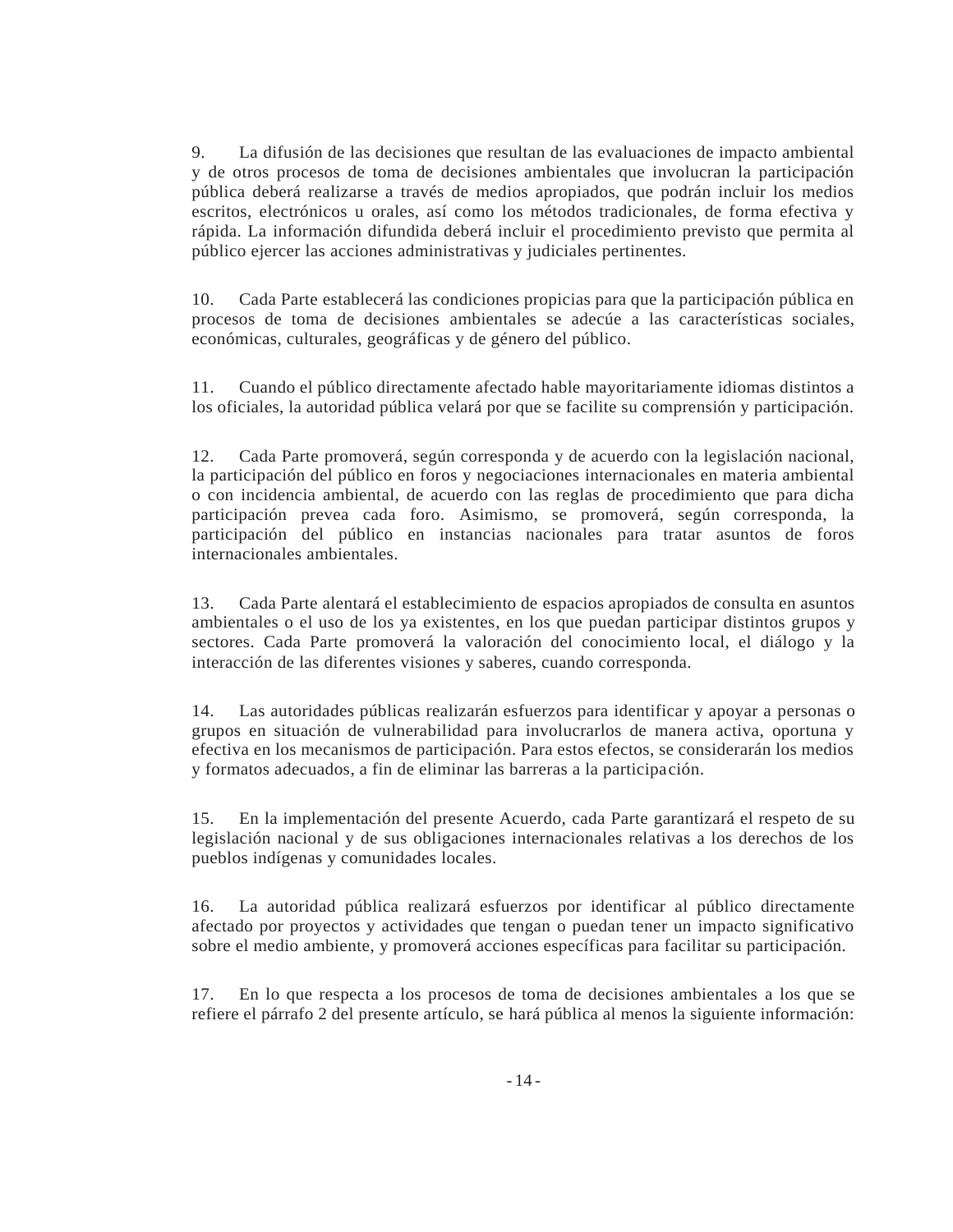- a) la descripción del área de influencia y de las características físicas y técnicas del proyecto o actividad propuesto;
- b) la descripción de los impactos ambientales del proyecto o actividad y, según corresponda, el impacto ambiental acumulativo;
- c) la descripción de las medidas previstas con relación a dichos impactos;
- d) un resumen de los puntos a), b) y c) del presente párrafo en lenguaje no técnico y comprensible;
- e) los informes y dictámenes públicos de los organismos involucrados dirigidos a la autoridad pública vinculados al proyecto o actividad de que se trate;
- f) la descripción de las tecnologías disponibles para ser utilizadas y de los lugares alternativos para realizar el proyecto o actividad sujeto a las evaluaciones, cuando la información esté disponible; y
- g) las acciones de monitoreo de la implementación y de los resultados de las medidas del estudio de impacto ambiental.

La información referida se pondrá a disposición del público de forma gratuita, de conformidad con el párrafo 17 del artículo 5 del presente Acuerdo.

## **Artículo 8 Acceso a la justicia en asuntos ambientales**

1. Cada Parte garantizará el derecho a acceder a la justicia en asuntos ambientales de acuerdo con las garantías del debido proceso.

2. Cada Parte asegurará, en el marco de su legislación nacional, el acceso a instancias judiciales y administrativas para impugnar y recurrir, en cuanto al fondo y el procedimiento:

- a) cualquier decisión, acción u omisión relacionada con el acceso a la información ambiental;
- b) cualquier decisión, acción u omisión relacionada con la participación pública en procesos de toma de decisiones ambientales; y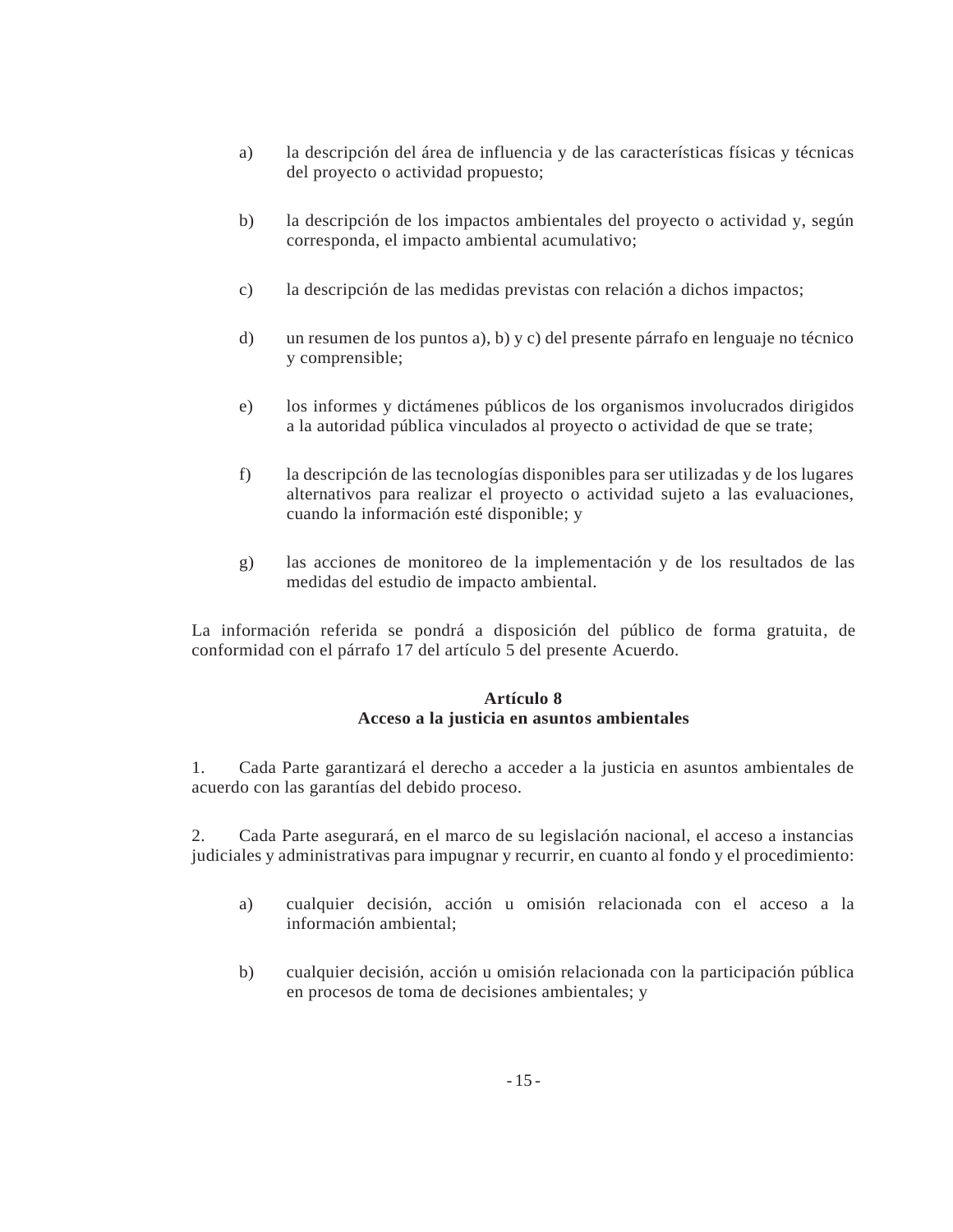c) cualquier otra decisión, acción u omisión que afecte o pueda afectar de manera adversa al medio ambiente o contravenir normas jurídicas relacionadas con el medio ambiente.

3. Para garantizar el derecho de acceso a la justicia en asuntos ambientales, cada Parte, considerando sus circunstancias, contará con:

- a) órganos estatales competentes con acceso a conocimientos especializados en materia ambiental;
- b) procedimientos efectivos, oportunos, públicos, transparentes, imparciales y sin costos prohibitivos;
- c) legitimación activa amplia en defensa del medio ambiente, de conformidad con la legislación nacional;
- d) la posibilidad de disponer medidas cautelares y provisionales para, entre otros fines, prevenir, hacer cesar, mitigar o recomponer daños al medio ambiente;
- e) medidas para facilitar la producción de la prueba del daño ambiental, cuando corresponda y sea aplicable, como la inversión de la carga de la prueba y la carga dinámica de la prueba;
- f) mecanismos de ejecución y de cumplimiento oportunos de las decisiones judiciales y administrativas que correspondan; y
- g) mecanismos de reparación, según corresponda, tales como la restitución al estado previo al daño, la restauración, la compensación o el pago de una sanción económica, la satisfacción, las garantías de no repetición, la atención a las personas afectadas y los instrumentos financieros para apoyar la reparación.

4. Para facilitar el acceso a la justicia del público en asuntos ambientales, cada Parte establecerá:

- a) medidas para reducir o eliminar barreras al ejercicio del derecho de acceso a la justicia;
- b) medios de divulgación del derecho de acceso a la justicia y los procedimientos para hacerlo efectivo;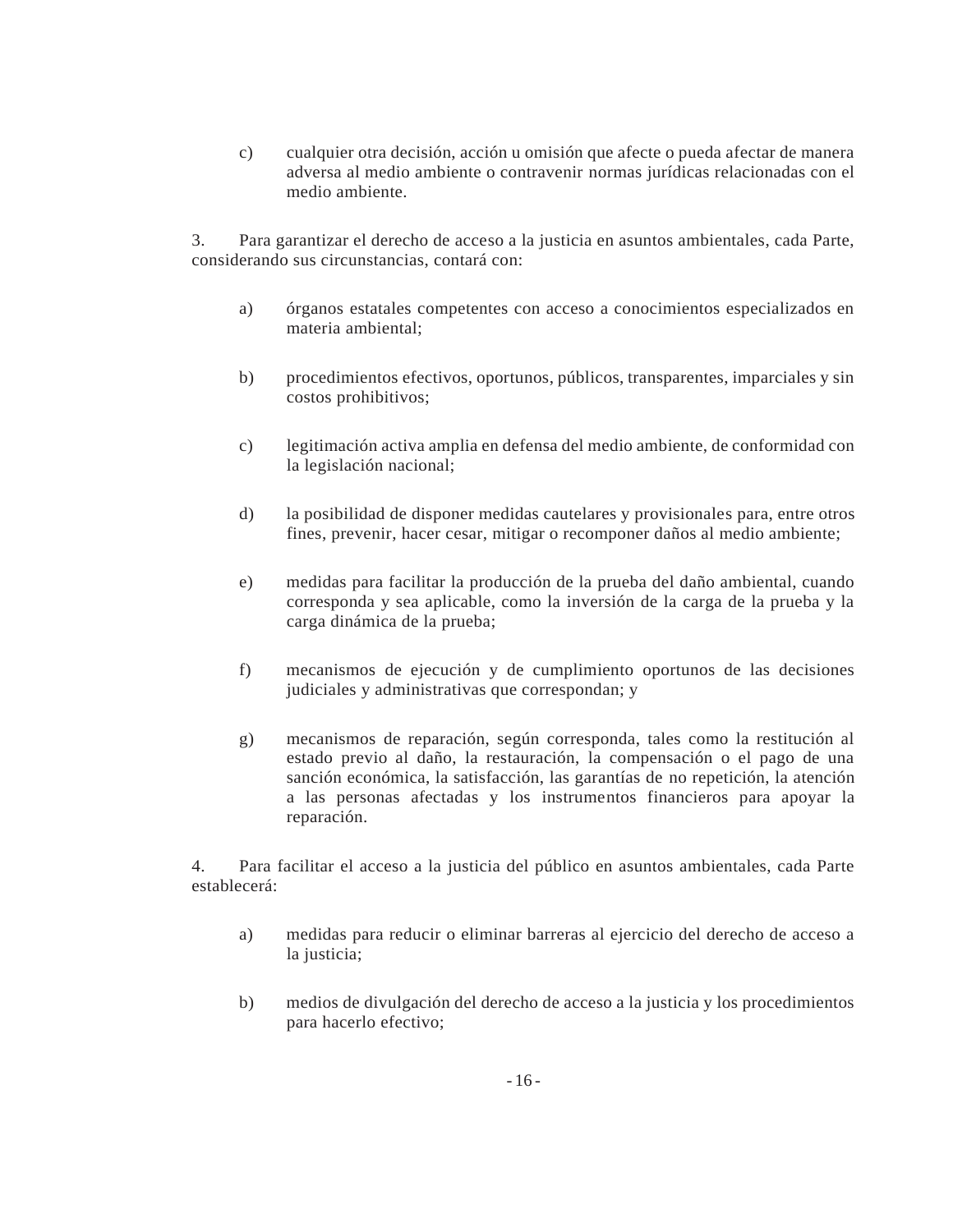- c) mecanismos de sistematización y difusión de las decisiones judiciales y administrativas que correspondan; y
- d) el uso de la interpretación o la traducción de idiomas distintos a los oficiales cuando sea necesario para el ejercicio de ese derecho.

5. Para hacer efectivo el derecho de acceso a la justicia, cada Parte atenderá las necesidades de las personas o grupos en situación de vulnerabilidad mediante el establecimiento de mecanismos de apoyo, incluida la asistencia técnica y jurídica gratuita, según corresponda.

6. Cada Parte asegurará que las decisiones judiciales y administrativas adoptadas en asuntos ambientales, así como su fundamentación, estén consignadas por escrito.

7. Cada Parte promoverá mecanismos alternativos de solución de controversias en asuntos ambientales, en los casos en que proceda, tales como la mediación, la conciliación y otros que permitan prevenir o solucionar dichas controversias.

## **Artículo 9 Defensores de los derechos humanos en asuntos ambientales**

1. Cada Parte garantizará un entorno seguro y propicio en el que las personas, grupos y organizaciones que promueven y defienden los derechos humanos en asuntos ambientales puedan actuar sin amenazas, restricciones e inseguridad.

2. Cada Parte tomará las medidas adecuadas y efectivas para reconocer, proteger y promover todos los derechos de los defensores de los derechos humanos en asuntos ambientales, incluidos su derecho a la vida, integridad personal, libertad de opinión y expresión, derecho de reunión y asociación pacíficas y derecho a circular libremente, así como su capacidad para ejercer los derechos de acceso, teniendo en cuenta las obligaciones internacionales de dicha Parte en el ámbito de los derechos humanos, sus principios constitucionales y los elementos básicos de su sistema jurídico.

3. Cada Parte tomará medidas apropiadas, efectivas y oportunas para prevenir, investigar y sancionar ataques, amenazas o intimidaciones que los defensores de los derechos humanos en asuntos ambientales puedan sufrir en el ejercicio de los derechos contemplados en el presente Acuerdo.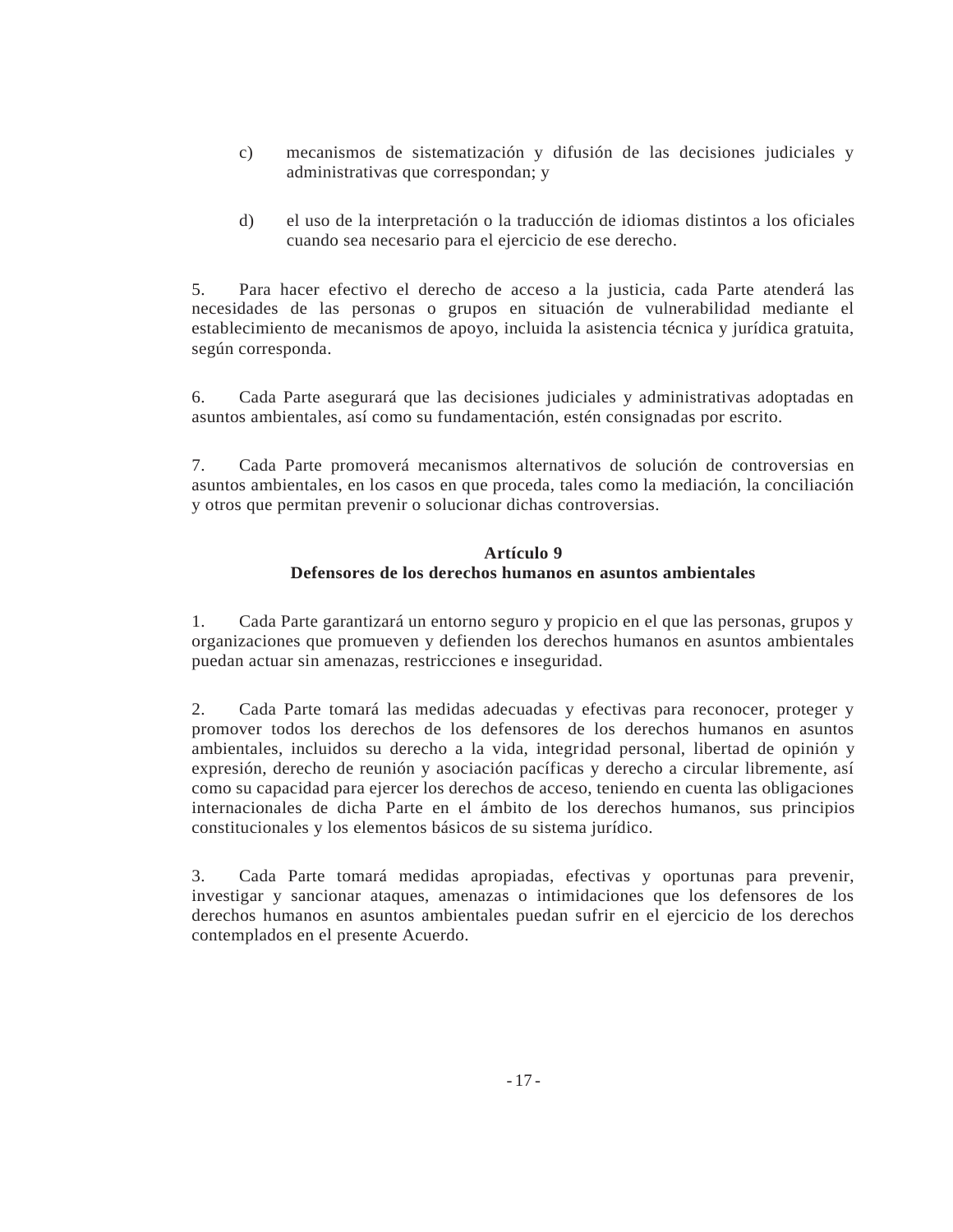# **Artículo 10 Fortalecimiento de capacidades**

1. Para contribuir a la implementación de las disposiciones del presente Acuerdo, cada Parte se compromete a crear y fortalecer sus capacidades nacionales, sobre la base de sus prioridades y necesidades.

2. Cada Parte, con arreglo a sus capacidades, podrá tomar, entre otras, las siguientes medidas:

- a) formar y capacitar en derechos de acceso en asuntos ambientales a autoridades y funcionarios públicos;
- b) desarrollar y fortalecer programas de sensibilización y creación de capacidades en derecho ambiental y derechos de acceso para el público, funcionarios judiciales y administrativos, instituciones nacionales de derechos humanos y juristas, entre otros;
- c) dotar a las instituciones y organismos competentes con equipamiento y recursos adecuados;
- d) promover la educación, la capacitación y la sensibilización en temas ambientales mediante, entre otros, la inclusión de módulos educativos básicos sobre los derechos de acceso para estudiantes en todos los niveles educacionales;
- e) contar con medidas específicas para personas o grupos en situación de vulnerabilidad, como la interpretación o traducción en idiomas distintos al oficial, cuando sea necesario;
- f) reconocer la importancia de las asociaciones, organizaciones o grupos que contribuyan a formar o sensibilizar al público en derechos de acceso; y
- g) fortalecer las capacidades para recopilar, mantener y evaluar información ambiental.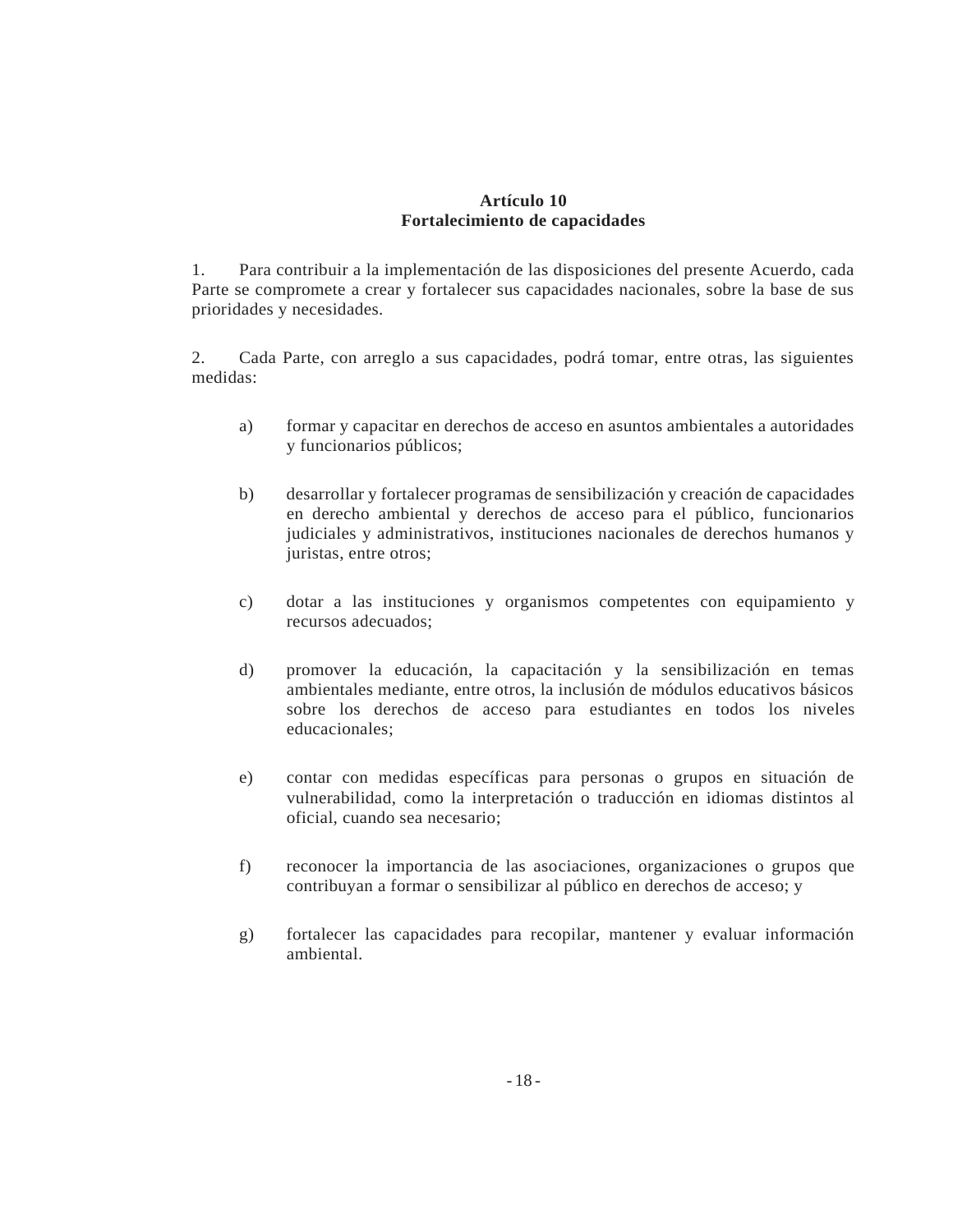# **Artículo 11 Cooperación**

1. Las Partes cooperarán para el fortalecimiento de sus capacidades nacionales con el fin de implementar el presente Acuerdo de manera efectiva.

2. Las Partes prestarán especial consideración a los países menos adelantados, los países en desarrollo sin litoral y los pequeños Estados insulares en desarrollo de América Latina y el Caribe.

3. A efectos de la aplicación del párrafo 2 del presente artículo, las Partes promoverán actividades y mecanismos tales como:

- a) diálogos, talleres, intercambio de expertos, asistencia técnica, educación y observatorios;
- b) desarrollo, intercambio e implementación de materiales y programas educativos, formativos y de sensibilización;
- c) intercambio de experiencias sobre códigos voluntarios de conducta, guías, buenas prácticas y estándares; y
- d) comités, consejos y plataformas de actores multisectoriales para abordar prioridades y actividades de cooperación.

4. Las Partes alentarán el establecimiento de alianzas con Estados de otras regiones, organizaciones intergubernamentales, no gubernamentales, académicas y privadas, así como organizaciones de la sociedad civil y otros actores de relevancia en la implementación del presente Acuerdo.

5. Las Partes reconocen que se debe promover la cooperación regional y el intercambio de información con respecto a todas las manifestaciones de las actividades ilícitas contra el medio ambiente.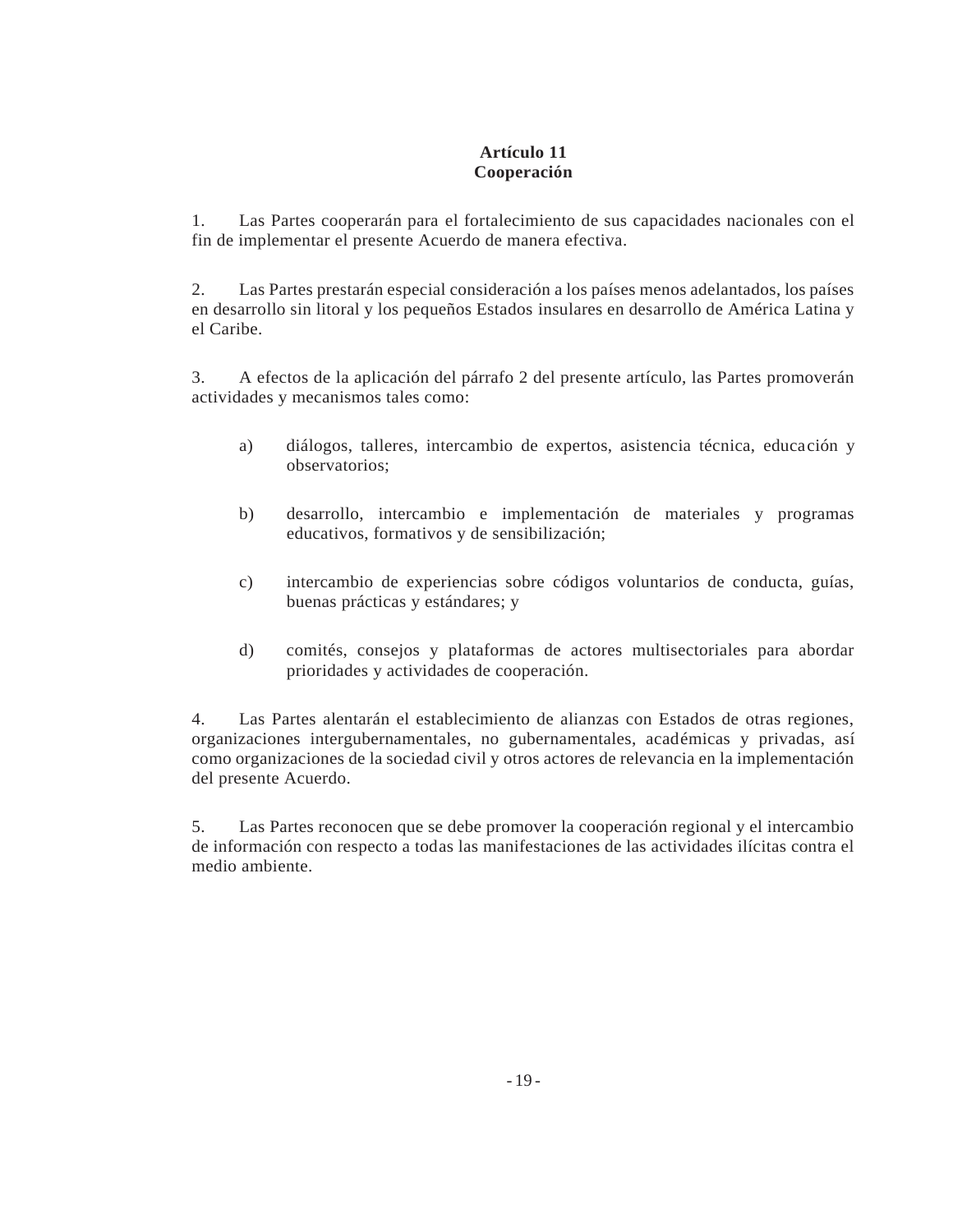### **Artículo 12 Centro de intercambio de información**

Las Partes contarán con un centro de intercambio de información de carácter virtual y de acceso universal sobre los derechos de acceso. Este centro será operado por la Comisión Económica para América Latina y el Caribe, en su calidad de Secretaría, y podrá incluir medidas legislativas, administrativas y de política, códigos de conducta y buenas prácticas, entre otros.

## **Artículo 13 Implementación nacional**

Cada Parte, de acuerdo con sus posibilidades y de conformidad con sus prioridades nacionales, se compromete a facilitar medios de implementación para las actividades nacionales necesarias para cumplir las obligaciones derivadas del presente Acuerdo.

## **Artículo 14 Fondo de Contribuciones Voluntarias**

1. Queda establecido un Fondo de Contribuciones Voluntarias para apoyar el financiamiento de la implementación del presente Acuerdo, cuyo funcionamiento será definido por la Conferencia de las Partes.

2. Las Partes podrán realizar contribuciones voluntarias para apoyar la implementación del presente Acuerdo.

3. La Conferencia de las Partes, conforme al párrafo 5 g) del artículo 15 del presente Acuerdo, podrá invitar a otras fuentes a aportar recursos para apoyar la implementación del presente Acuerdo.

# **Artículo 15 Conferencia de las Partes**

1. Queda establecida una Conferencia de las Partes.

2. El Secretario Ejecutivo de la Comisión Económica para América Latina y el Caribe convocará la primera reunión de la Conferencia de las Partes a más tardar un año después de la entrada en vigor del presente Acuerdo. En lo sucesivo, se celebrarán reuniones ordinarias de la Conferencia de las Partes a los intervalos regulares que decida la Conferencia.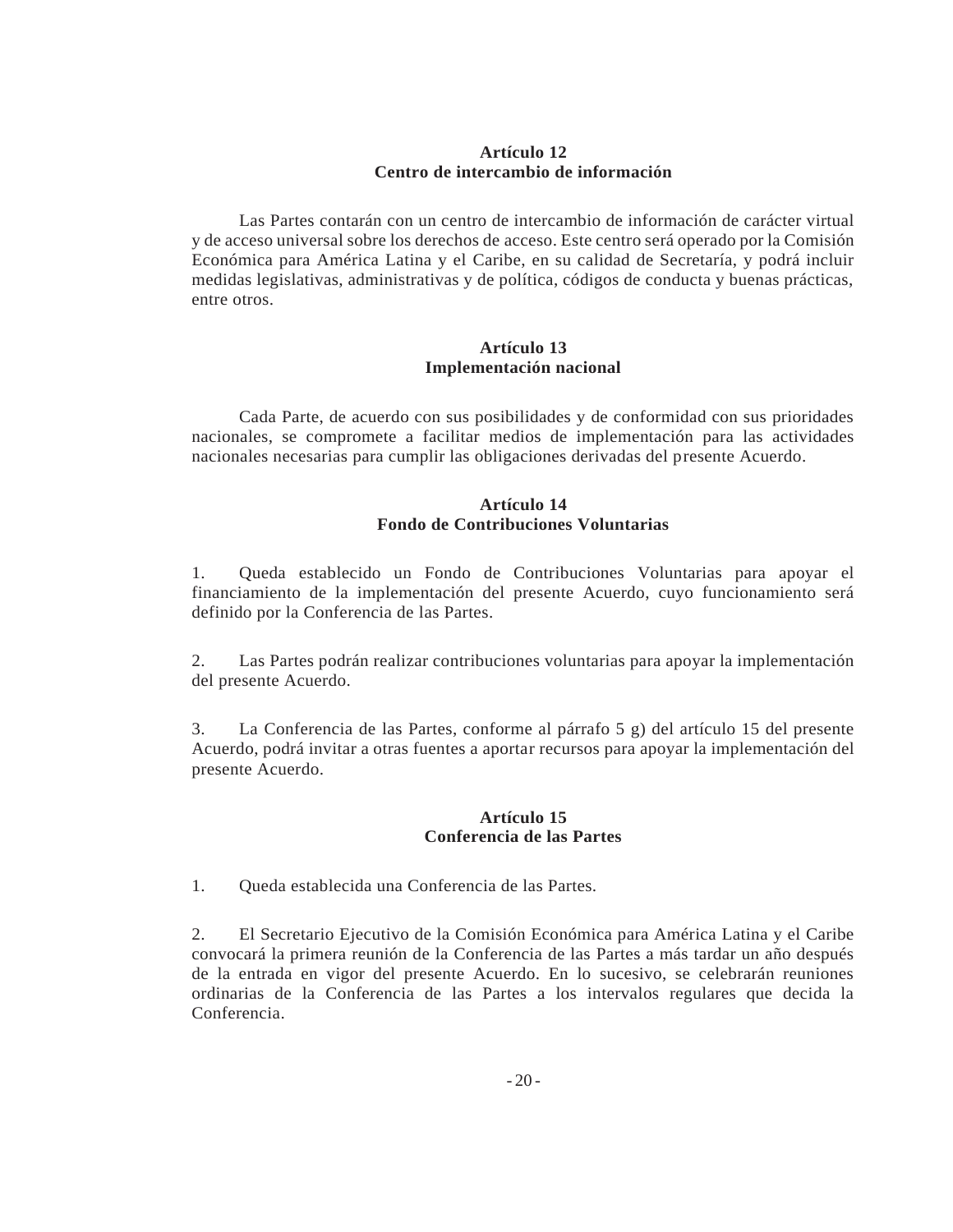3. Se celebrarán reuniones extraordinarias de la Conferencia de las Partes cuando esta lo estime necesario.

- 4. En su primera reunión, la Conferencia de las Partes:
	- a) deliberará y aprobará por consenso sus reglas de procedimiento, que incluirán las modalidades para la participación significativa del público; y
	- b) deliberará y aprobará por consenso las disposiciones financieras que sean necesarias para el funcionamiento e implementación del presente Acuerdo.

5. La Conferencia de las Partes examinará y fomentará la aplicación y efectividad del presente Acuerdo. A ese efecto:

- a) establecerá por consenso los órganos subsidiarios que considere necesarios para la aplicación del presente Acuerdo;
- b) recibirá y examinará los informes y las recomendaciones de los órganos subsidiarios;
- c) será informada por las Partes de las medidas adoptadas para la implementación del presente Acuerdo;
- d) podrá formular recomendaciones a las Partes relativas a la implementación del presente Acuerdo;
- e) elaborará y aprobará, si procede, protocolos al presente Acuerdo para su posterior firma, ratificación, aceptación, aprobación y adhesión;
- f) examinará y aprobará propuestas de enmienda al presente Acuerdo, de conformidad con las disposiciones del artículo 20 del presente Acuerdo;
- g) establecerá directrices y modalidades para la movilización de recursos, financieros y no financieros, de diversas fuentes para facilitar la implementación del presente Acuerdo;
- h) examinará y adoptará cualquier otra medida necesaria para alcanzar el objetivo del presente Acuerdo; y
- i) realizará cualquier otra función que el presente Acuerdo le encomiende.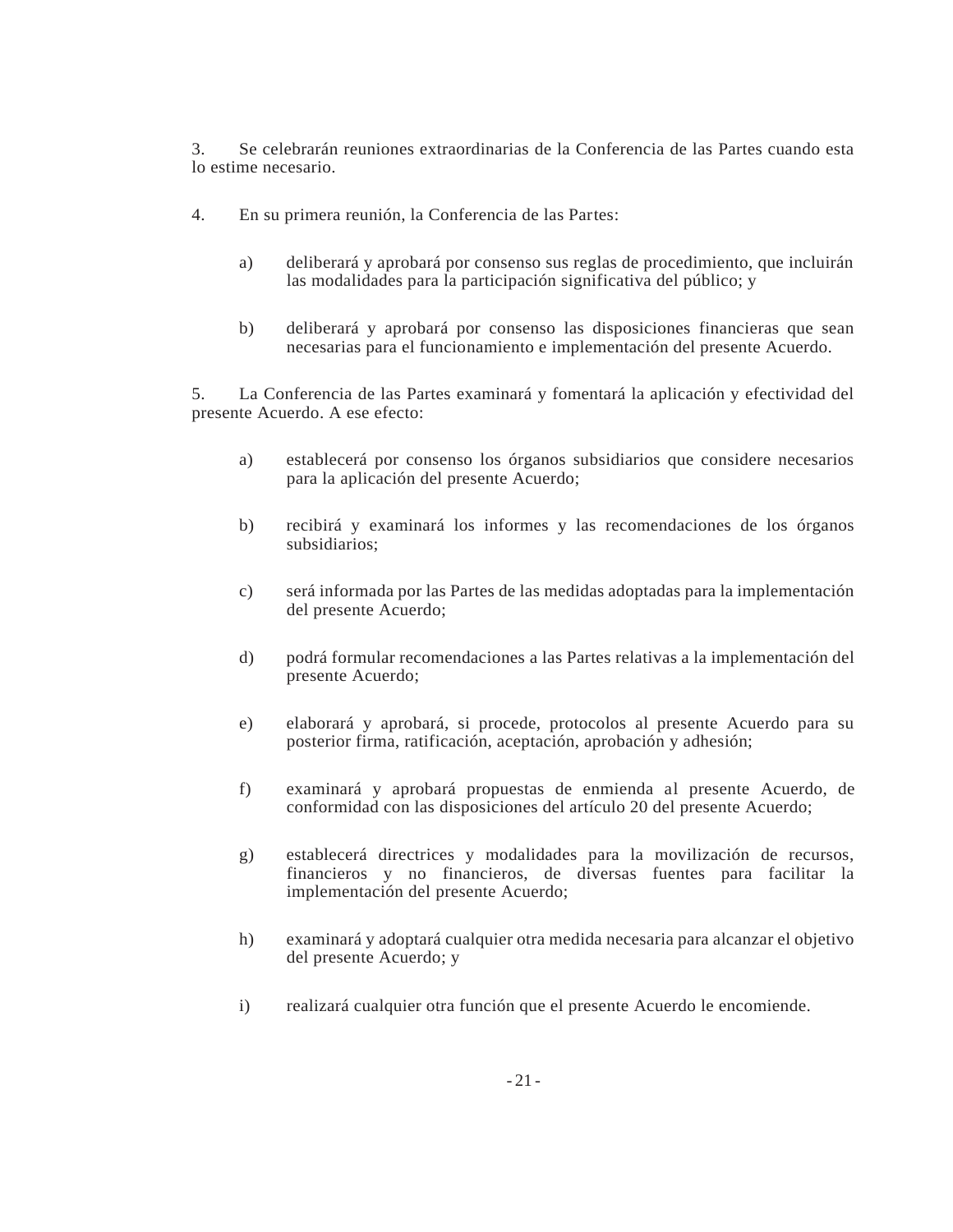## **Artículo 16 Derecho a voto**

Cada Parte en el presente Acuerdo dispondrá de un voto.

# **Artículo 17 Secretaría**

1. El Secretario Ejecutivo de la Comisión Económica para América Latina y el Caribe ejercerá las funciones de secretaría del presente Acuerdo.

- 2. Las funciones de la Secretaría serán las siguientes:
	- a) convocar y organizar las reuniones de las Conferencias de las Partes y de sus órganos subsidiarios, prestando los servicios necesarios;
	- b) prestar asistencia a las Partes, cuando así lo soliciten, para el fortalecimiento de capacidades, incluido el intercambio de experiencias e información y la organización de actividades, de conformidad con los artículos 10, 11 y 12 del presente Acuerdo;
	- c) concretar, bajo la orientación general de la Conferencia de las Partes, los arreglos administrativos y contractuales necesarios para desempeñar con eficacia sus funciones; y
	- d) llevar a cabo las demás funciones de secretaría establecidas en el presente Acuerdo y cualquier otra que determine la Conferencia de las Partes.

# **Artículo 18 Comité de Apoyo a la Aplicación y el Cumplimiento**

1. Queda establecido un Comité de Apoyo a la Aplicación y el Cumplimiento como órgano subsidiario de la Conferencia de las Partes para promover la aplicación y apoyar a las Partes en la implementación del presente Acuerdo. Sus reglas de composición y funcionamiento serán establecidas por la Conferencia de las Partes en su primera reunión.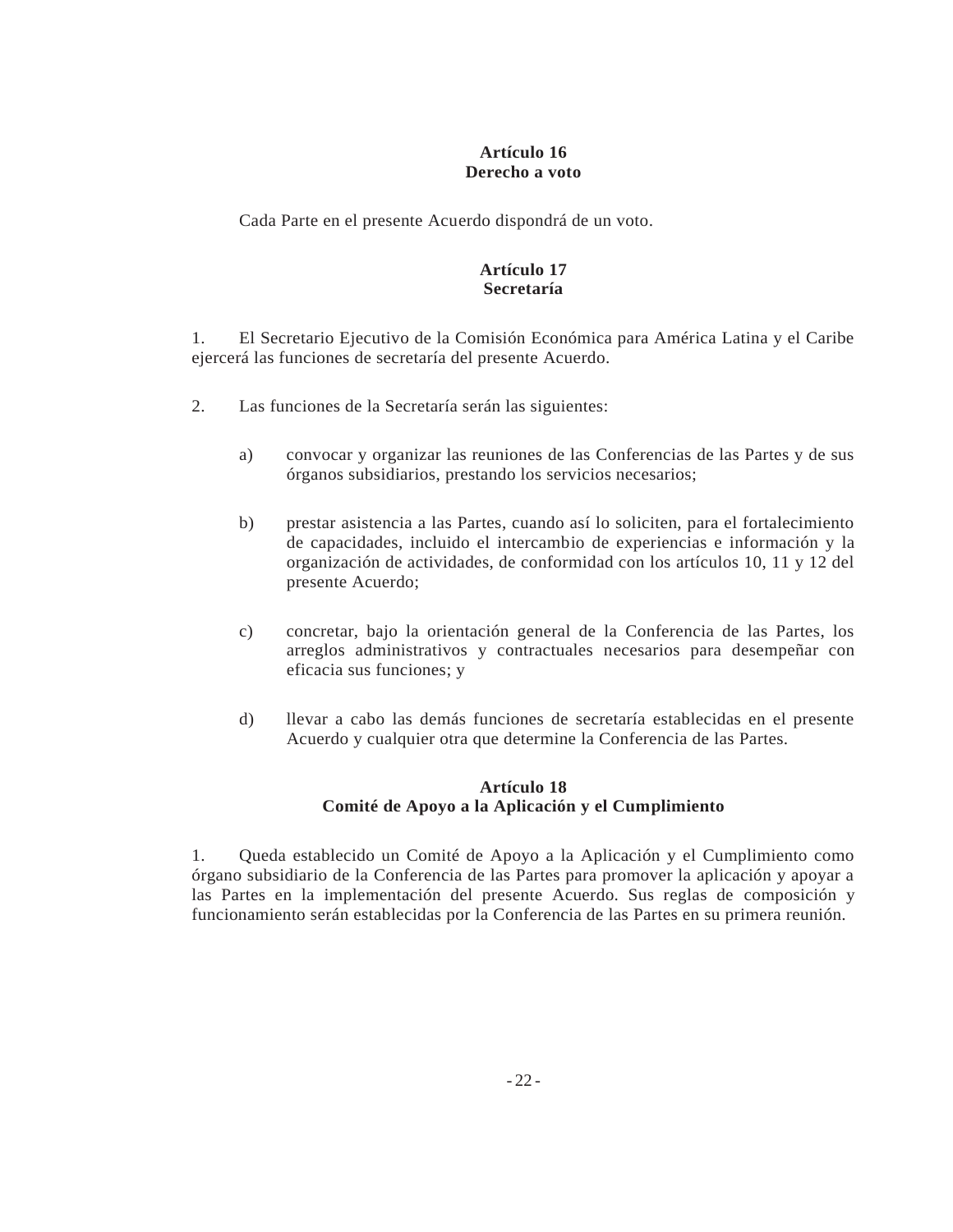2. El Comité tendrá carácter consultivo, transparente, no contencioso, no judicial y no punitivo, para examinar el cumplimiento de las disposiciones del presente Acuerdo y formular recomendaciones, conforme a las reglas de procedimiento establecidas por la Conferencia de las Partes, asegurando una participación significativa del público y considerando las capacidades y circunstancias nacionales de las Partes.

## **Artículo 19 Solución de controversias**

1. Si surge una controversia entre dos o más Partes respecto de la interpretación o de la aplicación del presente Acuerdo, esas Partes se esforzarán por resolverlo por medio de la negociación o por cualquier otro medio de solución de controversias que consideren aceptable.

2. Cuando una Parte firme, ratifique, acepte o apruebe el presente Acuerdo o se adhiera a él, o en cualquier otro momento posterior, podráғ indicar por escrito al Depositario, en lo que respecta a las controversias que no se hayan resuelto conforme al párrafo 1 del presente artículo, que acepta considerar obligatorio uno o los dos medios de solución siguientes en sus relaciones con cualquier Parte que acepte la misma obligación:

- a) el sometimiento de la controversia a la Corte Internacional de Justicia;
- b) el arbitraje de conformidad con los procedimientos que la Conferencia de las Partes establezca.

3. Si las Partes en la controversia han aceptado los dos medios de solución de controversias mencionados en el párrafo 2 del presente artículo, la controversia no podrá someterse más que a la Corte Internacional de Justicia, a menos que las Partes acuerden otra cosa.

# **Artículo 20 Enmiendas**

1. Cualquier Parte podrá proponer enmiendas al presente Acuerdo.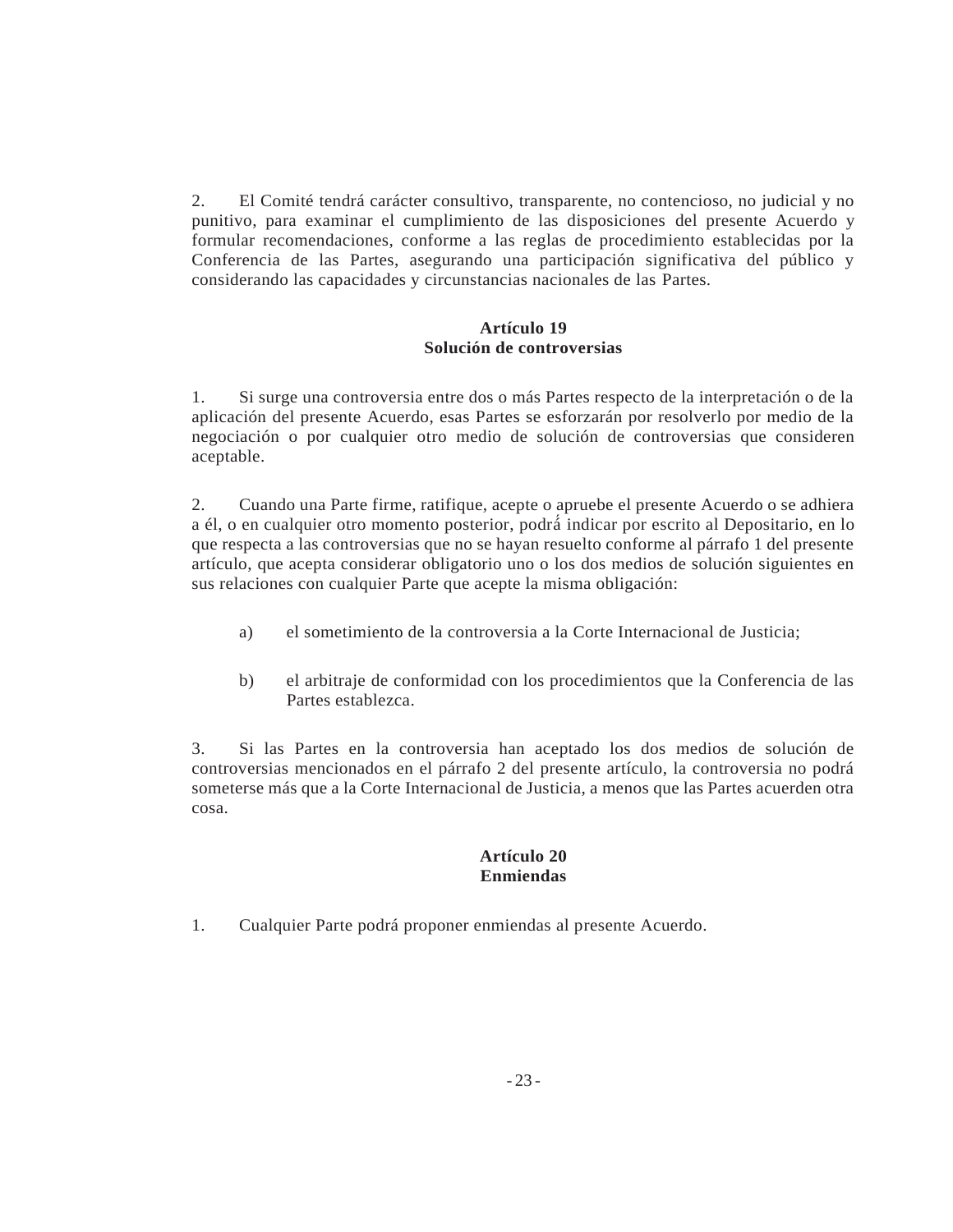2. Las enmiendas al presente Acuerdo se adoptarán en una reunión de la Conferencia de las Partes. La Secretaría comunicará el texto de toda propuesta de enmienda a las Partes al menos seis meses antes de la reunión en que se proponga su adopción. La Secretaría comunicará también las propuestas de enmienda a los signatarios del presente Acuerdo y al Depositario, para su información.

3. Las Partes procurarán adoptar las enmiendas por consenso. En caso que una enmienda sea sometida a votación, se requerirá una mayoría de tres cuartos de las Partes presentes y votantes en la reunión para ser adoptada.

4. El Depositario comunicará la enmienda adoptada a todas las Partes para su ratificación, aceptación o aprobación.

5. La ratificación, aceptación o aprobación de una enmienda se notificará por escrito al Depositario. La enmienda que se adopte con arreglo al párrafo 3 del presente artículo entrará en vigor para las Partes que hayan consentido en someterse a las obligaciones establecidas en ella el nonagésimo día contado a partir de la fecha de depósito de los instrumentos de ratificación, aceptación o aprobación de al menos la mitad del número de Partes en el presente Acuerdo al momento en que se adoptó la enmienda. Desde esa fecha, la enmienda entrará en vigor para cualquier otra Parte que consienta en someterse a las obligaciones establecidas en ella el nonagésimo día contado a partir de la fecha en que haya depositado su instrumento de ratificación, aceptación o aprobación de la enmienda.

## **Artículo 21 Firma, ratificación, aceptación, aprobación y adhesión**

1. El presente Acuerdo estará abierto a la firma de todos los países de América Latina y el Caribe incluidos en el Anexo 1, en la Sede de las Naciones Unidas en Nueva York, del 27 de septiembre de 2018 al 26 de septiembre de 2020.

2. El presente Acuerdo estará sujeto a la ratificación, la aceptación o la aprobación de los Estados que lo hayan firmado. Estará abierto a la adhesión de todos los países de América Latina y el Caribe incluidos en el Anexo 1 que no lo hayan firmado, a partir del día siguiente a la fecha en que expire el plazo para la firma del Acuerdo. Los instrumentos de ratificación, aceptación, aprobación o adhesión se depositarán en poder del Depositario.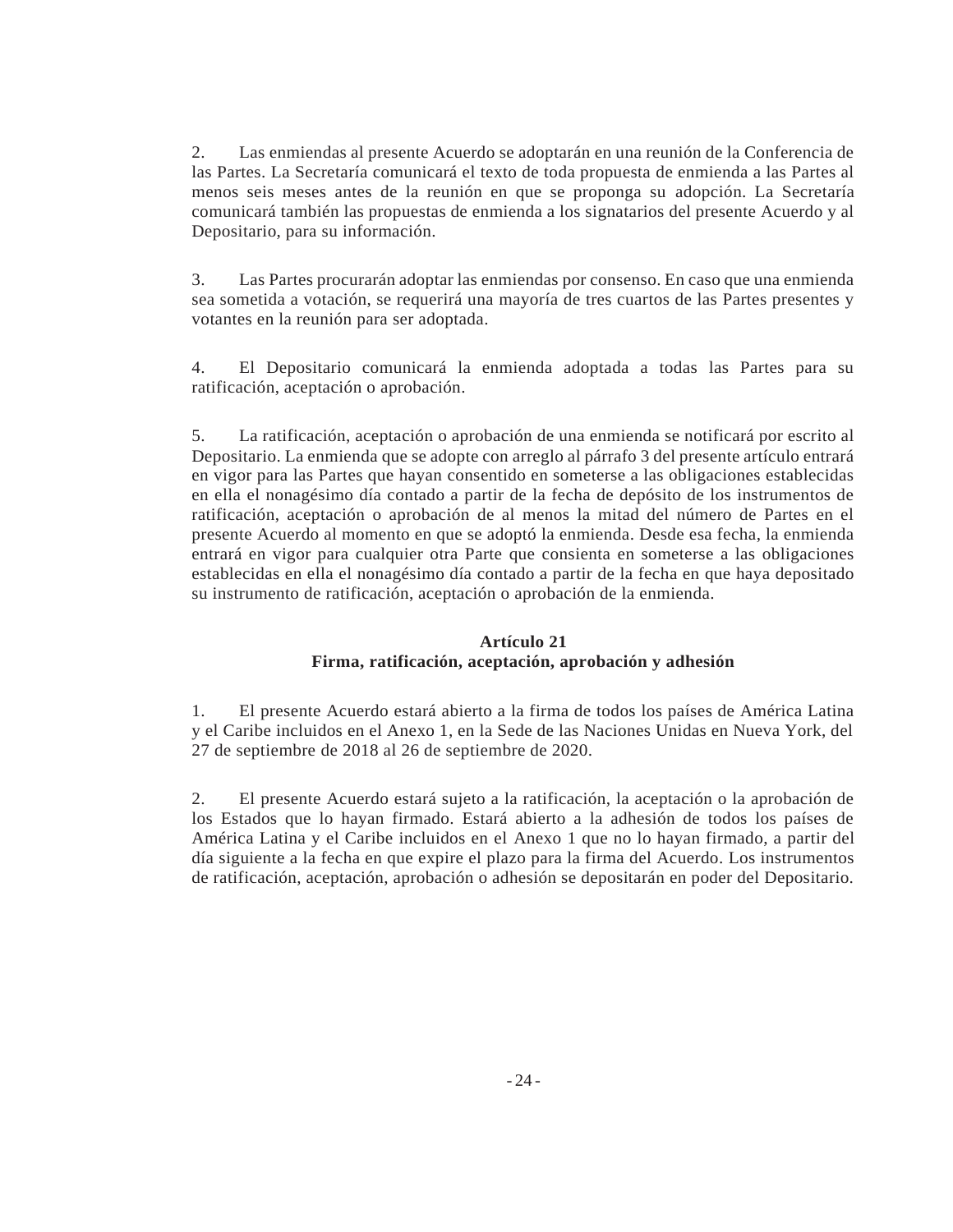### **Artículo 22 Entrada en vigor**

1. El presente Acuerdo entrará en vigor el nonagésimo día contado a partir de la fecha en que haya sido depositado el undécimo instrumento de ratificación, aceptación, aprobación o adhesión.

2. Respecto de cada Estado que ratifique, acepte o apruebe el presente Acuerdo o que se adhiera a él después de haber sido depositado el undécimo instrumento de ratificación, aceptación, aprobación o adhesión, el presente Acuerdo entrará en vigor el nonagésimo día contado a partir de la fecha en que dicho Estado haya depositado su instrumento de ratificación, aceptación, aprobación o adhesión.

## **Artículo 23 Reservas**

No se podrán formular reservas al presente Acuerdo.

# **Artículo 24 Denuncia**

1. En cualquier momento después de la expiración de un plazo de tres años contados a partir de la fecha de entrada en vigor del presente Acuerdo respecto de una Parte, esa Parte podrá denunciar el presente Acuerdo mediante notificación hecha por escrito al Depositario.

2. La denuncia cobrará efecto al cabo de un año contado desde la fecha en que el Depositario haya recibido la notificación correspondiente o, posteriormente, en la fecha que se indique en la notificación.

# **Artículo 25 Depositario**

El Secretario General de las Naciones Unidas será el Depositario del presente Acuerdo.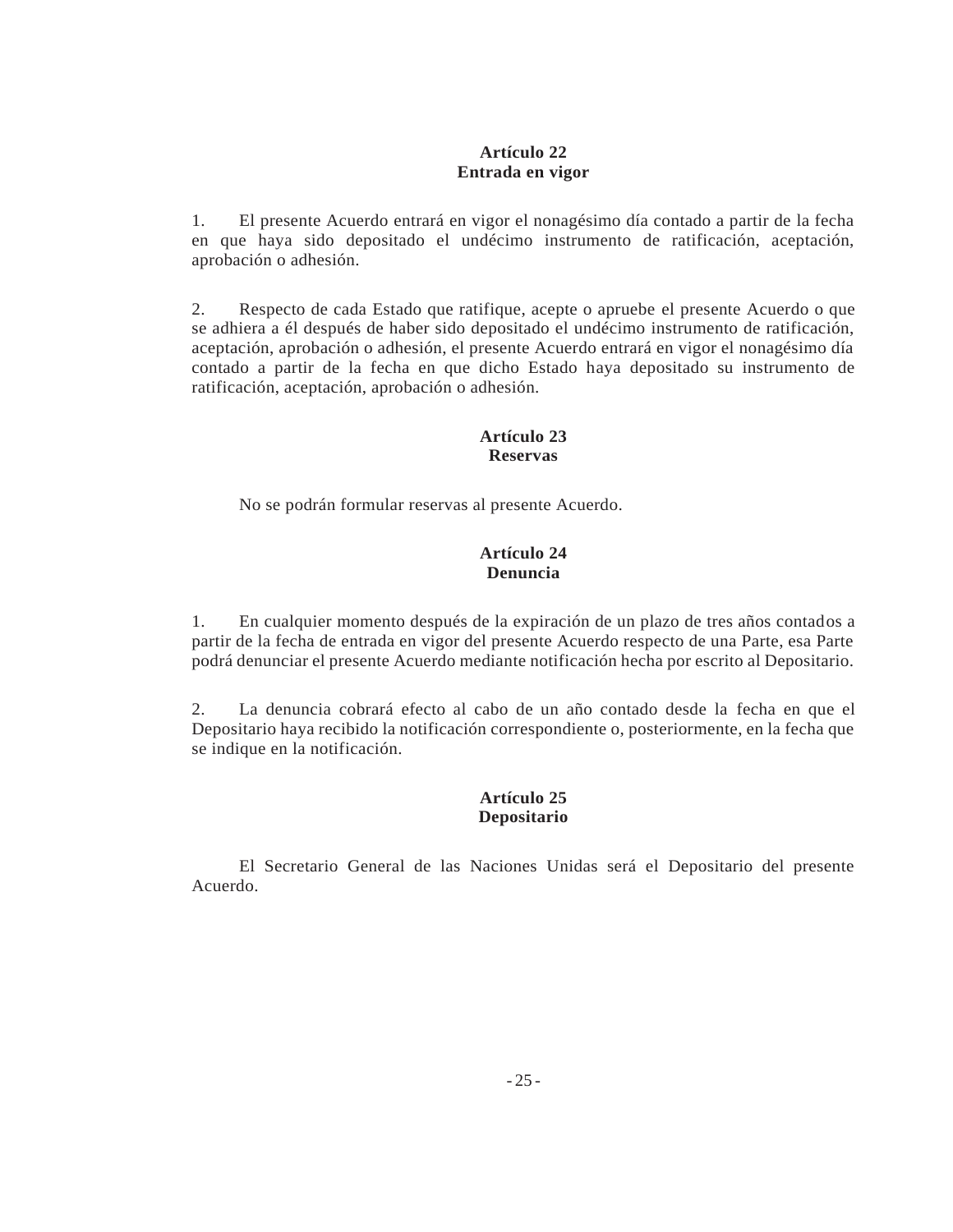### **Artículo 26 Textos auténticos**

El original del presente Acuerdo, cuyos textos en los idiomas español e inglés son igualmente auténticos, se depositará en poder del Secretario General de las Naciones Unidas.

EN FE DE LO CUAL los infrascritos, debidamente autorizados para ello, han firmado el presente Acuerdo.

HECHO en Escazú, Costa Rica, en el cuarto día de marzo de dos mil dieciocho.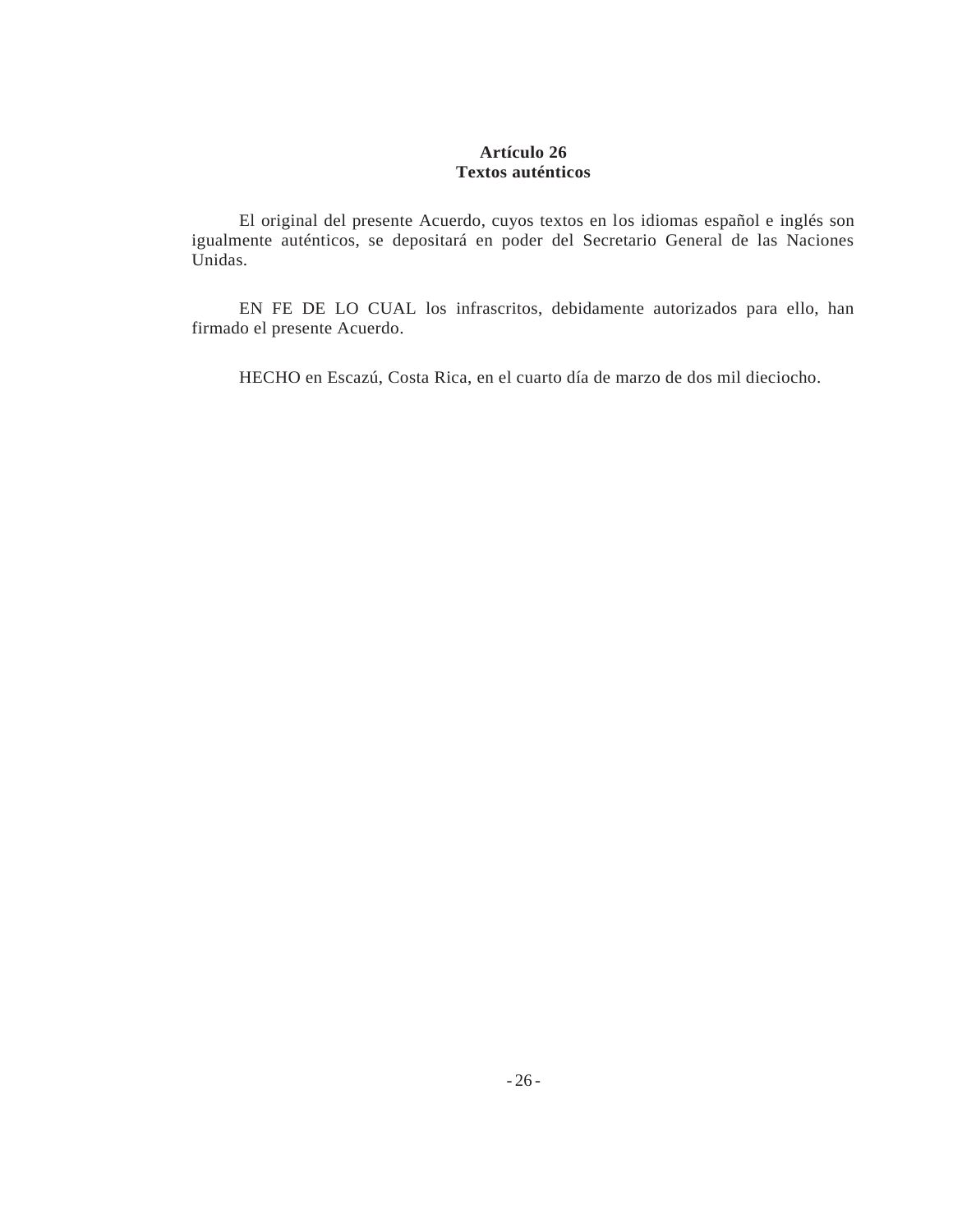# **Anexo 1**

- − Antigua y Barbuda<br>− Argentina (la)
- − Argentina (la)
- − Bahamas (las)
- − Barbados
- − Belice
- − Bolivia (Estado Plurinacional de) (el)
- − Brasil (el)
- − Chile
- − Colombia
- − Costa Rica
- − Cuba
- − Dominica
- − Ecuador (el)
- − El Salvador
- − Granada
- − Guatemala
- − Guyana
- − Haití<br>− Hond
- − Honduras<br>− Jamaica
- Jamaica
- − México
- − Nicaragua
- − Panamá
- − Paraguay (el)
- − Perú (el)
- − República Dominicana (la)<br>− Saint Kitts v Nevis
	- Saint Kitts y Nevis
- − San Vicente y las Granadinas
- − Santa Lucía<br>− Suriname
- − Suriname
- − Trinidad y Tabago
- − Uruguay (el)
- − Venezuela (República Bolivariana de) (la)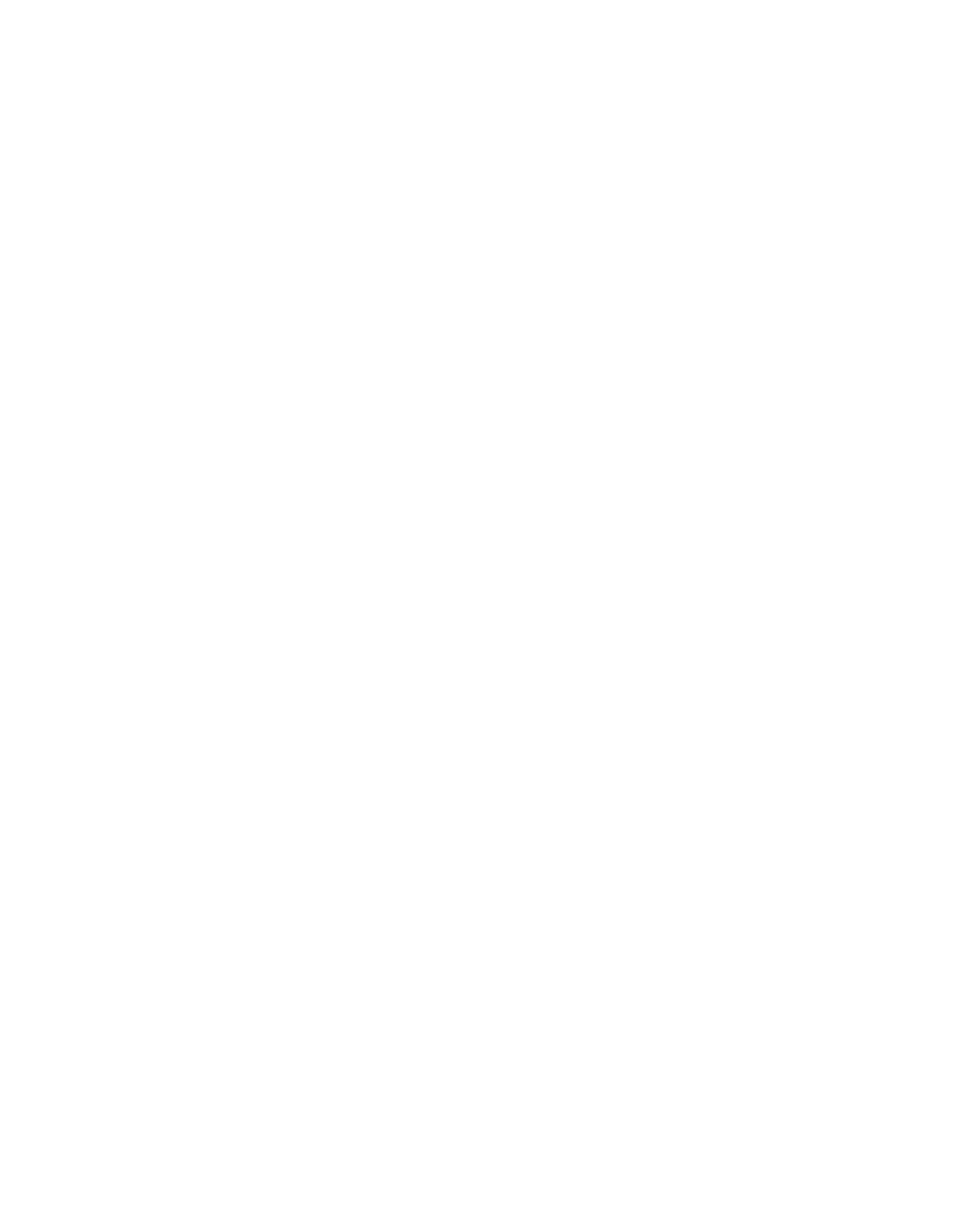I hereby certify that the foregoing text is a true copy of the Regional Agreement on Access to Information, Public Participation and Justice in in Latin Environmental Matters America and the Caribbean, adopted at Escazú on 4 March 2018, the original of which is deposited with the Secretary-General of the United Nations.

Je certifie que le texte qui précède est une copie conforme de l'Accord régional sur l'accès à l'information, la participation publique et l'accès à la justice à propos des questions environnementales en Amérique latine et dans les Caraïbes, adopté à Escazú le 4 mars 2018, dont l'original est déposé auprès du Secrétaire général des Nations Unies.

For the Secretary-General, Under-Secretary-General for Legal Affairs and **United Nations Legal Counsel** 

Pour le Secrétaire général, Le Secrétaire général adjoint aux affaires juridiques et Conseiller juridique des Nations Unies

D. Suy Saw

Miguel de Serpa Soares

**United Nations** New York, 3 April 2018 Organisation des Nations Unies New York, le 3 avril 2018